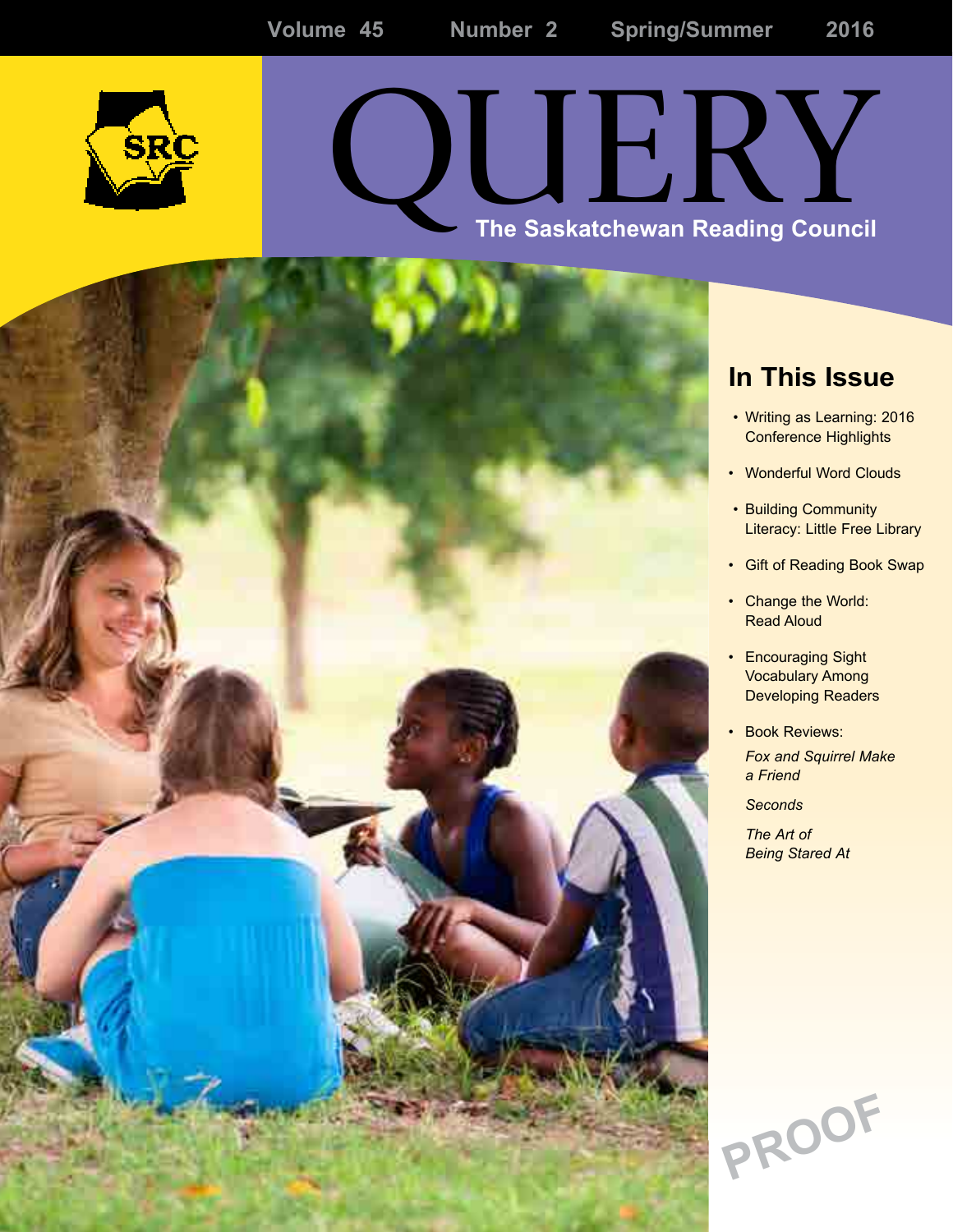#### 2015-2016 Provincial Executive:

President Sherri Sieffert

Vice President Tana Arnott

Past President Karen Koroluk

**Secretary** Jennifer Lundsten

> **Treasurer** Pam Foy

Membership Director Sheri Shumay

*Young Saskatchewan Writers* Coordinator Lori Saigeon

> Read to Me Coordinator Joan Bue

> > Conference Chair Tana Arnott

*Query* Editor Magi McFadden

International Literacy Association Coordinator Shelly Galloway

> Communications Coordinator Sharon Funk

#### **Deadline for Submissions**

October 31 April 30

*Query* is the official publication of the Saskatchewan Reading Council, an affiliate of the International Reading Association. The Saskatchewan Reading Council is made up of the local councils that exist throughout the province. *Query* is published through the facilities of the Saskatchewan Teachers' Federation at 2317 Arlington Avenue, Saskatoon, Saskatchewan.

**VIEWS OF THE AUTHORS:** Articles published in *Query* reflect the views of their authors and are not necessarily those of the editors, the Saskatchewan Reading Council, its local councils, or the Saskatchewan Teachers' Federation.

**INDEX:** *Query* Volume 45, Number 2 and subsequent issues, no longer issued in print format, are available to Saskatchewan Reading Council members online at www.saskreading.com. *Query* is indexed in the Canadian Education Index and listed in the Canadian Serials Directory and Ulrich's International Periodicals Directory.

**INVITATION TO WRITERS:** You are invited to submit your writing to be considered for publication in the *Query*. Articles, reports and essays are welcome.

**CONTRIBUTIONS:** Manuscripts and related correspondence should be addressed to the SRC.

**SRC MEMBERSHIP** is open to anyone having a professional interest in the teaching of Language Arts. *Query* and other communications from SRC are automatically sent to current members. Potential members are encouraged to join one of the nine local councils in Saskatchewan. For no extra cost one can participate in local council activities as well as receive the benefits of an automatic provincial membership. Student memberships are also available.

**MEMBERSHIP SERVICES:** Membership correspondence, changes of address, and requests for back issues should be directed to:

Saskatchewan Reading Council c/o The Saskatchewan Teachers' Federation 2317 Arlington Avenue Saskatoon SK S7J 2H8

Front Cover – iStockphoto.com image

#### ISSN 0380-240X

A Professional Growth Network of the Saskatchewan Teachers' Federation A Council of the International Reading Association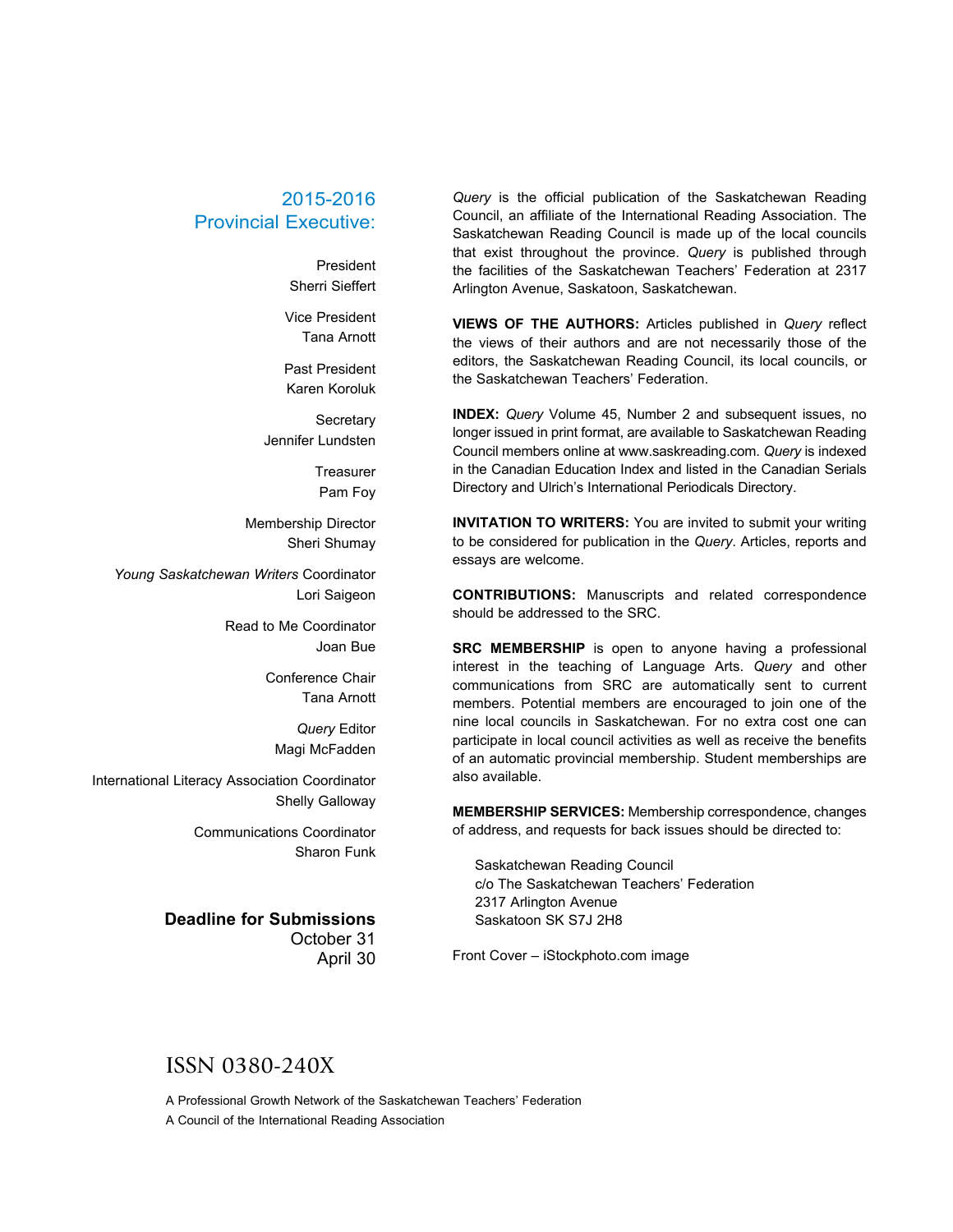# QUERY | VOLUME 45 | NUMBER 2 | SPRING/SUMMER 2016

#### **Reports**

| Young Saskatchewan Writers Coordinator's Report 3         |
|-----------------------------------------------------------|
|                                                           |
| International Literacy Association Coordinator's Report 4 |
| Communication Coordinator's Report  5                     |
|                                                           |
|                                                           |
|                                                           |

#### **Articles**

| Saskatchewan Reading Council 47th Annual Conference<br>- Writing as Learning: 2016 Conference Highlights                                             |  |
|------------------------------------------------------------------------------------------------------------------------------------------------------|--|
| Wonderful Word Clouds                                                                                                                                |  |
| Building Community Literacy: Little Free Library                                                                                                     |  |
| Gift of Reading Book Swap                                                                                                                            |  |
| Change the World: Read Aloud                                                                                                                         |  |
| Encouraging Sight Vocabulary Among Developing Readers<br>By Nicole Wilton, Huili Hong, Renee Rice Moran,<br>LaShay Jennings, and Edward J. Dwyer  21 |  |
| <b>BOOK REVIEWS</b>                                                                                                                                  |  |
| Fox and Squirrel Make a Friend                                                                                                                       |  |
| Seconds                                                                                                                                              |  |

| The Art of Being Stared At |  |
|----------------------------|--|
|                            |  |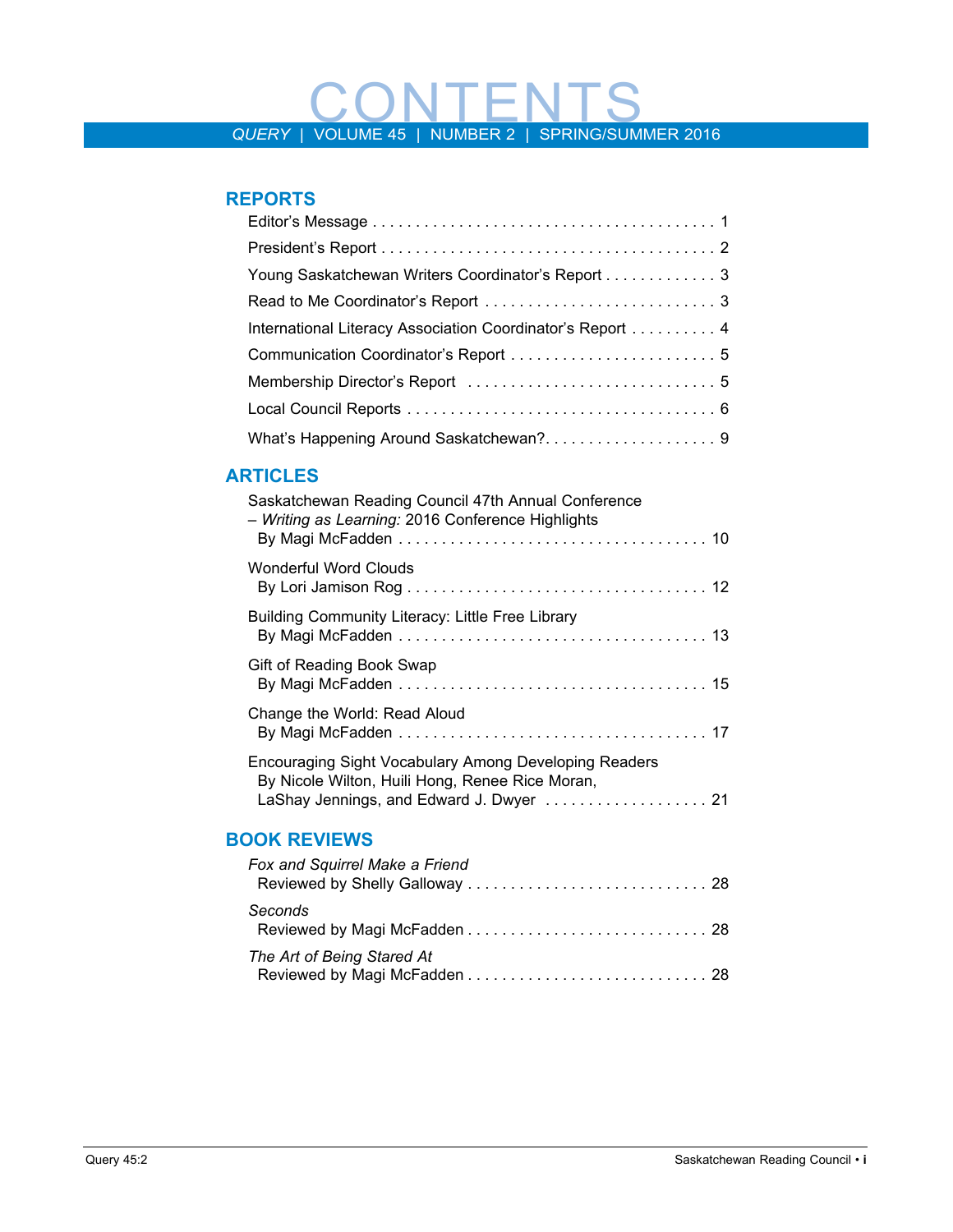#### **Conference**

| Location to be Announced, Moose Jaw<br>Saskatchewan Reading Conference: Writing in the Digital Age<br>March 31-April 1, 2017 |
|------------------------------------------------------------------------------------------------------------------------------|
| Location to be Announced, Moose Jaw<br>Grant Application for Registration to the<br>Saskatchewan Reading Conference 2017:    |
| <b>INTEREST</b>                                                                                                              |
| Saskatchewan Reading Council Membership Application. 31                                                                      |
|                                                                                                                              |
| Wanted: Student Writing for the<br>Young Saskatchewan Writers Journal K-12  33                                               |
| <b>AWARDS</b>                                                                                                                |
| Saskatchewan Young Readers Choice - The Willow Awards  35                                                                    |
|                                                                                                                              |
| International Literacy Association<br>Application Deadlines for Awards and Programs  36                                      |
|                                                                                                                              |
|                                                                                                                              |
| Exemplary Reading Program Award Nomination Form  41                                                                          |
| Local Community Service Award Nomination Form 42                                                                             |
| <b>Past Presidents of the</b>                                                                                                |
| Saskatchewan Reading Council  43                                                                                             |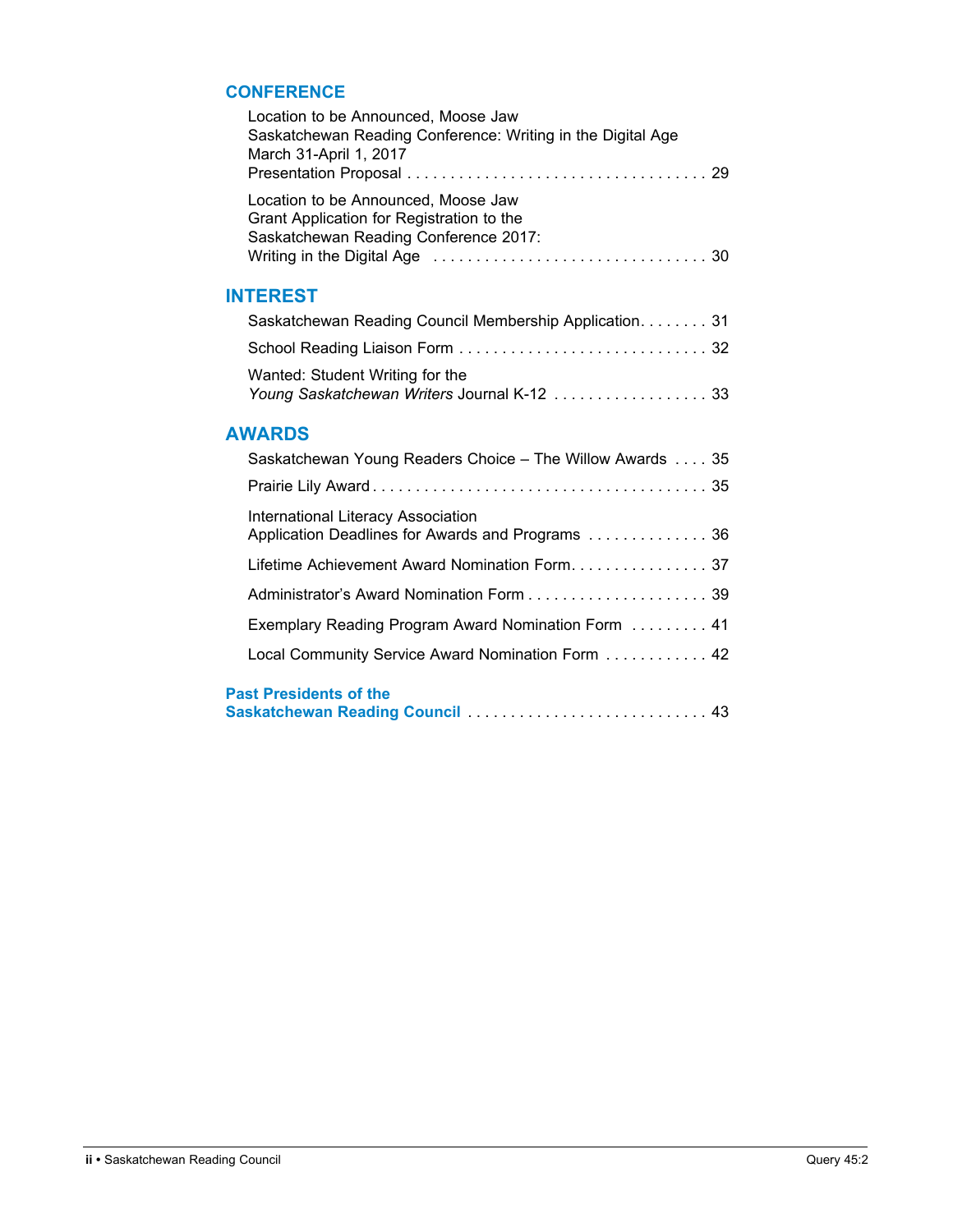# Editor's Message

#### Magi McFadden



The Saskatchewan Reading Council's (SRC) annual conference, *Writing as Learning*, held in Regina at F. W. Johnson Collegiate May 13-14, 2016 was a resounding success, due in large part to expertise imparted by keynote speakers Lori Jamison and Sue Jackson and delightfully entertaining presentations from

authors: Sarah Ellis, Judith Silverthorne, Maureen Ulrich, Lori Saigeon and Rona Arato. Teachers attending the conference were lavished with professional development highlighting literacy as a lifestyle that inspires great writing, a lifestyle to be embraced.

The Spring/Summer issue of *Query* features conference highlights that focus on the link between reading and writing, teaching nonfiction writing to students and best practices for empowering student writers. Keynote addresses spotlighted methods of instruction for teaching writing, methods of teaching that help students draw from personal experience and make connections to write effectively and incorporate web based tools for enhancing literacy. In *Wonderful Word Clouds*, Lori Jamison describes innovative uses of word clouds for vocabulary development. Word clouds give greater prominence to words that appear more frequently in the source text. You can personalize your clouds with different fonts, layouts and color schemes. Students may print out the images created with word clouds such as Wordle, Tagxedo, Yippy and Mosaic or save them to their desktop to insert into their writing. Yet more strategies for teaching vocabulary development are described in the article by Nicole Wilton, Huili Hong, Renee Rice Moran, LaShay Jennings and Edward J. Dwyer, *Encouraging Sight Vocabulary among Developing Readers*. According to these experts, students in primary grades become physically, experientially, emotionally and academically engaged when learning sight words during preparation of a sturdy and attractive book focused on sight vocabulary in context. Although the book preparation detailed in the article focuses on promoting sight word acquisition among primary grade readers, the authors maintain the strategies are adaptable to a wide variety of learning endeavours. Student literacy projects are also featured in this issue. Check out articles about students actively engaged in such local community and international literacy projects as: *The Gift of Reading Book* 

*Swap, Building Community Literacy: Little Free Library and Change the World: Read Aloud.* Making decisions about what book to read with your students? *Query* book reviews will be of help.

For *Query* readers seeking "good reads" for young children, tweens or teens, *Fox and Squirrel Make a Friend, Seconds* and *The Act of Being Stared At* have been reviewed. Ruth Ohi's picture book, *Fox and Squirrel Make a Friend*, delivers a delightful story of loyal friendship between two very different characters, red Fox and purple Squirrel, which is sure to appeal to young readers. With colourful, humorous illustrations and warm, simple prose, Ohi develops a friendship based on caring, loyalty and acceptance of differences. This is a wonderful friendship story, lighthearted, heartwarming, playful and ideal for young children. For sports fans 8-11 years of age especially those who are interested in cross country running, Sylvia Taekema's, *Seconds*, is sure to delight! Written in a no-nonsense, straight-forward style, this book imparts a youthful message about the importance of process over product, doing for the sake of doing, and the importance of truly enjoying what you do. Taekema's, *Seconds*, is a powerful story with a balanced healthful message for youth. The plot is contemporary and the characters are believable making this book an easy read. For readers 12 years and older, Laura Langston's contemporary novel, *The Art of Being Stared* At, invites readers to an experience of self-discovery and perseverance through tragedy. Progressing through the skillfully written pages of this novel, readers will learn of hardships faced by those inflicted with alopecia and coping strategies for life adaptations. Truly an inspirational read for adolescents facing their own struggles on life's journey toward self-acceptance, this compelling novel targets readers ages 12-17 years but appeals to readers of all ages.

Remember to mark your calendar for the 2017 Saskatchewan Reading Conference. The next annual conference, *Writing in the Digital Age*, will be held in Moose Jaw March 31-April 1, 2017, location to be announced. Join us and plan to attend the Saskatchewan Reading Council's annual cornucopia of professional development!

*Submissions to Query are welcomed at any time. Readers are encouraged to share this issue with colleagues to inform them of the benefits of an SRC membership.*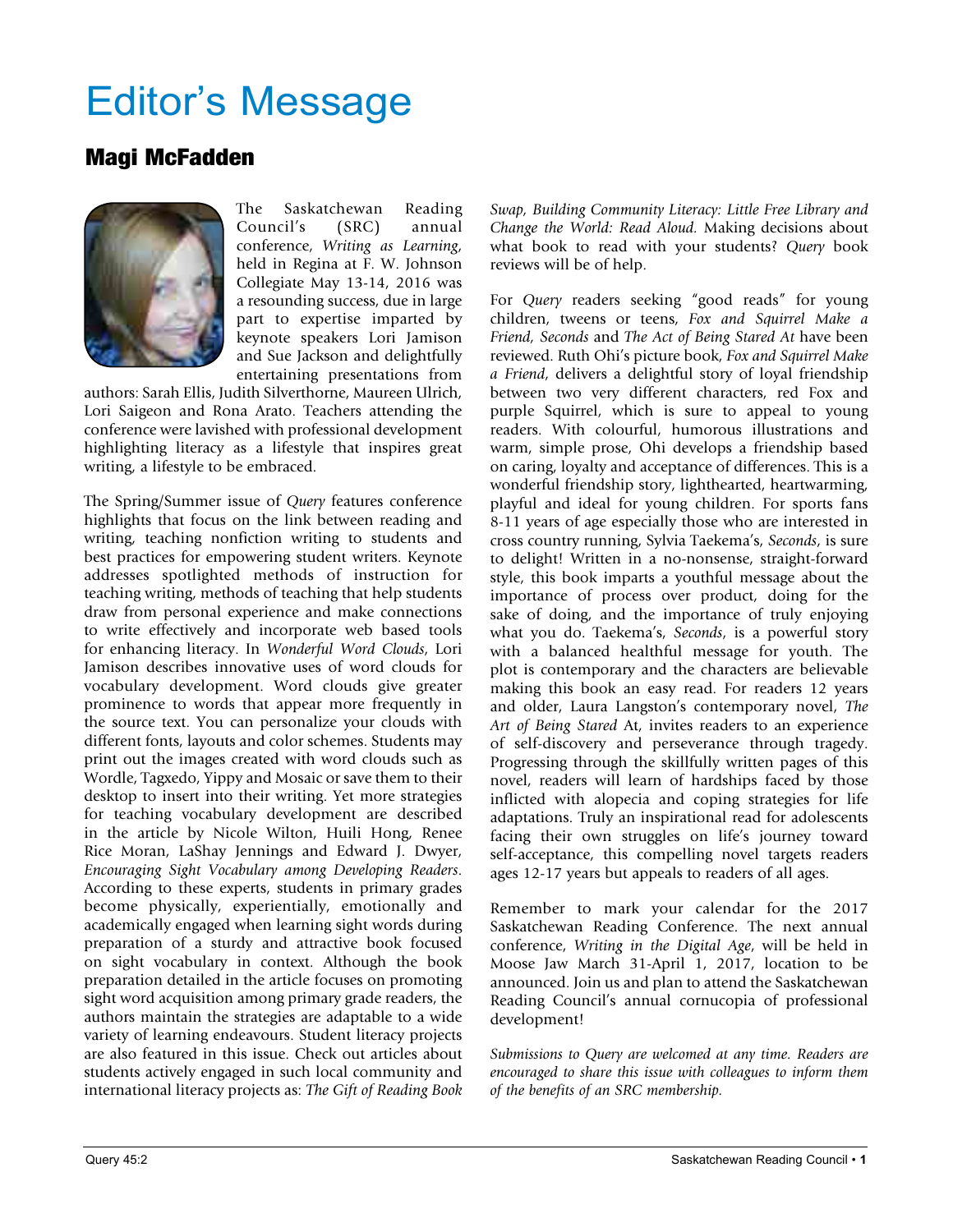### President's Report

### Sherri Sieffert



Wow, I cannot believe that another year is nearing an end. This year has gone unbelievably fast. I would like to start off by thanking my executive for their amazing dedication. Everyone balances family life and work life and still finds time to devote time to the Saskatchewan Reading Council.

The year started off with the annual Professional Growth Network Day. Pam Foy, treasurer and myself attended on behalf of the Saskatchewan Reading Council. Gisele Carlson and Karen Koroluk were also there in other capacities. The STF explained about the name change and some of the new initiatives from the STF. Many discussions were held about the changing world of professional learning and how we as Professional Growth Networks can benefit our members. If you have any ideas of ways we can provide you with professional learning, please let us know through our website.

Later in the fall, we had a retreat at Manitou Springs in Watrous. One of my goals this year was to have the full executive together to meet and socialize together to share ideas to promote literacy throughout the province and in our local councils. It was a success and I think everyone went home, feeling invigorated and ready to begin projects with their local councils. Follow-up monthly conference calls were held to keep everyone updated and to help our conference planners with whatever support they needed.

This year we were awarded an Award of Excellence from the International Literacy Association. We try very hard to work with the ILA to continue literacy initiatives throughout North America. Also four of our local councils received Prairie Lily Awards for the continued dedication to literacy in their respective areas. The local councils are Kewetin Nene, South Saskatchewan, South West and South East. Way to go everyone.

We have continued this year to provide local council grants to active local councils. As well, we publish two issues of *Query* and Read to Me books are passed out to local councils. We also support the Young Writers program, with the publication of the successful young authors and a celebration of their work at the local level.

Another of our main goals is professional development or learning. We continue to provide professional learning through local workshops as well as our annual conference. This year the conference was held on May 13 and 14, 2016. The *Writing as Learning* conference was held at Johnson Collegiate and featured Lori Jamison, Sue Jackson, Sarah Ellis and Judith Silverthorne. Thanks to Gisele Carlson and Tana Arnott for taking the lead on the planning and getting the conference organized.

Thank-you to the Saskatchewan Reading Council for allowing me to serve as your President for the 2015-2016 year. It is an honour to work with so many dedicated professionals in the promotion of literacy throughout our province. Last of all, thank-you to you the members for it is your support that helps the Saskatchewan Reading Council to be a literacy leader. It has been a privilege to serve as the President and I look forward to continue to support the SRC as Past-President.

# **Ask the Experts**

The Saskatchewan Reading Council is made up of individuals committed to quality literacy education. These individuals are teachers, administrators, literacy specialists, learning resource teachers, librarians and consultants. Let these "experts" help you! If you have a question about literacy or about the council we would love to hear from you. Please email questions to saskatchewanreadingcouncil@gmail.com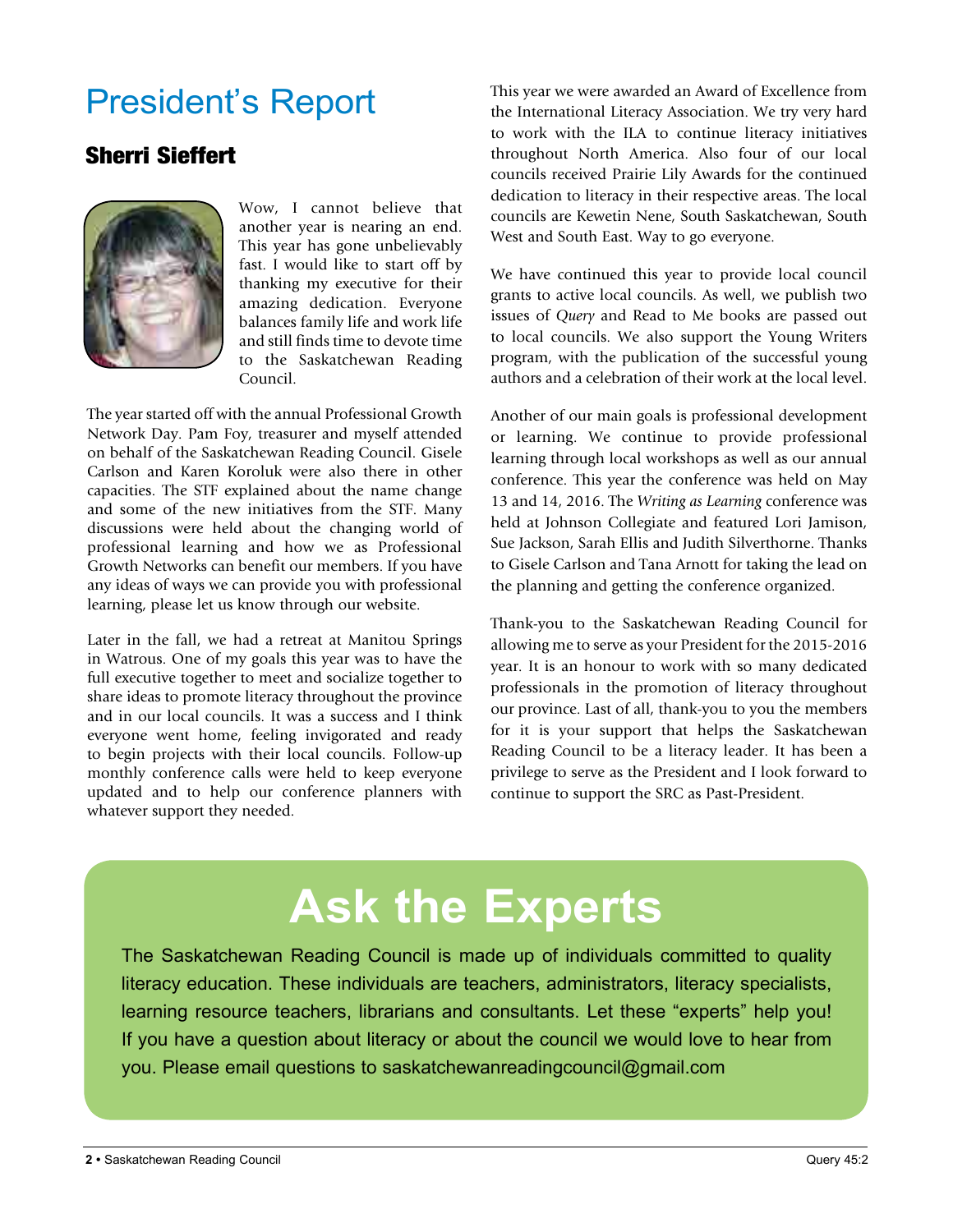### *Young Saskatchewan Writers* Coordinator's Report

### Lori Burton



Philip Pullman said that, "After nourishment, shelter and companionship, stories are the thing we need most in the world." And isn't this true? One of my university professors, Marlene Taylor, while explaining the need for QUALITATIVE research and discussion thereof, said that, "We lead storied lives."

It is a pleasure and a privilege to nurture the writing growth of young people, to help them reveal their "storied lives." As teachers, I believe we are acutely aware of the necessity of not only understanding our point of view, but communicating it effectively to others. Indeed, the reading/writing processes we struggle to impart on youngsters are irrevocably linked. One cannot survive without the other.

Once again, our young writers have surprised and amazed us with their creativity and insight into our "storied lives." Our *Young Saskatchewan Writers* publication is currently in the editing stage as I write

this, and we have 95 writers this year, representing all grades, genders, walks of life and areas of the province. It is wonderful to see not only both rural and urban students' writing, but also the varied genres students are learning (and obviously being taught!), including poetry, short stories, non-fiction such as reports, and persuasive/expository writing.

I would like to thank not only all the teachers who saw the beauty in their students' writing and edited it and sent it in, but also those special editors in each of our locals who collected the writing, checked and re-edited it if necessary, and then sent it in for our deadline. It takes a team to pull this publication together, and we are a great team!

This year, all SRC members will receive a copy of the *Young Saskatchewan Writers* publication with their membership. As well, all authors receive a free copy for themselves and one for their school. Many authors have purchased extras for \$10 each – some as many as 10 or 15! Our publication should be arriving for distribution at Young Authors Nights by early June.

### Read to Me Coordinator's Report

#### Joan Bue



When all of the books are in the hands of each council I will officially know that my work here is done! I feel that the Read to Me project went quite smoothly this year. I ordered all the books from Scholastic and was able to order 1,200 books for just over \$1,200.00 using the bonus points from some of the

books, to buy others. I ordered 200 books especially for babies at the request of two councils. I was able to find a nursery rhyme bundle of four books that was quite reasonably priced. Each baby will get one of those books, not all four (would be nice to give all four, but the cost was too high). I ordered cloth bags this year with the logo "Read to Me" on them, with the idea that parents could put a few books, toys and other items into the bag to take along to a friend's house or in the car thereby promoting literacy throughout the day. I revamped the book mark and ran it off on stock paper. We received a \$1,000.00 grant from Raise a Reader this year. So with the books, bags and bookmarks, minus the Raise a Reader grant and the money collected from other councils that ordered extra books this year, the total cost of Read to Me 2016 was … \$1,124.11 – not bad for a rookie! I believe I came in under budget – always a good thing!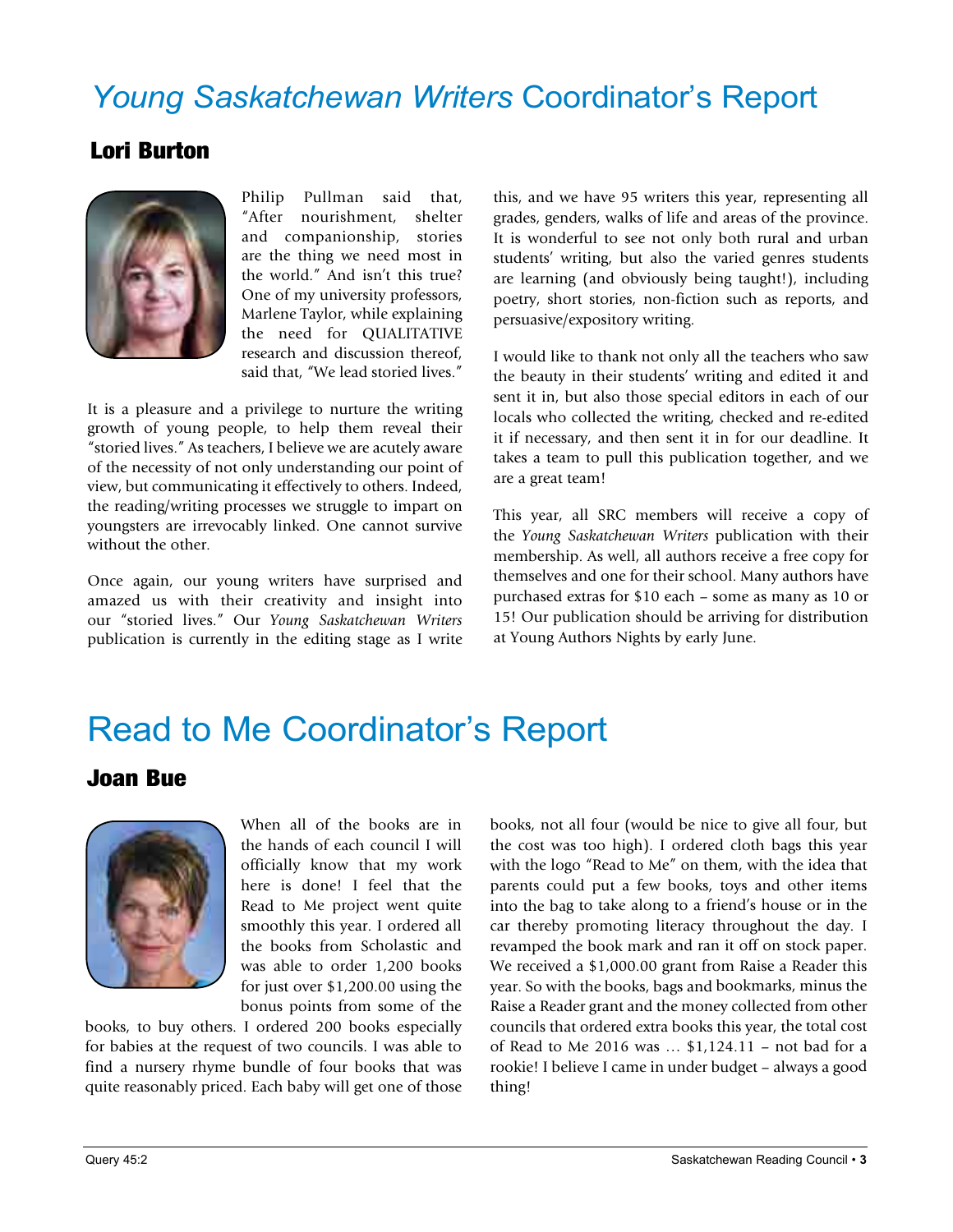### International Literacy Coordinator's Report

#### Shelly Galloway



#### Mission

The mission of the Saskatchewan Reading Council (SRC) is to promote the development of literacy and the maintenance of quality literacy instruction.

#### **Affiliation**

The SRC has been affiliated with

the Saskatchewan Teachers' Federation (STF) as a Special Subject Council since 1969. The SRC has been affiliated with the International Literacy Association (ILA) as a provincial council since 1978.

#### Purpose

The purpose of the SRC is to serve Saskatchewan as a professional organization for individuals who are concerned with the improvement of literacy and literacy instruction.

#### Local Reading Councils

The SRC consists of nine local councils across the province. Each local council consists of membership from the school divisions within its boundary. Each local council promotes literacy to its members.

#### Award of Excellence and Membership Award for 2015-2016

I am pleased to announce that the **Saskatchewan Reading Council** (SRC) of the International Literacy Association has met all the requirements for the International Literacy Association's **Award of Excellence and Membership Award** for 2015-2016. The Saskatchewan Reading Council received congratulations from the International Literacy Association to all members of the council for this significant achievement and outstanding contributions to the reading profession and the International Literacy Association.

Highlights of the initiatives of the Saskatchewan Reading Council that contributed to earning the Award of Excellence include:

• **Young Saskatchewan Authors** – The *Young Saskatchewan Writers* program provides an opportunity for young authors to have their work published in an anthology of writing published by the Saskatchewan Reading Council. Writing submissions are received by the coordinator of the project. SRC members read, edit, send in the writing, and then organize a selection process for the final publication. Local reading councils host a special authors' night for the young authors to come and read their published works in front of an audience.

- • **Scholarships** Two scholarships from the SRC are offered – one at the University of Saskatchewan and one at the University of Regina.
- **Read to Me** The Read to Me project raises awareness of the importance of reading to children in the home and to provide parents of Kindergarten children with a book and pamphlets full of information concerning the benefits of reading to their children from an early age. The children receive Read to Me bags with a book, a letter to the parents, a bookmark about reading, and a booklet published by the Saskatchewan Literacy Network about the importance of reading.
- • **Saskatchewan Reading Conference** The 47th annual reading conference: *Writing is Learning* was held in Regina, Saskatchewan on May 13 and 14, 2016. Keynote speakers were Lori Jamison, Sarah Ellis and Sue Jackson as well as Sask. Authors also presented at the Author's night. This annual conference is popular with teachers across the province.
- • *QUERY* This publication is published twice a year and provides teachers with up to date information about literacy.

#### ILA Teacher Advisory Panel

Gisele Carlson, was successfully nominated by the Saskatchewan Reading Council to be a member of the International Literacy Association Teacher Advisory Panel (TAP) member. The SRC is pleased to have a Saskatchewan teacher representing the interests of Canadian teachers on an international committee!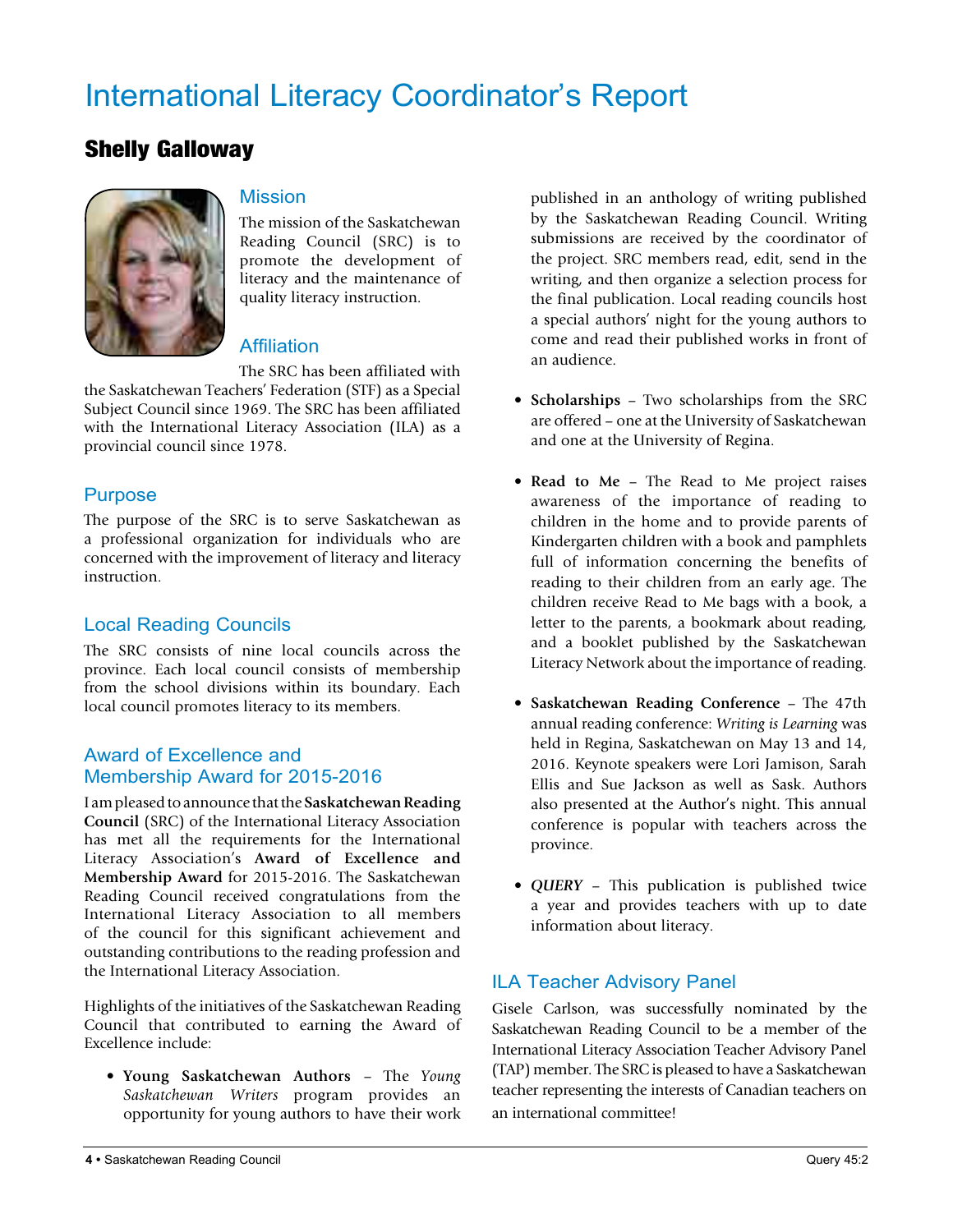#### ILA Coordinator Meetings

During the year, I had the opportunity to be a part of a conference call with ILA Coordinators across North America. These important networking opportunities included discussions about how to successfully submit for the Award of Excellence, improving membership, and leadership discussions. In the upcoming year, I look forward to offering a stronger SRC connection to the ILA, working to increase ILA membership, and working with local councils.

The ILA has created an Affiliate Logo Use Guidelines. It has all the information about ILA to communicate with Councils.

#### ILA Conference

The ILA conference will be held in Boston July 8-11, 2016. Join thousands of education professionals and discover new teaching methods, materials and tools to transform lives through literacy.

I encourage all educators interested in literacy to visit http://www.reading.org/ to find more information about the International Literacy Association and to consider becoming a member. Basic online, and student membership rates are available as well as special rates for those that are retired and have had an ILA membership for 10 continuous years.



# Membership Director's Report

#### Sheri Shumay

The Saskatchewan Reading Council continues to flourish with approximately 360 members. We have seen our membership numbers increase over the past year, which indicates the dedication of teachers and other partners in this province in advocating for literacy. We encourage all members to promote our council within your school divisions. There is strength in numbers! Memberships can be acquired or renewed online at the Saskatchewan Reading Council website: www.saskreading.com. Membership will continue working to promote the SRC at the beginning teachers' conferences that are held in the fall.

The position of Membership Director is busy but I continue to enjoy working with the wonderful people that are a part of the Saskatchewan Reading Council. It is a pleasure to be a part of this great group!

### **Communications** Coordinator's Report

#### Sharon Funk



The first year of being on the Sask Reading Council executive has been full of new learning experiences. It has been an opportunity to push myself a bit more in the field of technology. We have had good response to a new Facebook page. This has been a great venue to promote reading, writing and the Council.

Our Twitter account continues to grow as well. I appreciate the patience that everyone has had with me while I learn some of the ins and outs of social media, the website and the Council. What a wonderful opportunity to share our love of literacy with our world!

# Be Connected!

Visit the Saskatchewan Reading Council online at: **www.saskreading.com**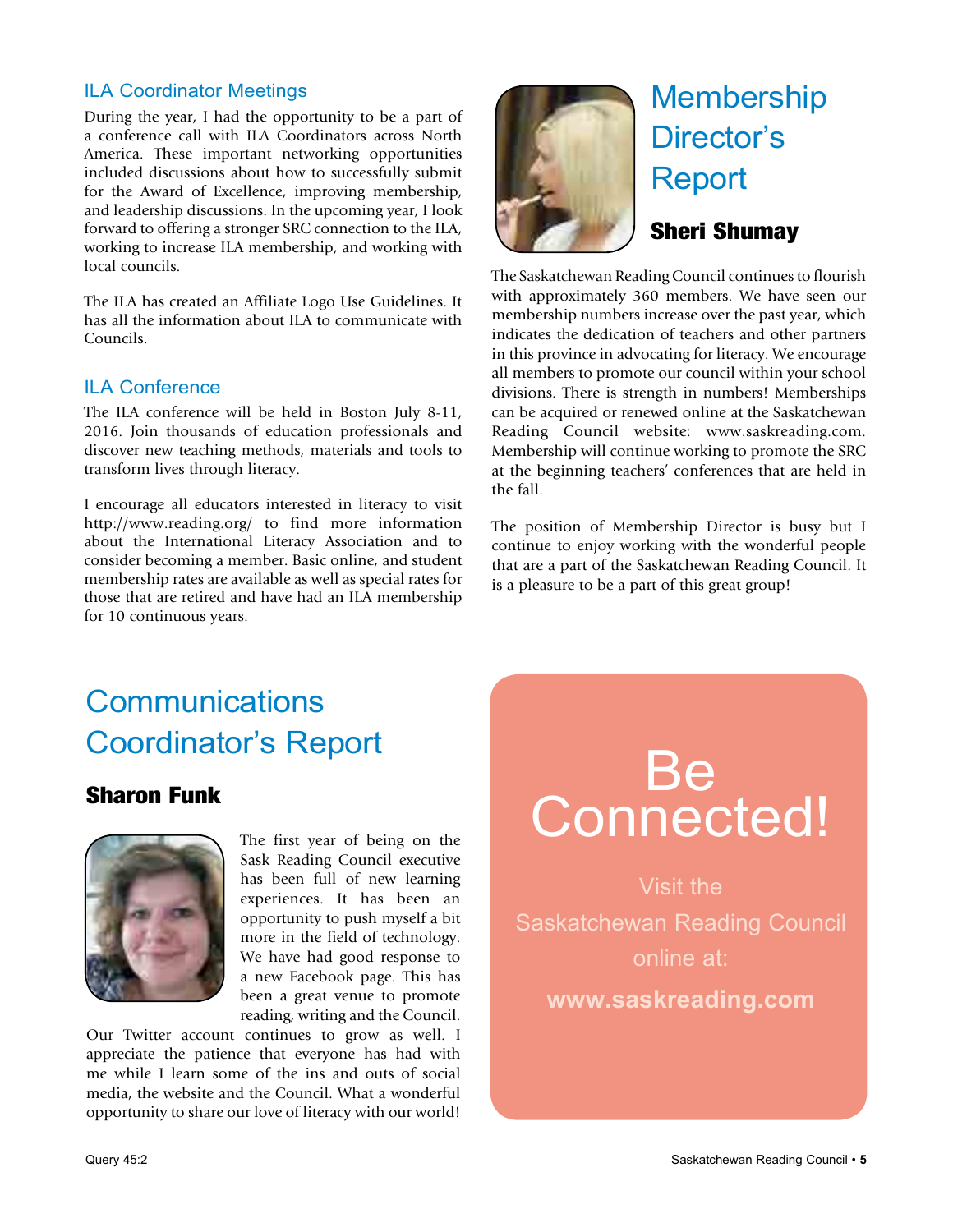# Local Council Reports

### Kewetin Nene Reading Council

#### **Deborah Gibson-Dingwall, President**

Kewetin Nene Reading Council continues to promote a variety of literacy initiatives across Northern Saskatchewan.

KNRC members engage in promotional activities at the Northern Area Teachers' Association Conference held in Prince Albert in October by setting up a reading council information booth and providing books for door prizes. We also hold our local council AGM during the teachers' convention and a new executive is chosen and make our KNRC plans for the coming year.

KNRC continues its commitment to seeking membership from all northern communities by sharing information with First Nations Band schools and sponsoring membership of students from the Northern Teacher Education Program. The local council Read to Me Coordinator, NORTEP students and SRC school liaisons distribute the books for the SRC "Read to Me" program to health clinics, daycares and Kindergarten classrooms each year. SRC "Read to Me", books were sent to sixteen communities throughout the North this year.

KNRC increased our number of submissions to the *Young Saskatchewan Writers* publication this year. There were 21 entries received this year. Entries were received from NLSD 113 schools located in Pinehouse, La Ronge, Cumberland House, Air Ronge and two band schools - Clearwater Dene and Sally Ross in Hall Lake. Kewetin Nene has nine pages allocated to them for this edition.

Some of our other activities include council members participating in a variety of Family Literacy Day activities in their schools in January, along with ongoing Family Literacy initiatives such as Read Together evenings, Family Literacy Games night, Book Draws, Literacy Fairs and Elder Storytelling. KNRC contributes to the Pahkisimon Nuye-Ah Library System's SaskPower Northern Reading Program which includes a reading challenge to schools to become the "Readingest Community in Northern Saskatchewan." This year's theme was Discover a Reading Star.

For our international project KNRC continues to donate to the Malala Foundation to promote literacy and advocacy for compulsory schooling for all children world-wide (www.malalafund.org). Our professional development activity in March of this year was our KNRC members participating in a Book Circle.

A second Northern Lights School Division #113 sponsored workshop by Adrienne Gear was held at Pre Cam Community School for two days on "Reading Power and Writing Power". Many of our members including our KN sponsored, Northern Teacher Education Program language arts class pre-interns attended. Membership in KNRC/SRC was promoted at the workshop as well as at the spring Northern Area Teachers' Association and SSL meeting.

Thank you to all council members for their continued commitment to Northern Literacy.

### Saskatoon and District Reading Council

#### **Barbara Alberton and Lee Jacobson, Co-Presidents**

- 1. Provided 2 magazine subscriptions to EGADZ
- 2. Mary Bishop will be our guest author for our 2nd annual "Young Author's Night Celebration". An invitation will be issued to every submission to the *Young Saskatchewan Writers* contest. Mrs. Bishop will conduct a workshop focusing on the writing process and being a "writer".
- 3. In June, we will host the *Young Saskatchewan Writers*  Published Author Night featuring all 16 authors who have been published in the *Young Saskatchewan Writers* publication.
- 4. We will also donate books to Ronald MacDonald House, the Crisis Nursery.
- 5. We will have the final details ironed out in respect to our "postcard" detailing the goals and objectives of Saskatoon and District Reading Council.
- 6. We are looking forward to being participants to the new version of the Saskatchewan Reading Council conference in May.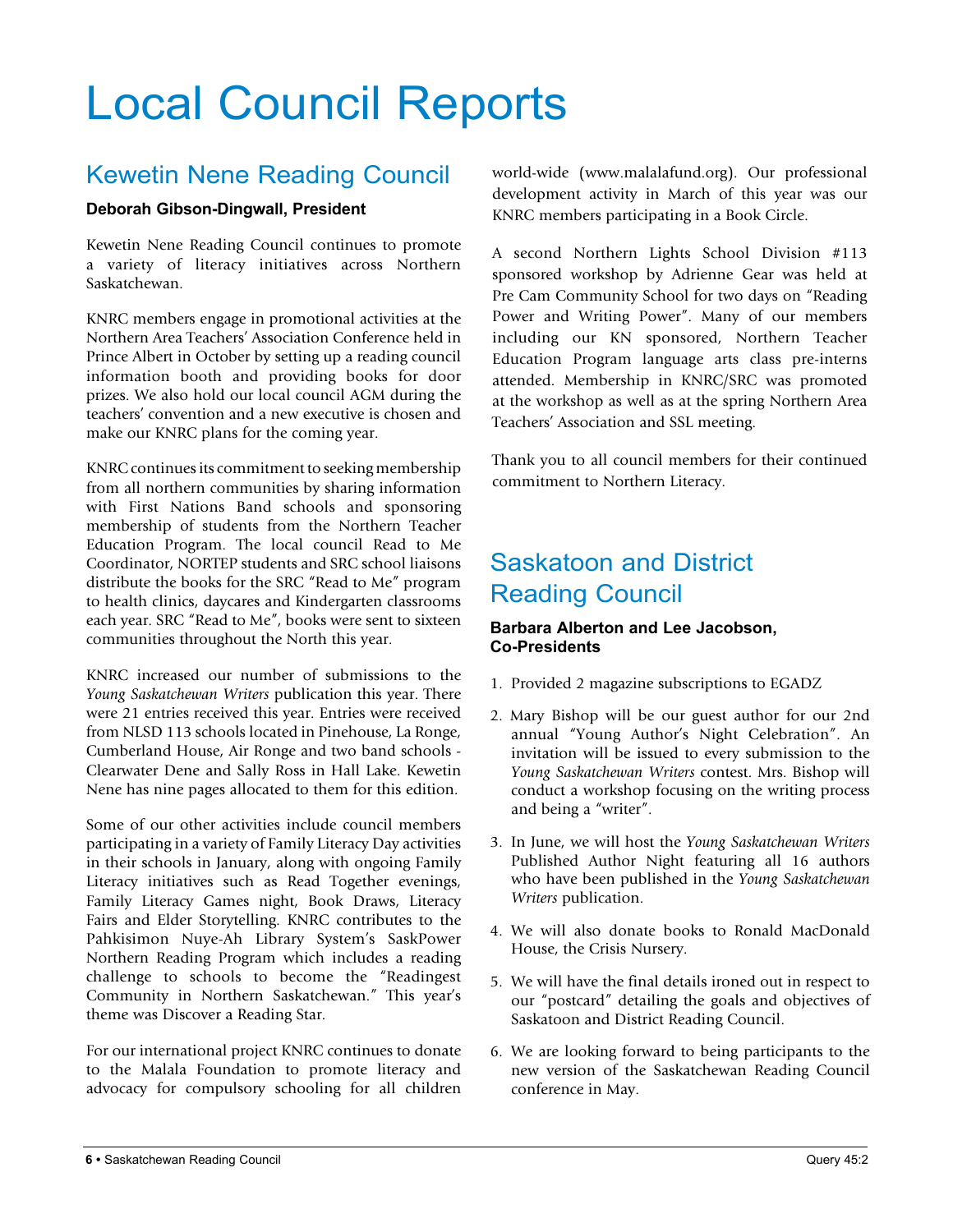

### Southwest Reading Council

#### **Jennifer Lundsten, President**

Our focus this year continued to be reaching as many children, teachers and families as possible encouraging literacy growth.

This spring, we are continuing to offer monetary support to 2 literacy programs in our local council area. This was a program designed to help schools provide literacy programming which meets the needs of that individual school. Each year we hear more and more original ideas from schools and are very proud to be able to help, even in a little way, with these events.

We are waiting to pick up our Read to Me book packages. With the books given to us by the Saskatchewan Reading Council and ordering an additional 100 books and book bags again this year, we are able to distribute books to all of the Pre-K students in our local council area.

Our participation in the *Young Saskatchewan Writers*  publication continued this year and we are eager to get our hands on newest edition when it comes off the press. We were able to accept and publish more entries this year. Thank you to all the teachers who continue to collect and share student work with us!

We have two new projects we are working on this year. The first project has been working to support our local Hutterian schools. We are currently working out the details, but hope to pass out school readiness kits to all our young, eager Hutterian students and their families as soon as possible. Reading is definitely valued in all communities and cultures and we are excited to be reaching out to new families with this program.

The second new project our executive members are working on supports our goal to reach as many children as possible. In spring 2015 and again this spring, each executive member has chosen an early learning centre in their area to donate board books to. We believe it is important to share literacy as early as possible with children. Each year we choose 4 different facilities to receive the donation, so we can share and encourage reading throughout south western Saskatchewan. If you know an early learning facility that would appreciate some brand new board books to share and read, please let an executive

member know so we can add your favorite facility to our list.

We are pleased to have one executive member to represent each school division in the SWRC. Our executive is made up of local teachers who love reading, love teaching, and can't pass up a great book! They deserve a big THANK YOU for their commitment and hard work throughout the year. Without the consistent involvement of our executive we would not be able to provide the supports we are so proud to give to our schools. We are always open to new executive members, so please volunteer with any current executive member if you have time to give.

### South Saskatchewan Reading Council

#### **Gisele Carlson, President**



The SSRC was pleased to offer many programs to support literacy in southern Saskatchewan over the past year. In February, the council accepted "Young Author" submissions and will celebrate the winners at a special "Young Authors' Night" at Winston Knoll Collegiate on June 7. On April 13, we held a book circle

discussion on, *Marvelous Mini-lessons for Nonfiction Writing*, by Lori Jamison. We were pleased to offer the book free of charge to SSRC members that attended the book club discussion. We held our AGM following the book circle and we are excited about our executive and programs for next year. Other initiatives over the year included donations to support Literacy Fairs at Seven Stones and Judge Bryant schools, and providing "Get Well Soon Kits" to students in Pre-kindergarten to Grade 5 that are ill or injured and will be away from school for an extended period of time.

The SSRC was excited about this year's conference, *Writing as Learning*, on May 13-14 in Regina and were pleased to help plan for the Saskatchewan Author's Night for the conference. We looked forward to hearing Lori speak about her new mini-lesson book in person.

The SSRC executive is a group of very talented, professional, and dedicated members. We are excited about our plans for next year and hope that you can join us.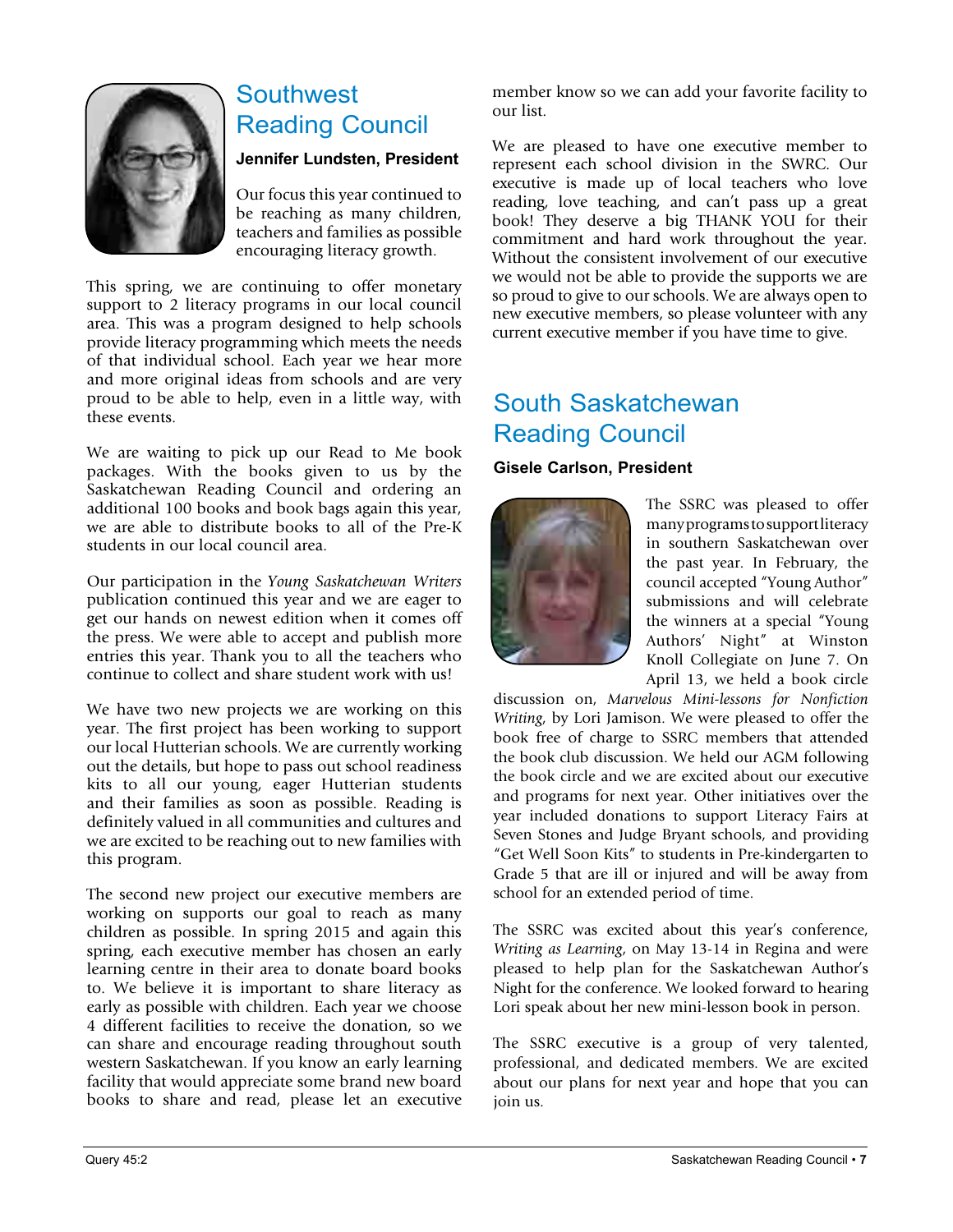### Moose Jaw and District Reading Council

#### **Tana Arnott, President**



Our council had a quiet year this year. The focus has been on keeping the programs going that we have worked on and within the past. We continued our strong Read to Me program giving every baby born in the Dr. F.H. Wigmore Moose Jaw Regional Hospital a reading package. We work very hard to find quality

literature at a reasonable price to include in the package along with some information about the importance of reading to our children. This year, we have partnered with Moose Jaw Literacy Network to help share costs for the program. We had a class at A.E. Peacock Collegiate help with the program this year to assemble the bags and deliver them to the hospital. We delivered over 500 packages.

Both Prairie South and Holy Trinity School Divisions continue to support literacy in our schools. Both school divisions work hard to make sure that there are various activities surrounding literacy during both Education Week and Family Literacy Day. So many of our schools are already planning evening activities for these events to instill a love of reading in our children and their families.

In early June, we will host our annual "Young Author's Night". This night gives the writers in our divisions an opportunity to share their pieces of writing with a small audience.

Our council will continue to work hard next year with teachers to help students understand the importance of reading and to expand our membership to deliver quality programming to our community.



### East Central Reading Council

#### **Tammie Latimer, President**

The East Central Reading Council has continued to promote several purposes of the Saskatchewan Reading Council in accordance to the SRC Strategic Plan, in its

region this year. The purposes we have served are:

- 1. To encourage and support leadership at local and provincial levels;
- 2. To initiate and support literacy programs at both the school and community levels;

#### *To encourage and support leadership at local and provincial levels*

To encourage literacy leadership from the executive members in our local schools, we organized a professional book club. We purchased a copy of *The Reading Strategies Book* by Jennifer Seravallo for each executive member to read and then we had scheduled a night to come together and discuss it.

#### *To initiate and support literacy programs at both the school and community levels*

We had three programs which supported this purpose. At the beginning of the school year, we provided new books and the pamphlet, *For the Love of Reading* from the Literacy Network to all pre-K students in the Good Spirit School Division and the Christ the Teacher School Division. Over 230 books were labelled and distributed! Our area also supported the provincial program Young Writers and submitted writing to the provincial coordinator and will be hosting a celebration tea for the young writers in June. Finally, we distributed books to babies through the provincial Read to Me program.

Thank you to the East Central Executive members Jeanette Ebert, Sherri Sieffert, Joanne Sebastian, Darcie Krasowski, and Krystal Swidzinski for their dedication to literacy.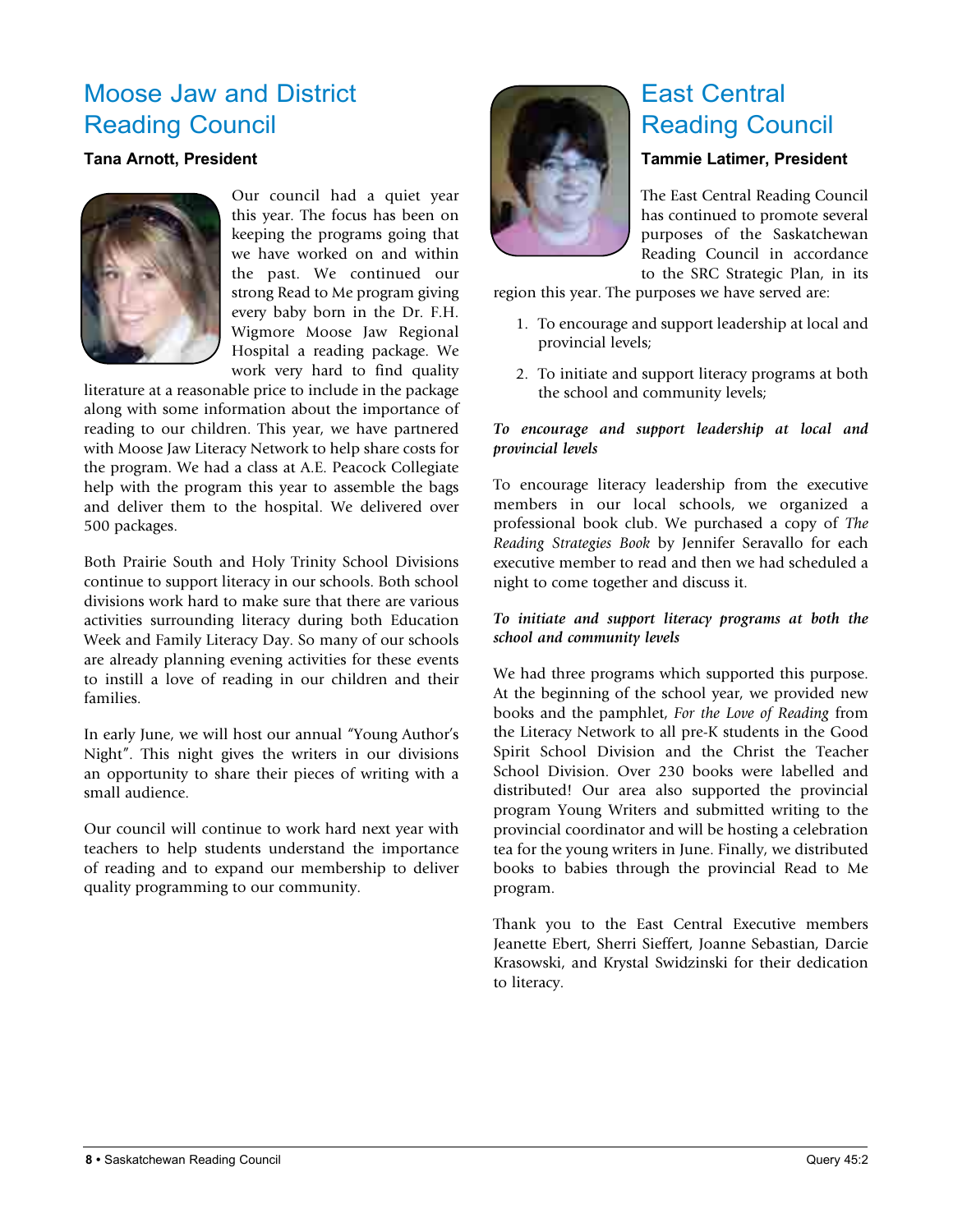

### South East Reading Council

#### **Joan Bue, President**

The South East Reading Council has had a quiet year of literacy leadership!

We started the year off with an **author tour**. Sheryl Kennett Garrett, author of *Grandma's Quilts* and Ione Krainyk, author of *Penelope-The House of Pretend* hit the road together to take their books to several schools in our area. The tour was very well received and I hear that Sheryl has another idea for a book, so we might get her back in the near future to share that one as well!

Carlyle Elementary School opted to go with the One School One Book Project in January of this year, choosing the book *Because of Winn Dixie*. The family reading program culminated with a movie night on **Family Literacy Day** that was really well attended. The whole project was well received and teachers couldn't believe the level of participation on the part of families. They are planning to do another book next year. The idea has spread to other schools within the SERC area. Some are doing *Because of Winn Dixie*, while others are choosing different books. We are hoping that schools will share their ideas with others, so that we can build up a number of books that are ready to go for One School One Book projects. A big thank you to Tammie Latimer who shared her schools ideas for *Because of Winn Dixie*. It's exciting to see this idea taking off in schools around our council area!

We decided to order 100 more books this year for the **Read to Me** program giving us 200 books altogether. 100 of these books are designated "Books for Babies" and Joan ordered nursery rhyme books for these bags. The other 100 will go out to new K students that will be arriving in our schools next fall. Most of the schools in our area host a "Welcome to Kindergarten" orientation in the spring with a number of activity stations. Children go from station to station completing activities and picking up items to put in their bags to take home. Our book will be one of those items!

We donated money to the **Malala Fund**.

We collected writing to submit to the *Young Saskatchewan Writers'* Publication. We were able to publish writing from 14 different schools this year. We will hold a celebration on June 20th to honour our writers.

Moosomin and Wapella are hosting Sarah Ellis as part of the **Children's Book Centre author tour** in May. It was through promotion by the SERC that schools were encouraged to apply for this program.

We are hoping that next year we will have a more up to date members' list so that we can communicate with the members in our area and invite them to meetings and perhaps a supper in the fall to encourage member involvement in our council as this continues to be a struggle every year.

As always we strive to share the message of early literacy whenever and where ever we can find an audience! It's what we do!

### What's Happening Around Saskatchewan

#### May 2016

- 13-14 SRC 47th Annual Conference Writing as Learning F. W. Johnson Collegiate
- 14 SRC Annual General Meeting

#### June 2016

- 1 Submit current membership list to STF
- 30 Deadline for submission of officers to ILA and STF

#### July 2016

- 1 Change of Officers
- 9-11 ILA Annual Conference in Boston, MA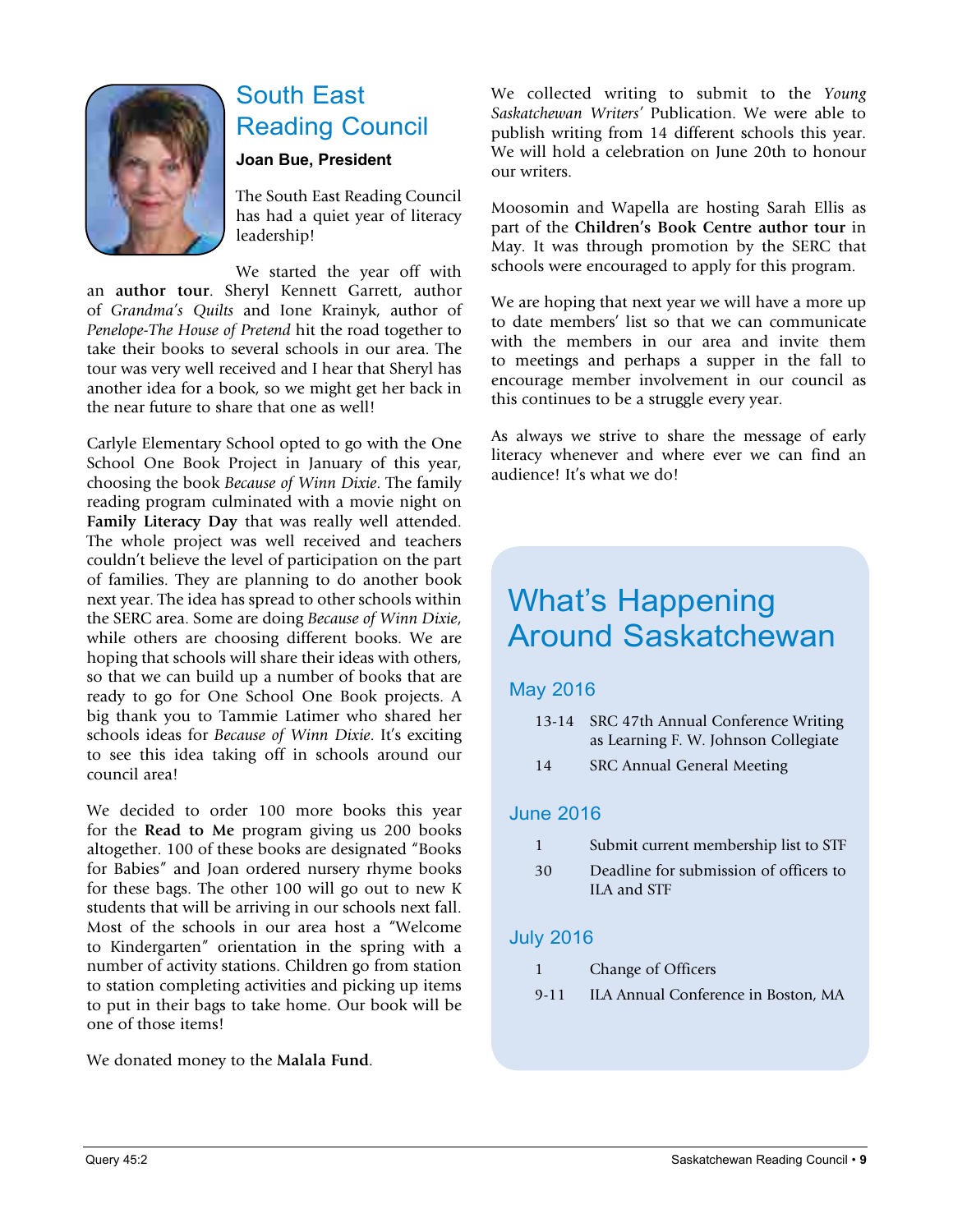# Saskatchewan Reading Council 47th Annual Conference *Writing as Learning* 2016 Conference Highlights

#### Magi McFadden

*The 47th annual conference of the Saskatchewan Reading Council (SRC) at F. W. Johnson Collegiate in Regina May 13-14, 2016 saw teachers from across the province focused on strategies for increasing student writing achievement. Conference delegates participating in professional growth and development opportunities aimed at enriching student reading and writing experiences were treated to "Writing as Learning" themed keynote addresses from Lori Jamison and Sue Jackson. Teachers attending the conference attended presentations focused on the link between reading and writing, teaching nonfiction writing to students, best practices for empowering student writers and children's literature. Author talks, breakout sessions and vendor displays of teaching materials were also well-attended. SRC executive officers for 2016-2017 were elected at the annual general meeting also held at the conference.*



#### Say What You Wanna Say! Empowering Student Writers

Enthusiastic and innovative speaker, author, consultant and educator, Sue Jackson presented to delegates at the 47th annual SRC conference in Regina about empowering student writers. Prior to her role as Scholastic's National Literacy Consultant, Sue was a Learning Coordinator for the Thames Valley DSB in Ontario where she assisted teachers with the implementation of provincial and board literacy initiatives. Sue has also taught courses for the University of Western Ontario and she has written myriad educational publications, including Scholastic's *Literacy Place for the Early Years (K–3), Moving Up with Literacy Place, 4–6 and Stepping Up with Literacy Place, 7–8* resources. As a classroom teacher for 20 years, Sue's wealth of experience and passion for inquiry-based learning shone through as she presented strategies for empowering student writers.

#### Marvelous Mini-Lessons for Teaching Nonfiction Writing

Internationally recognized teacher, author, consultant and speaker Lori Jamison presented mini-lessons for teaching nonfiction writing to teachers attending the SRC conference Saturday, May 14. Lori has served on the Board of Directors of the International Literacy Association and volunteered with the Language to Literacy Program in Belize. She is currently the Sue Jackson **Education** Director for High Interest Publishing and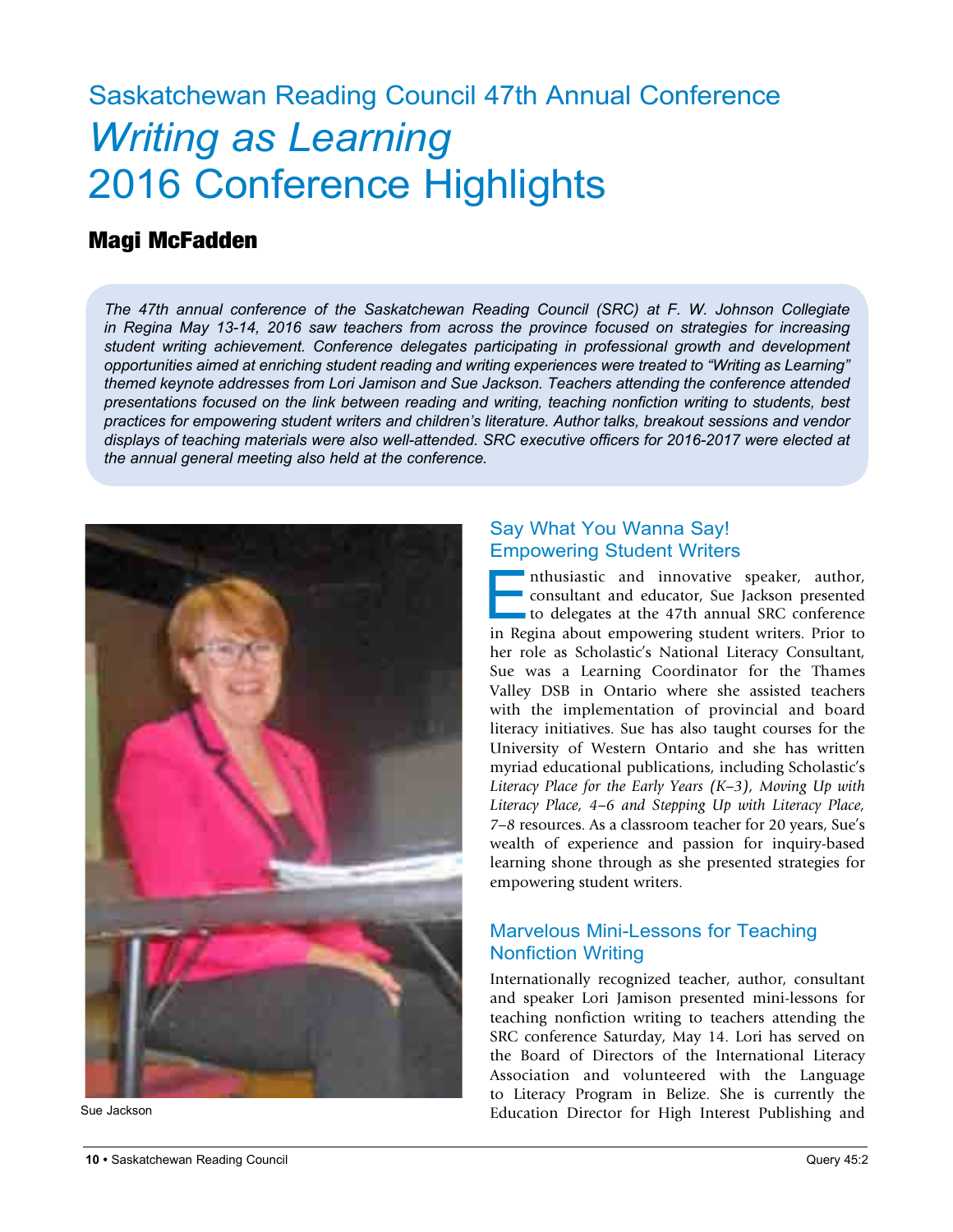

Lori Jamison

creator of the weekly HIP TIPs (www.hip-books.com). The author of many professional resources for teachers, Lori has consulted with schools and districts across North America. A popular speaker at conferences and professional development events from Nova Scotia to New Zealand, Lori presented strategies for teaching nonfiction writing through min-lessons.

#### Featured Children's Authors' Dessert Evening

On the roster of this, the 47th annual SRC conference, were renowned authors: Sarah Ellis, Judith Silverthorne, Maureen Ulrich, Lori Saigeon and Rona Arato. Teachers attending the book readings on Friday night were treated to a delicious array of cheesecakes, teas and coffees during author readings from their own works. As listeners placed themselves into the stories being read aloud, work week weariness was replaced with smiles, ripples of laughter and knowing nods. Author book signings which followed the readings were welcomed by teacher eagers to purchase books to read more from their favourite children's authors.



#### Breakout Sessions and Vendor Displays of Teaching Materials

In addition to keynote speakers Lori Jamison and Sue Jackson and featured children's authors: Sarah Elis, Judith Silverthorne, Maureen Ulrich, Lori Saigeon and Rona Arato, the 47th annual SRC conference also highlighted breakout sessions and vendor displays. With titles such as: *Writing Richly with Relevant Research; Novel Studies – Make Them Your Own; Reading and Writing – Celebrating the Link; TELL Test of Early Language and Literacy; Using the Willow Awards in Your Classroom; Write Now: Connecting Reading and Writing Instruction; Using Reading to Teach Writing; French Picture Books as Mentor Texts; The Last Train, A Holocaust Story; and Writing for Change*, SRC conference delegates actively participated in professional development activities including presentations, workshops and displays of teaching materials.



Many thanks are extended to conference organizers for their commitment to literacy and professional development.



Conference Table Centerpiece Prize Left to right: Karen Koroluk, Gisele Carlson, Tana Arnott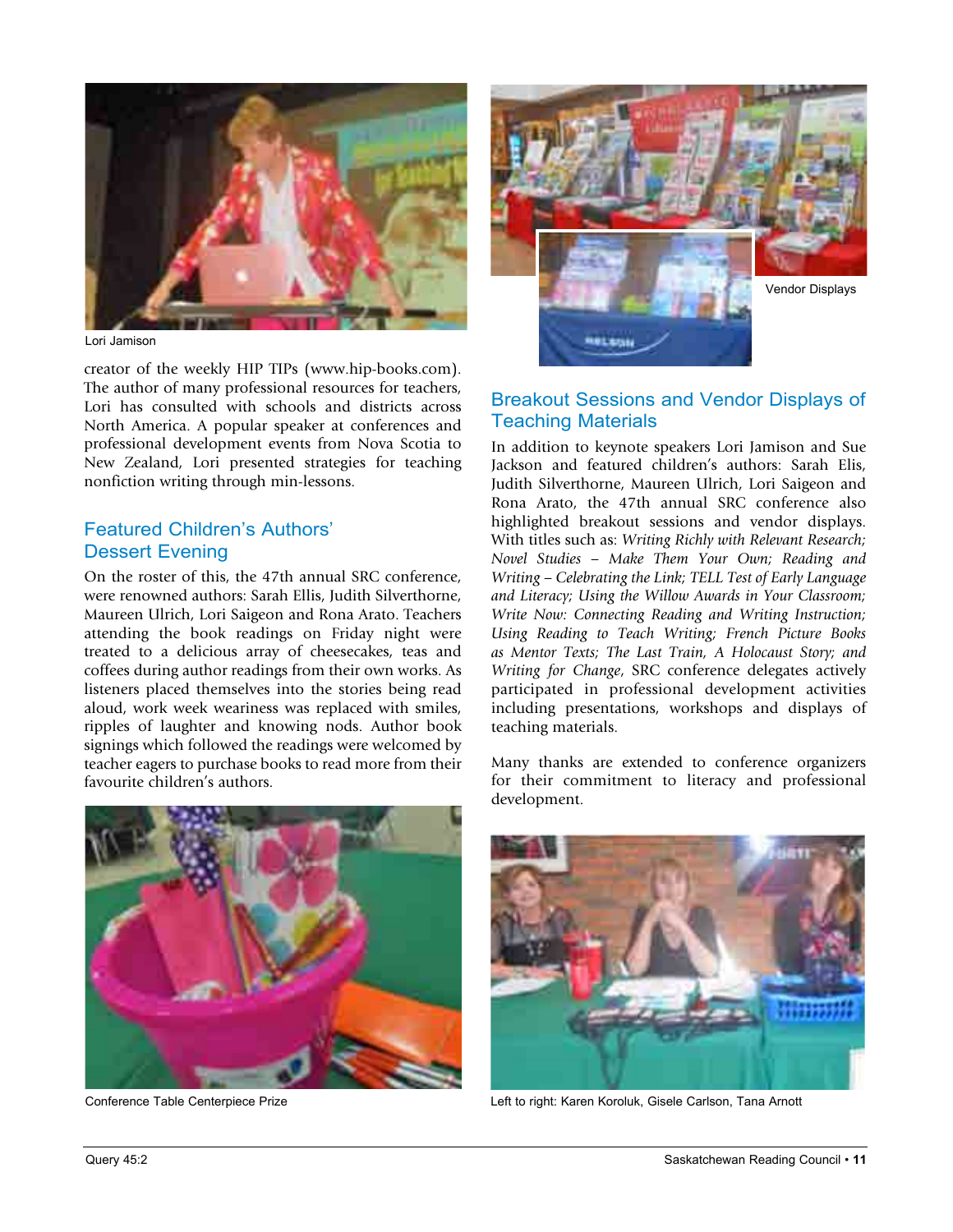# Wonderful Word Clouds

#### Lori Jamison

*Saskatchewan Reading Conference,* Writing as Learning*, keynote presenter, Lori Jamison is an internationally recognized teacher, author, consultant and speaker. Lori has served on the Board of Directors of the International Literacy Association and volunteered with the Language to Literacy Program in Belize. She is currently the Education Director for High Interest Publishing and creator of the weekly HIP TIPs (www. hip-books.com). The author of many professional resources for teachers, Lori has consulted with schools and districts across North America. A popular speaker at conferences and professional development events from Nova Scotia to New Zealand, Lori presented strategies for teaching writing to delegates of the 47th annual Saskatchewan Reading Conference in Regina, Saskatchewan May13-14, 2016. With a background in classroom teaching, reading assessment and consulting in literacy, Lori brought a unique set of skills to the annual conference which focused on developing student writing skills. In this article, Lori describes innovative*  uses of word clouds for student vocabulary development. Clouds give greater prominence to words that *appear more frequently in the source text. You can personalize your clouds with different fonts, layouts and color schemes. The images you create with word clouds such as Wordle, Tagxedo, Yippy and Mosaic can be printed out or saved to your desktop to use as you wish (www.wordle.net).*

#### 45 Words You Can Use For Describing Characters

What's in a Wordle? Well, Wordles only one of<br>many types of word clouds, such as Tagxedo,<br>Yippy and Word Mosaic (Jamison, 2016). It's<br>easy to create a word cloud by pasting in a chunk of many types of word clouds, such as Tagxedo, Yippy and Word Mosaic (Jamison, 2016). It's easy to create a word cloud by pasting in a chunk of connected text or inputting your own words into a word cloud generator. The generator then creates a picture, with the words that appear most frequently in the text having greater prominence in the word cloud. You can even manipulate the font, shape and color schemes of the cloud. One way to use word clouds in the classroom is to provide vocabulary for students to use when talking and writing about reading, such as the example below:

#### **Here are ten more uses for word clouds in the literacy classroom:**

- **Vocabulary Clouds:** Have students choose 20 key vocabulary words from a fiction or nonfiction reading passage to create a word cloud. Then use at least 10 of them in a summary of the passage.
- **Synonymous Words:** Brainstorm synonyms for "tired words" such as went or saw. Use the word cloud as an anchor chart for student writing.
- **Prediction:** As a prereading activity, create a word cloud of key vocabulary from the passage and invite students to predict or anticipate what the passage is going to be about.
- **High Frequency Word Analysis:** Input a complete

reading passage and have students analyze which words appear most and least frequently – and why. (Make sure they know how to spell the 20 most frequently appearing words.)

- **Word Explosions:** Use word clouds to create "word explosions" by brainstorming other words built from a particular root word and affixes.
- **Word Sorts:** Sort a collection of words from a reading passage into groups, such as similar meanings, parts of speech or letter patterns.
- **Introducing a concept:** Introduce a new theme, concept or reading passage with a word cloud and have students generate questions about it.
- **Learning Review:** As a learning review, have students work in pairs to create word cloud riddles of about 10 words on a concept, repeating the most important words to make them large. Other students must guess the concept.
- **Summarization:** Input a short news article into a word cloud and have students summarize the gist of the article.
- **Assessment:** Help students understand assessment criteria by converting a rubric into a word cloud and having students analyze the most important criteria.

#### References

Jamison, L. (2016). *HIP Books: Teacher Tips – Wonderful Word Clouds*, Retrieved April 28, 2016 from www. hip-books.com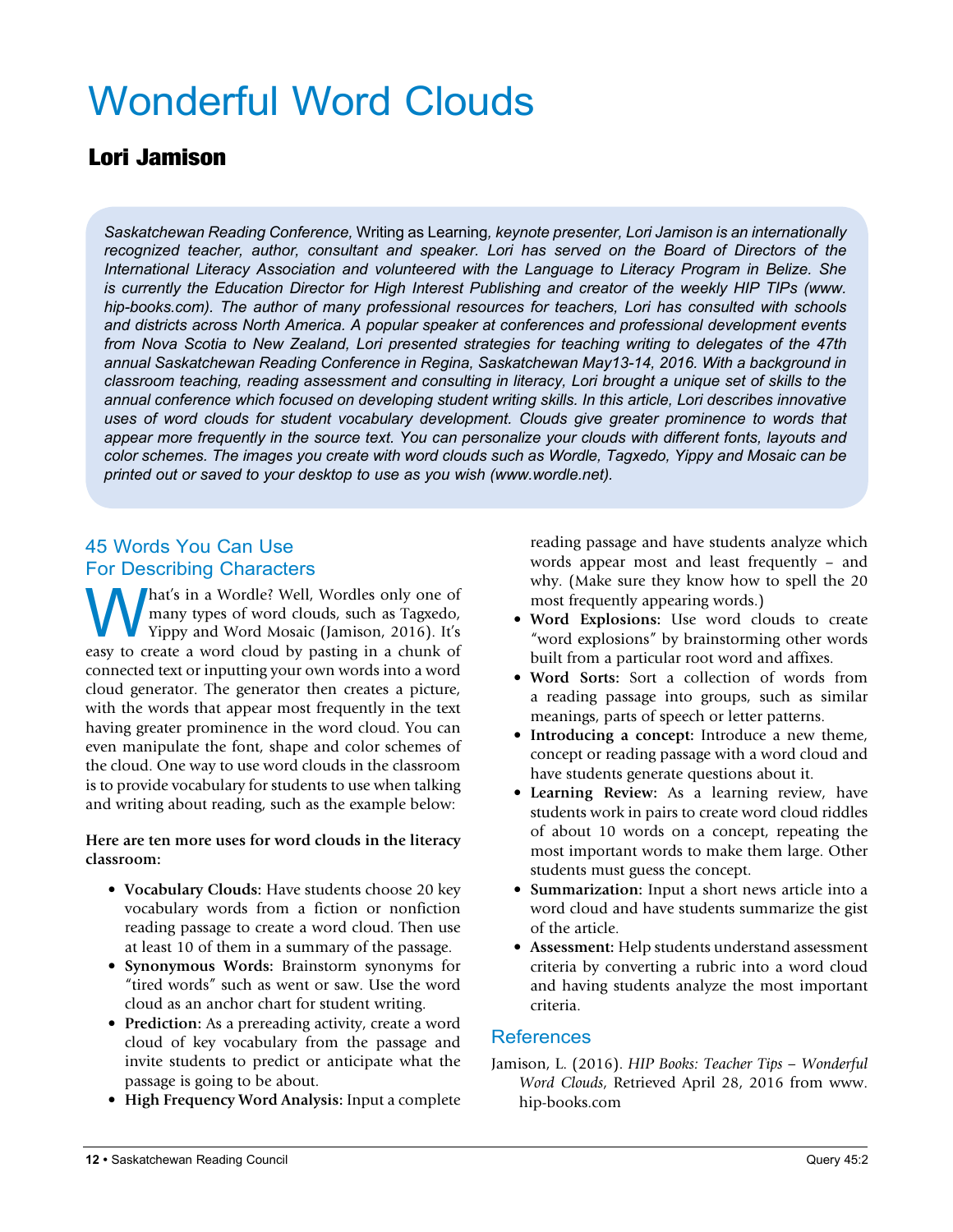# Building Community Literacy: Little Free Library

#### Magi McFadden

*Magi McFadden is a literacy numeracy catalyst teacher at Minahik Waskahigan School in Pinehouse*  Lake Saskatchewan with Northern Lights School Division 113 and vice president of Kewetin Nene local *council of the Saskatchewan Reading Council (SRC). Magi is editor of* Query*, the official publication of the Saskatchewan Reading Council which is a professional growth network of the Saskatchewan Teachers' Federation and affiliate of the International Literacy Association (ILA). The Little Free Library in Pinehouse Lake, Saskatchewan was successfully launched to celebrate International Literacy Day, September 8, 2015. Part of a worldwide network having a mission of bringing communities together through reading, this community service was accomplished through efforts of volunteer teachers and students of Minahik Waskahigan School. Heartfelt thanks go to Magi McFadden - literacy numeracy catalyst teacher, Chuck Richardson - PAA teacher, Kenneth Misponas – Grade 11 student, Jerry Natomagan - Grade 10 student and Mario Natomagan - Grade 9 student, for their craftsmanship in building and painting our library. Our Little Free Library sits merrily on a main street corner near the RCMP depot in our northern village readily accessible by all community members. Book exchanges function on the honour system under the stewardship of Saida Abdulle - kindergarten teacher, who makes sure our Little Free Library is stocked with quality books for exchange. Little Free Library enables every community member to build literacy sharing their favourite books with others.*

#### Little Free Library Book Exchange

Ittle Free Library - take a book, return a book<br>represents a gathering place where community<br>members share their favorite literature and stories.<br>The mission of Little Free Library is to bring communities represents a gathering place where community members share their favorite literature and stories. The mission of Little Free Library is to bring communities together through reading by bringing books to every corner (Little Free Library, 2015a). In its most basic form, a Little Free Library is a box full of books where anyone may stop by and pick up a book and bring back another book to share (Figure 1). Little Free Library is a nonprofit



organization based in Madison, Wisconsin, USA. Little Free Library fuels the global initiative to offer free books housed in small containers to members of the local community. Little Free Libraries are also be referred to as community book exchanges, neighborhood book exchanges, book trading posts, pop-up libraries and micro-libraries (Little Free Library, 2015b). You will find a world map of registered nonprofit Little Free Library book exchanges on the locations page in the Little Free Library website (www.freelittlelibrary. org). Search the map to find Little Free Library book exchanges near you. If you already have a Little Free Library in your community and it is not registered, you can take advantage of the Little Free Library network of services by acquiring your official charter sign from the Little Free Library website. Your official charter sign is a small wooden or aluminum sign that the nonprofit organization mails to you if you have built your own library so that you may register it. If you have purchased your library through the organization's online catalog, it will arrive with a charter sign already attached. It is engraved with your official charter number and serves as a signal to everyone who visits your library that you are a registered member of the worldwide network. There is a one-time payment of about \$45.00 USD per library to receive a charter sign and number.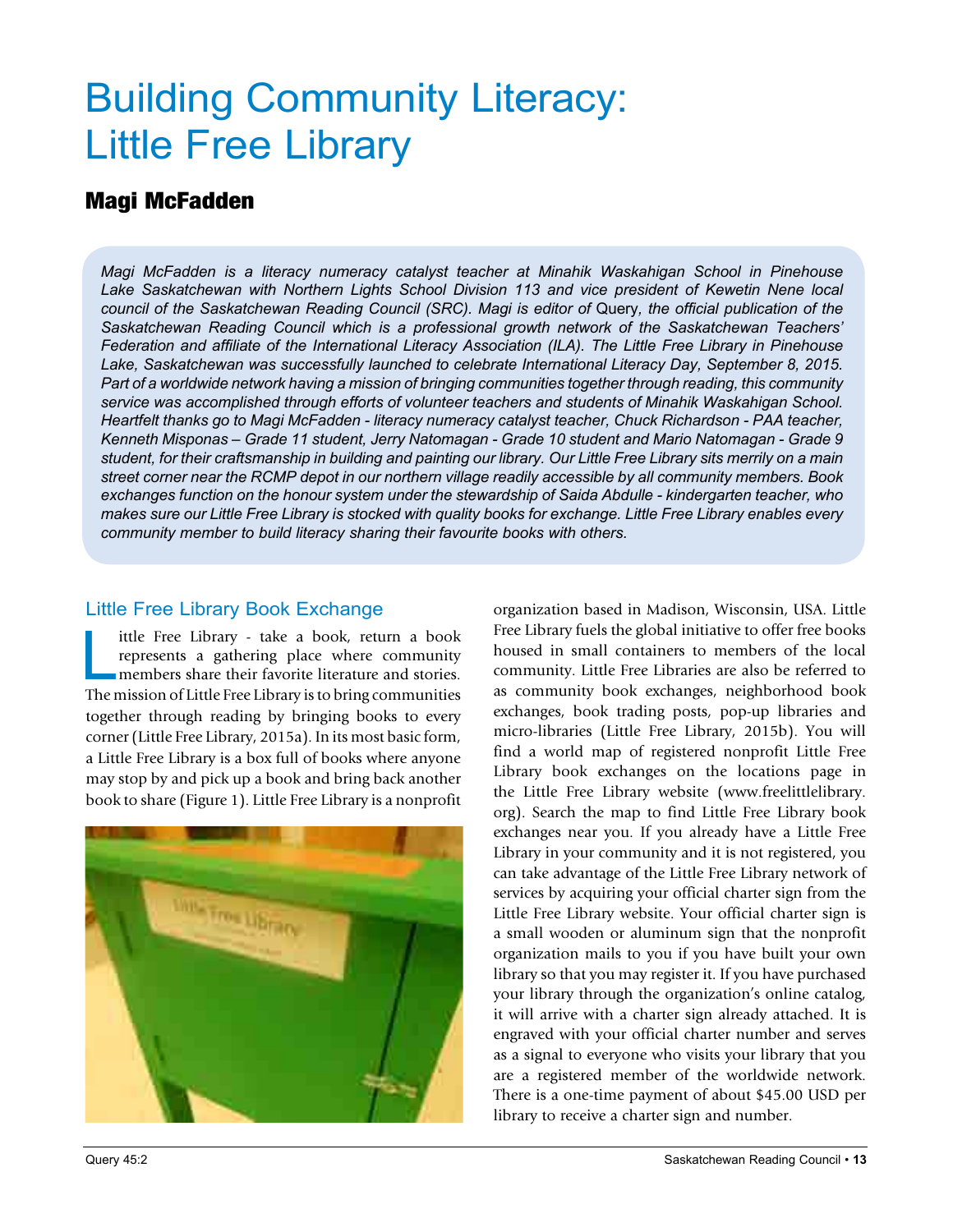#### Little Free Libraries in the Media

Having the goal of engaging friends, neighbors and communities in a grassroots effort to get everyone, but especially kids, reading, Little Free Libraries are popping up on street corners in communities the world over (International Literacy Association, 2015). Little Free Libraries have been featured in thousands of stories in newspapers, magazines, broadcast news, blogs, websites and online news services around the world, reaching hundreds of millions of people. Some of the most recent stories in the media include: *Using Books to Building Community, NBC Nightly News with Brian Williams, March, 2012; Big Visions for Little Free Libraries-Literacy and Community Engagement,* ILA Reporter, June 2014; and *Itsy Bitsy Libraries*, SaturdayEveningPost.com, May/ June 2014 (Free Little Library, 2015a).

#### Building Community Literacy

A means of building community literacy one book at a time, Little Free Library book exchanges have a uniquely personal touch in that real people are sharing their favorite books with their community. Shared books aren't just any old books, this is a carefully curated

collection, overseen by a volunteer steward. The library itself is a cherished piece of community landscape. Anyone may contribute or take books. If you take a book from the Little Free Library, you do not need to return that exact book at any time. However, in order to keep the library full of good choices for the whole community, each time you visit the Little Free Library bring a few books to share. Little Free Library book exchanges function on the honor system; everyone contributes to ensure there are always quality books inside. This way, everyone builds literacy in their community.

#### References

- International Literacy Association. (2015). *Literacy Daily: International Literacy Day 2015: Little Free Library,* Retrieved June 4, 2015 from www. literacyworldwide.org
- Little Free Library. (2015a). Retrieved June 4, 2015 from www.littlefreelibrary.org
- Little Free Library. (2015b). Retrieved June 4, 2015 from www.en.wikipedia.org

# **Calling all Language Arts and English Teachers**

Contribute to *Query* your favourite lesson plan involving any aspect of literacy. Send all submissions to: *Query* Editor mcfaddenm@hotmail.com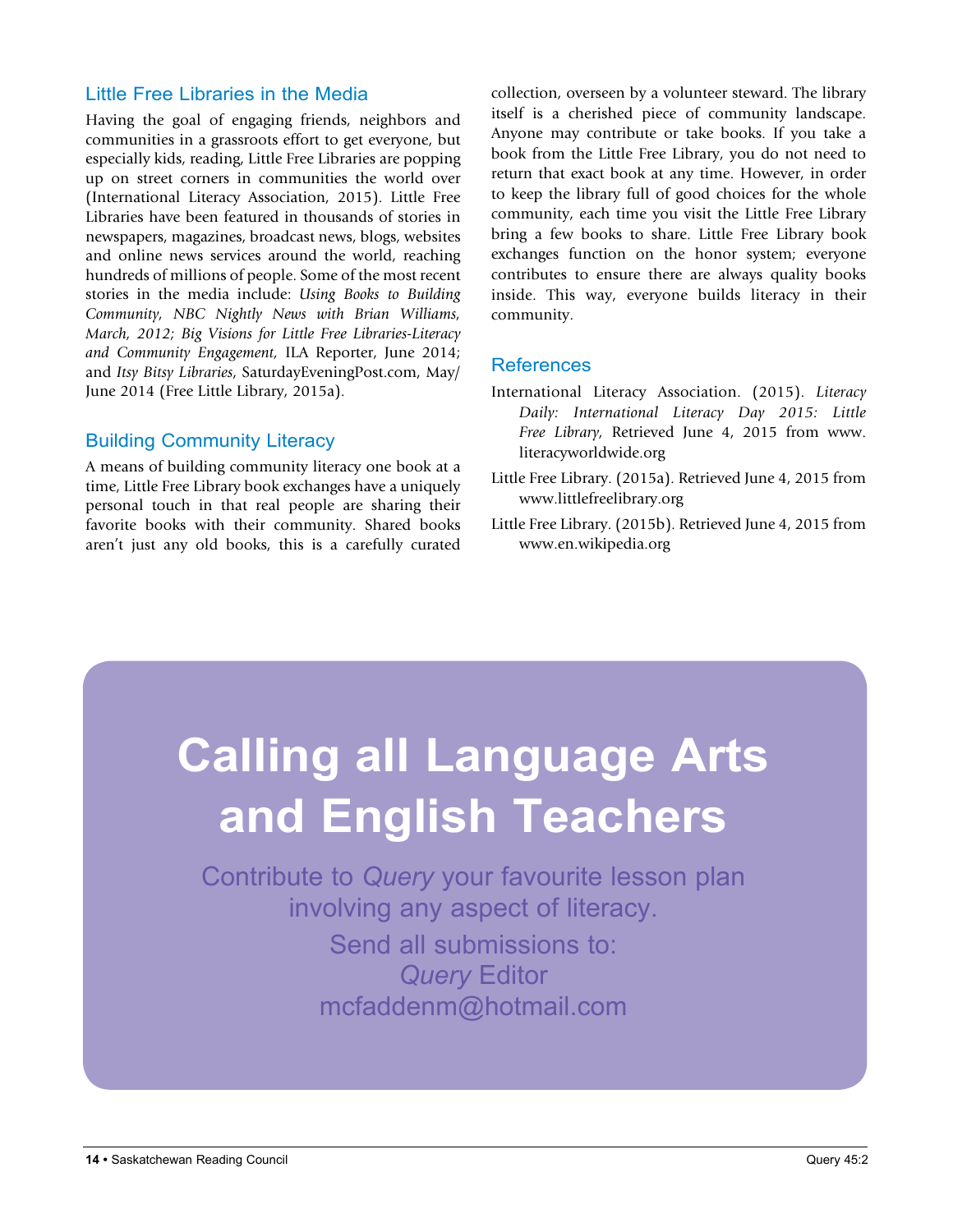# The Gift of Reading Book Swap

#### Magi McFadden

*Magi McFadden teaches literacy and numeracy to students in Grade 6-9 with Northern Lights School Division at Minahik Waskahigan School in Pinehouse Lake Saskatchewan. She is vice president of Kewetin Nene local council of the Saskatchewan Reading Council (SRC) and editor of Query, the official publication of the Saskatchewan Reading Council which is a professional growth network of the Saskatchewan Teachers' Federation and affiliate of the International Literacy Association (ILA). The Gift of Reading Book Swap begins*  with a book drive during which volunteer high school students blitz their neigbourhood collecting gently used *books. The books collected during the book drive are disseminated to children, their parents and significant others at a school Christmas dinner. By participating in the Gift of Reading Book Swap, community members are taking action to: promote literacy, encourage young people to focus on academic endeavours required of school and prepare literate adults of tomorrow.*

#### Volunteer Book Collection

The book drive component of the Gift of Reading<br>Book Swap is truly a unifying experience!<br>High school students volunteering to blitz<br>their neighborhood collecting gently used books Book Swap is truly a unifying experience! High school students volunteering to blitz their neighborhood collecting gently used books demonstrate zeal as they carry out their literacy mission. Announcement of the neighborhood book drive is made on the local radio station and in school classrooms. Students cheerfully volunteer to canvas

local homes to collect books for the book swap. Each donating household receives coupons enabling them to obtain free books at the used book exchange held in conjunction with a school Christmas dinner (Figure 1. The Gift of Reading Book Swap Coupon). Volunteers also receive coupons to obtain free books. The unifying action of the book drive elevates community spirit and stimulates student interest in obtaining books at the book swap.

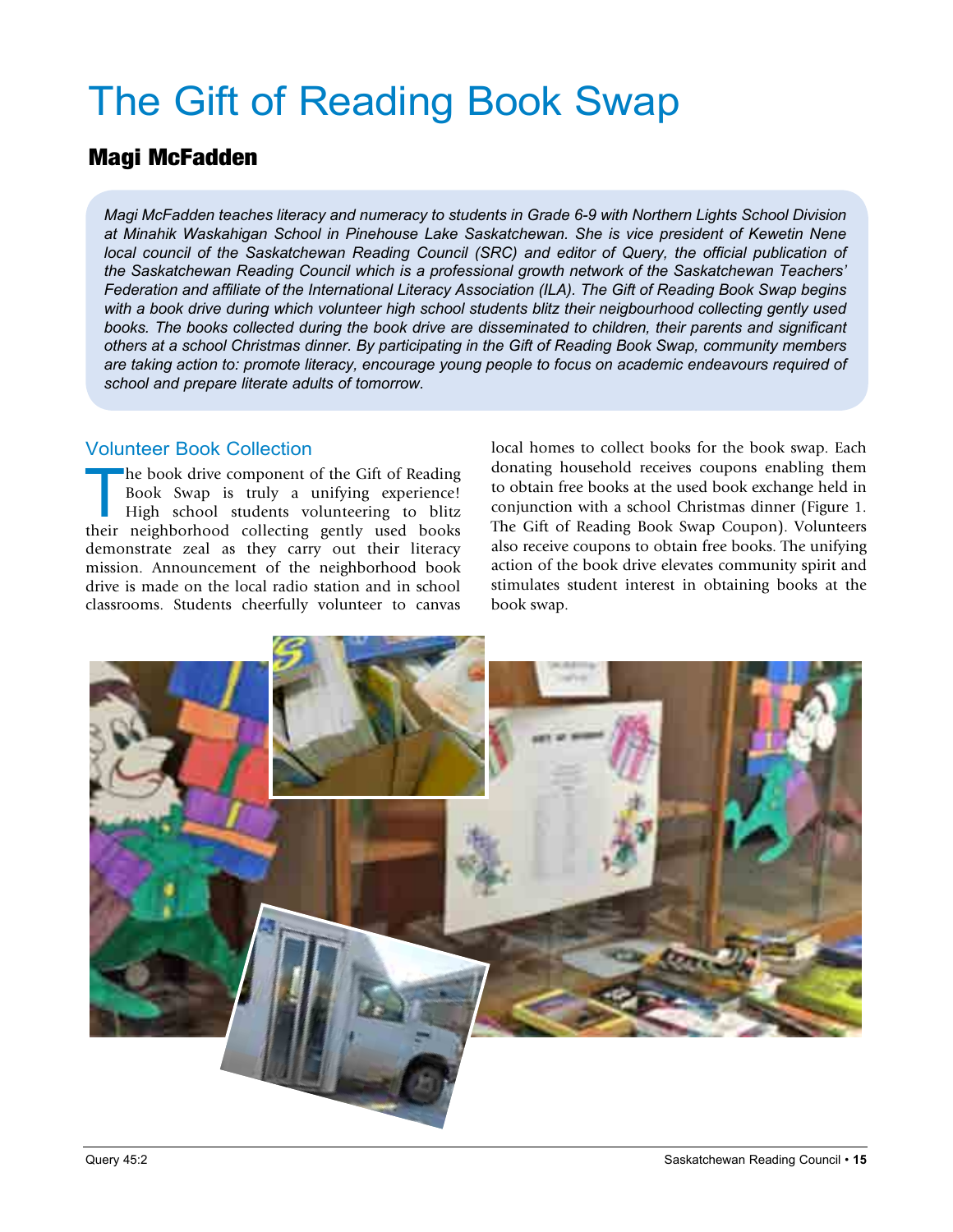#### Book Swap

The books collected during the book drive by volunteer students are exchanged or swapped through use of coupons received at the time of donation, providing an inexpensive way for people to exchange books, find out about other books and obtain new books to read without fee. Donated used books, magazines and newspapers content analyzed and organized according to age range interest categories: young children's books (ages 8 years and under), tweens (9-12 years), teens (13-19 years) and general (20 years and over) are artfully displayed with posters created and installed by volunteer high school students. Each book collected during the neigbourhood book drive blitz is redeemed by a child, parent or significant other from the community at the school Christmas dinner using a Gift of Reading Book Swap coupon. After coupons are redeemed, the book swap is opened-up for all attending the school Christmas dinner to have an opportunity to return home with a book to read or to give to a loved one. Books remaining following the book swap are donated to local non-profit organizations including: the teen-infant daycare, community wellness center and community health clinic reception.

#### Opening the Door to Discovery of the Benefits of Reading

The Gift of Reading Book Swap is all about inviting community members to swap used books for children, their parents and significant others to read. Through this simple act, community members are taking action to: obliterate illiteracy, encourage young people to focus on academic endeavours required of school and prepare literate adults of tomorrow. By participating in the Gift of Reading Book Swap, a community is doing far more than merely swapping books, they are collaborating to open the door to the discovery of the benefits of reading and to give children the best chance of doing well at school and in life. The Gift of Reading Book Swap is a unifying school-community literacy initiative aimed at preparing adults of tomorrow by sharing a book today!

#### References

Book image. (Retrieved December 1, 2011). Copyright Free Images {Not copyrighted and free images}, Public Domain Images. www.public-domain-images.com

Figure 1. Gift of Reading Book Swap Coupon

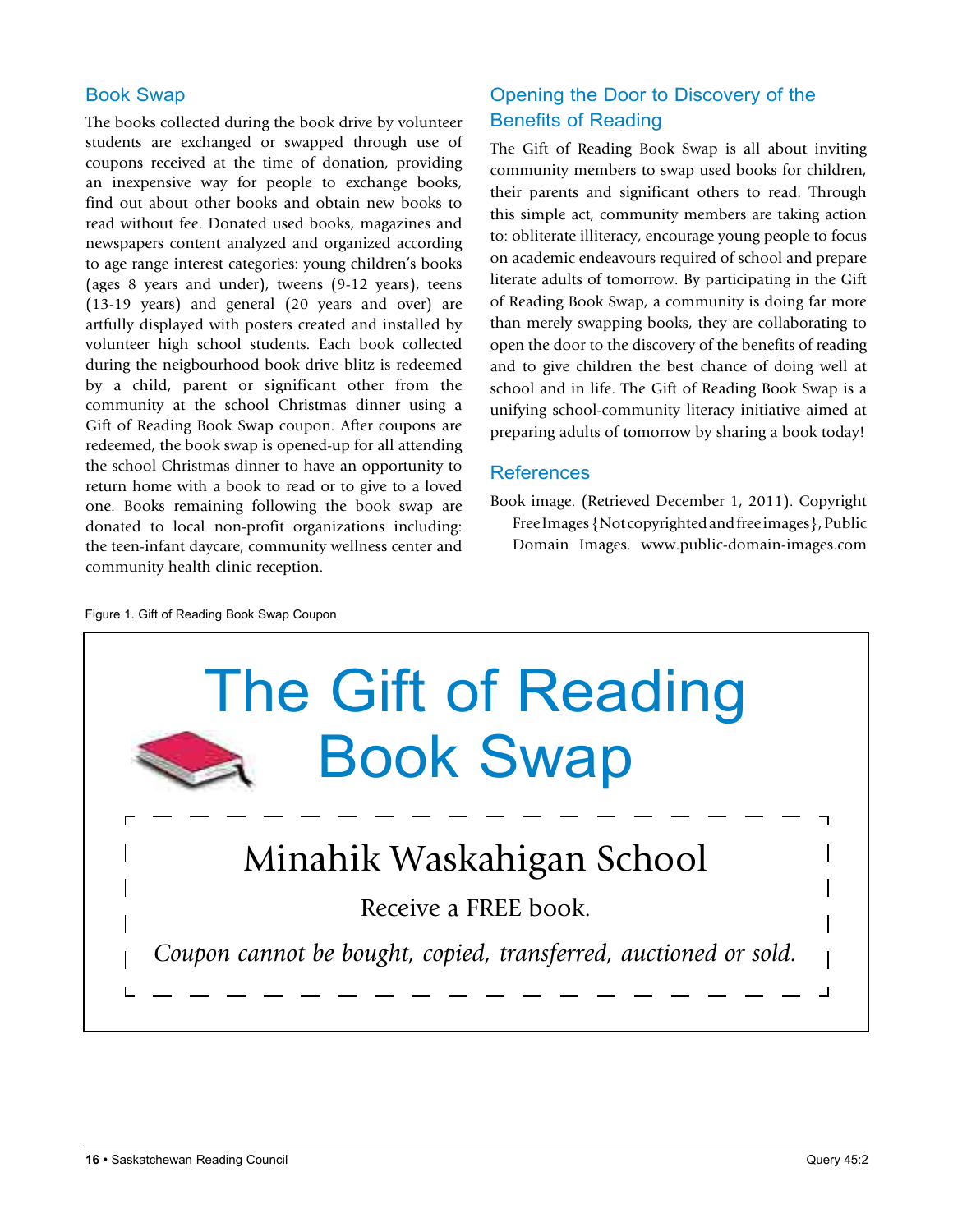# Change the World: Read Aloud

#### Magi McFadden

*Magi McFadden is editor of* Query*, the official publication of the Saskatchewan Reading Council which is a professional growth network of the Saskatchewan Teachers' Federation and affiliate of the International Literacy Association. Magi is a literacy numeracy catalyst teacher at Minahik Waskahigan School in Pinehouse Lake Saskatchewan with Northern Lights School Division 113 and vice president of Kewetin Nene local council of the Saskatchewan Reading Council (SRC). World Read Aloud Day at Minahik Waskahigan School in Pinehouse Lake, Saskatchewan was celebrated February 24, 2016 through student participation in LitWorld's activity challenge, "A Day in the Life of Diana". With a mission of empowering young people to author lives of independence, hope and joy the non-profit organization, LitWorld (www.litworld.org), provides students with a reading activity to facilitate reflection, deep thought and discussion centered on the value of literacy and reading. This article summarizes the mission, beliefs and work of LitWorld focusing on their World Read Aloud Day program. A snapshot of Grade 6, 7, 8 and 9 student conversations emerging from participation in this global celebration of a love of reading demonstrates the importance of literacy and reading in day-to-day life for these youth.* 

#### **LitWorld**

LitWorld is a non-profit organization creating positive change in the world by tackling illiteracy worldwide. LitWorld's program, World Read Aloud Day, launched in 2010 has grown from a simple call to action to a program that rallies over 31 million people online and over 1 million people across 82 countries through community events (LitWorld, 2016). World Read Aloud Day, one of LitWorld's innovative literacy programs, is sponsored by Scholastic and supported by several non-profit organizations focusing on literacy including the International Reading Association. Literacy Advocates eagerly await the arrival of World Read Aloud Day which is usually held in February or March to celebrate innovative ways of taking action to obliterate illiteracy.

#### Cultivating a Love of Reading

LitWorld endeavours to cultivate a love of reading and writing because for this non-profit organization "love is how literacy grows best and strongest" (www. litworld.org). Reading for LitWorld is not just about learning the alphabet or phonemic practice, it is also about the power of the read aloud to immerse students in the impact of language, validating the experience of



Left to right: Chasidy Tinker, Chris Caisse, Julianne Natomagan, Paige Roberts, Damien Lariviere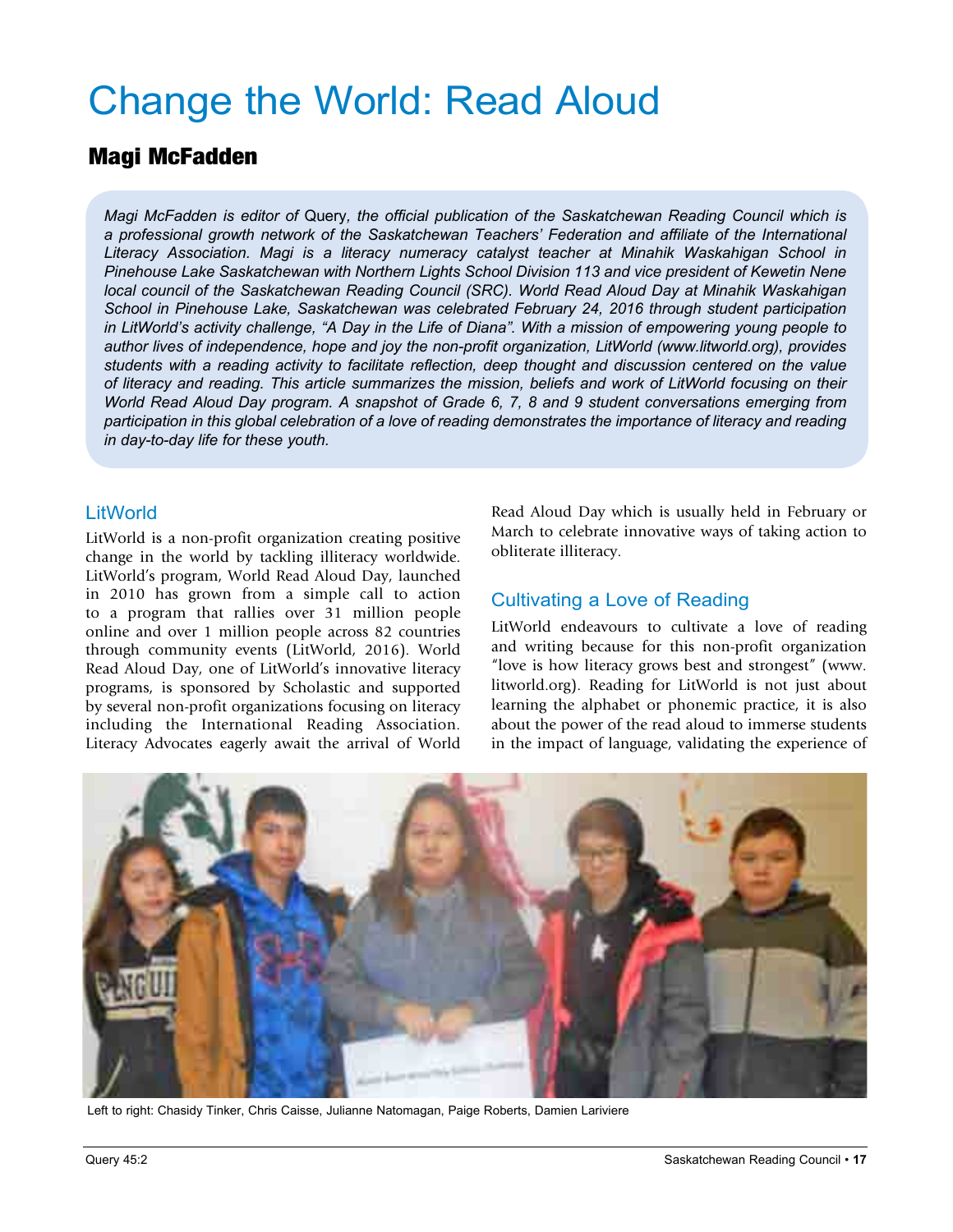youth and giving them a voice in the world. Believing that literacy is not a gift given to chosen children, but rather a fundamental human right that brings joy, economic independence, gender equity and a pathway out of poverty, LitWorld aims to provide everyone with an opportunity to become literate. For LitWorld, literacy is not an outcome; it is a strategy that helps young people achieve the outcomes they most cherish most: "independence, economic freedom, good health and a joyful life". According to LitWorld, two-thirds of the world's illiterate people are women and girls (www.litworld.org). Therefore, two-thirds of LitWorld's programming is focused on women and girls to right this imbalance. LitWorld's programs provide opportunities for writing and reading in real ways for authentic audiences that are meaningful to young people. Of the programs offered by LitWorld, World Read Aloud Day is particularly popular among school children. This year's read aloud activity challenge, brought delightful enjoyment for participating Grade 6, 7, 8 and 9 students at Minahik Waskahigan School.

#### World Read Aloud Day Activity Challenge

Girls and boys enjoy read alouds! Never was this more apparent than during our school World Read Aloud Day activity challenge (Appendix 1). Grade 6, 7, 8 and 9 girls and boys participating in the World Read Aloud Day activity challenge shared their enthusiasm for "read aloud" and their appreciation of the story, *A Day in the Life of Diana*, from LitWorld (www.litworld.org) in their responses to the following interview questions:

- 1. After listening to the passage read aloud, marking the sheet every time the girl in the story used reading and responding to the discussion questions, what examples of reading in everyday life have you identified?
- 2. From your discussion, what are the consequences of being unable to read?
- 3. Following participation in the World Read Aloud activity challenge, how do you think your life would change if you could not read and how would you feel about the changes?
- 4. On a scale of 1 to 10 with 10 being the highest rating, how much did you enjoy participating in the World Read Aloud activity challenge? Why?

Content analysis of the responses to interview questions revealed themes of central relevance (Berg, 1998). Individual themes expressed in a single word, a sentence or an entire interview that formed expressions of relevant ideas were used as primary units of analysis

for subsequent analysis. Themes prominent in the interview data determined through qualitative analysis and strengthened by their quantitative frequency revealed the perspective of youth in Grades 6, 7, 8 and 9 are summarized in Figure 1. *World Read Aloud Day Activity Challenge - A Day in the Life of Diana: Interview Questions and Participants' Perspectives*. Girls and boys maintained the story, *A Day in the Life of Diana*, was an interesting story, a story they really enjoyed listening to during read aloud. On a scale of 1 to 10 with 10 being the highest rating, students rated their enjoyment of participation in the read aloud activity challenge as 9 commenting that despite a lack of time to mark their sheets every time the girl in the story used reading, they enjoyed discussing responses to the questions and drawing a picture of a time when they last used the word reading. Examples of reading in everyday life within the story, identified by the students included: telling time, reading food labels, reading directions in signs, reading the school cafeteria menu, counting money, reading a title of a book from English class and reading a school timetable. Consequences of being unable to read identified by participating students centered around safety, daily routines, choices, making purchases and participation in daily living activities at home and school. Consequences of being unable to read specific to the story and articulated by students included: being late for class, drinking spoiled expired milk, not finding a favourite cereal or cereal bar, getting lost in school because of not being able to read signs, not being able to count money to pay for lunch in the cafeteria, not being able to read a timetable and not being able to read a book title from English class. Students declared strong feelings of discontent at the thought of not being able to read, stating that they would "not be happy about being unable to read". Taking a proactive stance during subsequent discussion, participating students speculated adaptive changes they would make to cope without reading and obtain help needed to successfully go about their daily lives at home and school. Specific adaptations articulated by students included: asking somebody to read aloud; asking for help to complete assignments; finding people they trust; remembering things; being good listeners; being good writers by copying notes from the board; following school rules; and asking teachers, parents and good friends for help to read. Grade 6, 7, 8 and 9 students participating in the World Read Aloud Day activity challenge found the story, *A Day in the Life of Diana*, interesting to listen to during read aloud. They found subsequent discussion an opportune time to reflect on the value of reading in their daily lives. Through their participation in the World Read Aloud Day activity challenge, enlightened Grade 6, 7, 8 and 9 students have joined a global movement of people all celebrating a love of reading.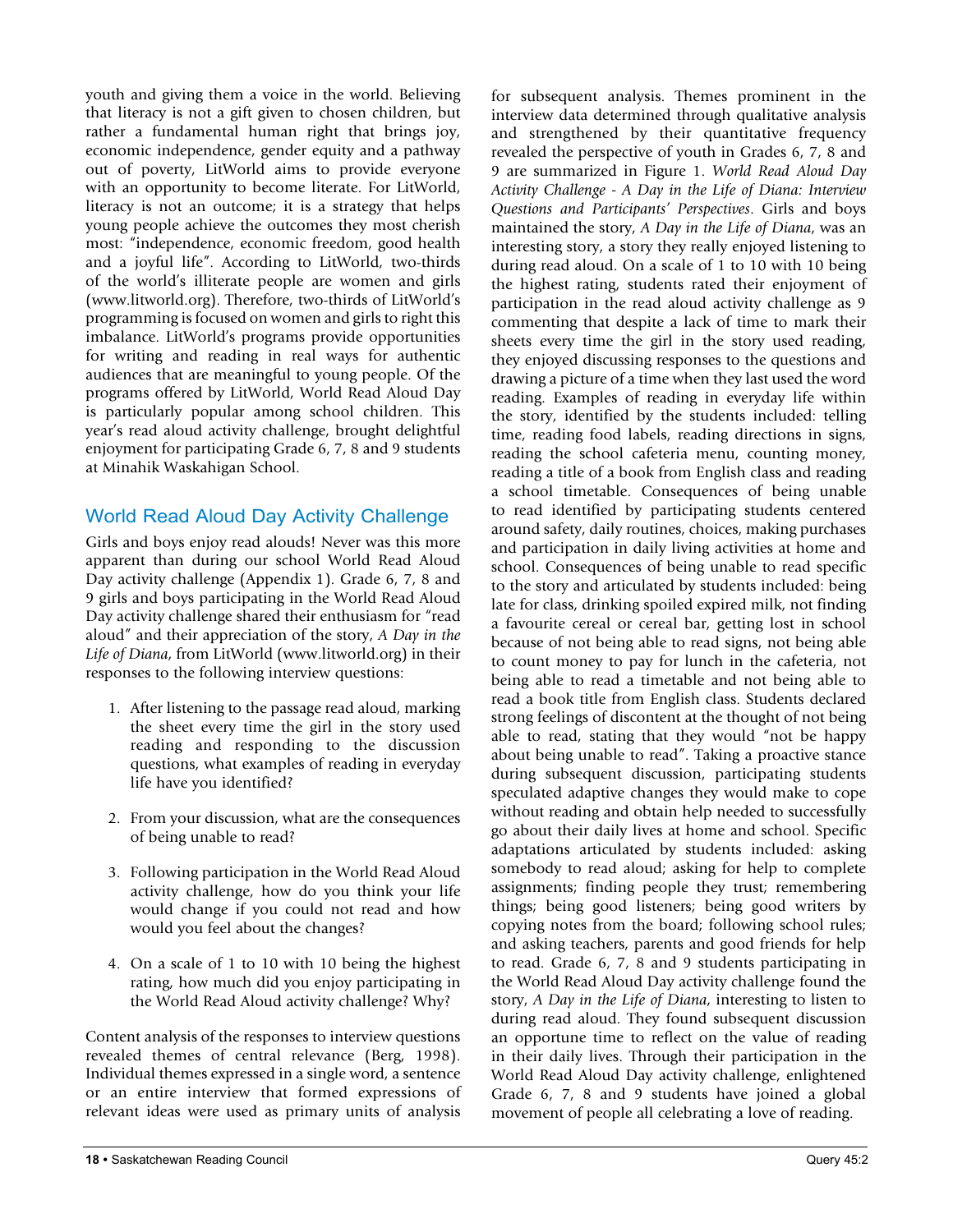Figure 1. World Read Aloud Day Activity Challenge - *A Day in the Life of Diana*: Interview Questions and Participants' Perspectives

| Question                                                                                                                                                                                                                       | <b>Participants' Perspective</b>                                                                                                                                                                                                                                                                                                                                                                                                                                                                                                                                                                                                                                                        |
|--------------------------------------------------------------------------------------------------------------------------------------------------------------------------------------------------------------------------------|-----------------------------------------------------------------------------------------------------------------------------------------------------------------------------------------------------------------------------------------------------------------------------------------------------------------------------------------------------------------------------------------------------------------------------------------------------------------------------------------------------------------------------------------------------------------------------------------------------------------------------------------------------------------------------------------|
| After listening to the passage read aloud, marking the<br>sheet every time the girl in the story used reading and<br>responding to the discussion questions, what examples of<br>reading in everyday life have you identified? | While indicating a lack of time to mark the sheet during<br>story read aloud, Grade 6, 7, 8 and 9 students identified<br>from 4-11 examples of reading in everyday life within the<br>story, A Day in the Life of Diana including: "telling time from<br>a clock", "reading labels on a cereal box and cereal bar<br>wrapper", "reading milk expiration date", "reading directions<br>in signs inside the school", "reading the school cafeteria<br>menu", "counting money", "reading a title of a book from<br>English class" and "reading a school timetable".                                                                                                                        |
| From your discussion, what are the consequences of<br>being unable to read?                                                                                                                                                    | According to Grade 6, 7, 8and 9 students, consequences of<br>not being able to read center around safety, daily routines,<br>choices, making purchases and participation in daily living<br>activities associated with home and school. Consequences<br>specific to the story articulated by students included: being<br>"late for class", "drinking spoiled expired milk", "not finding<br>a favourite cereal or cereal bar", "getting lost in the school"<br>because of not being able to read signs, "not being able to<br>count money" to pay for lunch at the cafeteria, "not being<br>able to read a book from[English] class"and "not being able<br>to read a school timetable". |
| Following participation in the World Read Aloud Day<br>activity challenge, how do you think your life would change<br>if you could not read and how would you feel about the<br>changes?                                       | If unable to read, Grade 6, 7, 8, 9, students said that,<br>although they would "not be happy about being unable<br>to read", they would learn to cope, to adapt to life without<br>reading by making changes aimed at obtaining the help<br>needed to successfully go about their daily lives at home<br>and school. Specific coping strategies articulated by<br>students included: "ask somebody to read aloud"; "ask<br>for help to complete assignments"; "find people you trust";<br>"remember things"; "be good at listening"; "be good at<br>writing [copying] notes from the board; "follow school<br>rules"; and "ask teachers, parents and good friends for<br>help".        |
| On a scale of 1 to 10 with 10 being the highest rating, how<br>much did you enjoy participating in the World Read Aloud<br>Day activity challenge? Why?                                                                        | Ona scale of 1 to 10 with 10 being the highest rating,<br>students rated their enjoyment of participation in the read<br>aloud activity challenge as 9 commenting that while they<br>enjoyed listening during read aloud, discussing responses<br>to the questions and drawing, listening to the story read<br>aloud was their favourite part of the activity challenge.<br>Students commented that, A Day in the Life of Diana, was<br>an "interesting" story, a story they really enjoyed listening<br>to during read aloud.                                                                                                                                                          |

#### **References**

Berg, R. L. (1998). *Qualitative research methods for the social sciences.* 7th Ed. Boston: Allyn and Bacon.

LitWorld. (2016). *World Read Aloud Day*, Retrieved February 2, 2016 from www.litworld.org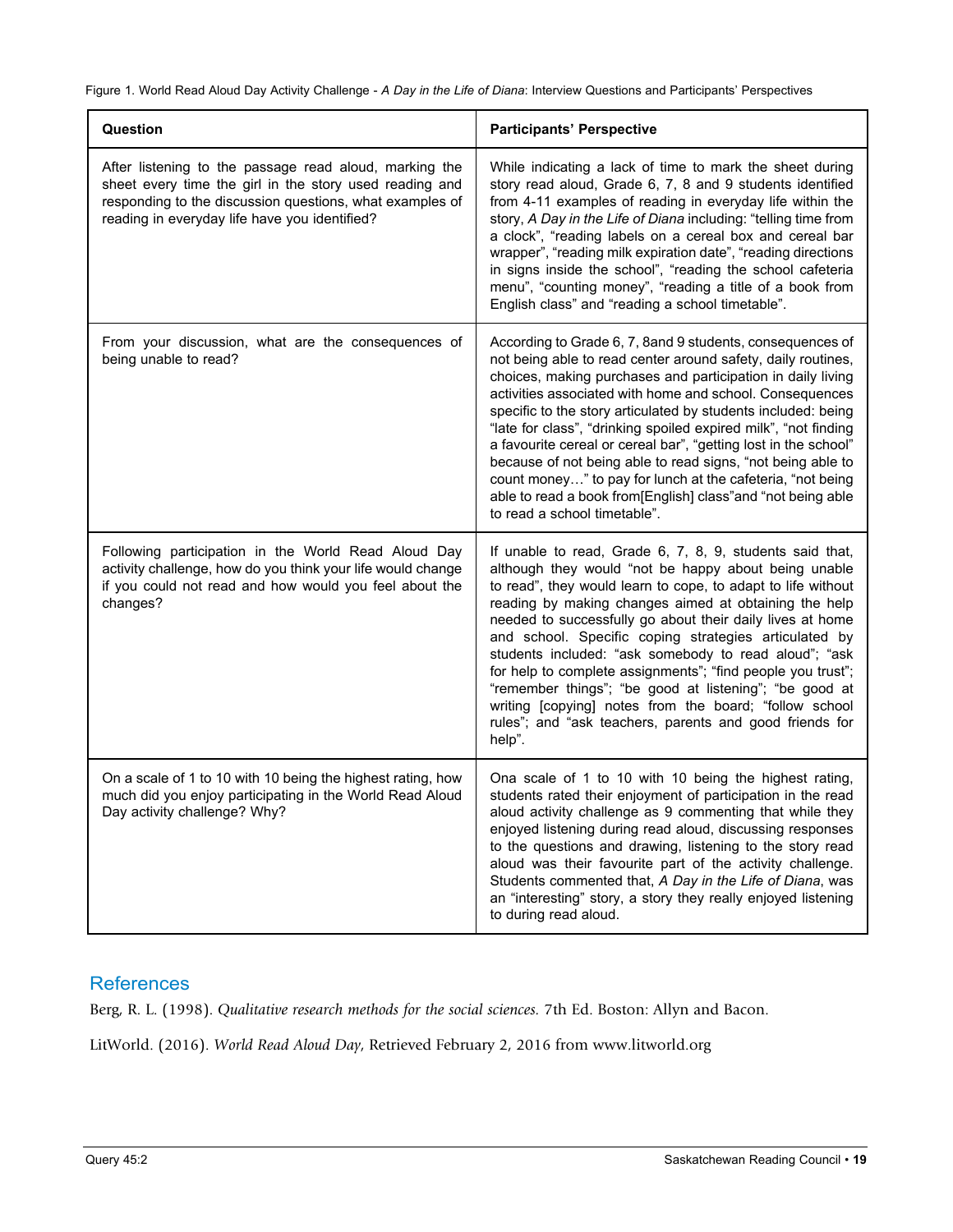### Appendix 1. Why We Celebrate World Read Aloud Day – February 24, 2016: *A Day in the Life of Diana*

#### Why We Celebrate World Read Aloud Day

**Activity Challenge:** World Read Aloud Day is an important time for reflecting on the value of literacy and reading. The following activity will facilitate deep thought and discussion around these topics.

#### **Directions:**

- 1. Read LitWorld's World Read Aloud Day mission statement out loud for the group. After this, you can say, The passage above tells what World Read Aloud Day means for LitWorld. We will now complete an activity that will demonstrate the importance of literacy and reading for all of us in day-to-day life. Before we begin, does anyone want to guess how many times a day you use reading in order to accomplish something? (Feel free to take two or three responses).
- 2. Distribute copies of "*A Day in the Life of Diana*" so each participant has one. You can say, The passage on this sheet is an example of a day in the life of a student. As I read through it, please mark the sheet every time the girl in the story uses reading. When I am done reading, we will discuss the questions at the end of the story together.
- 3. When you are done with the conversation, thank all the participants for joining in this activity. You can say, Thank you for doing this activity with me! By participating today, you have joined a global movement of people all celebrating a love of reading.

#### World Read Aloud Day – February 24, 2016

#### *A Day in the Life of Diana*

Diana awoke to her alarm clock ringing loudly on her nightstand. She opened her eyes to the red digits flashing 6:30 AM. Once she woke up enough, she rolled out of bed to get ready for school. She went through her usual morning routine: brushing her teeth, washing her face, and getting dressed.

When she got to the kitchen, Diana grabbed her favorite box of cereal. However, glancing at her milk carton, she was dismayed to find that the expiration date had passed. She took a box of granola bars from the shelf, and searched it until she found the wrapper that meant her favorite flavor: honey maple.

Diana walked down the stairs from her front door and took the bus. Her first class was science, so she walked to Room 313. However, when she got there, she saw a sign that said 'Period 1 Science in Room 318 Today.' Diana walked down the hall, relieved that she could still make it to class on time. She was also glad because 318 was the lab room, where classes got to do cool experiments together.

Diana met up with her best friend Lily when it was time for lunch. The chalkboard outside the cafeteria said the sandwich of the day was turkey and cheese, which was her favorite. She counted out the right amount of money and paid the woman at the counter.

Lily showed Diana the book she had started reading in English class that day. Diana read the title and said she had never heard of it. Lily told her she could borrow it when she finished.

After eighth period, as usual, Diana waited for Lily outside the front entrance. Lily's little brother William skipped over to them, and they began the walk to Lily and William's home together.

#### **Questions:**

- In the passage, how many times did you find examples of reading in everyday life?
- What would have happened to Diana on this day if she were unable to read?
- How would your day-to-day life change if you could not read? How would you feel?

*Turn the page over and draw a time when you last used the word reading*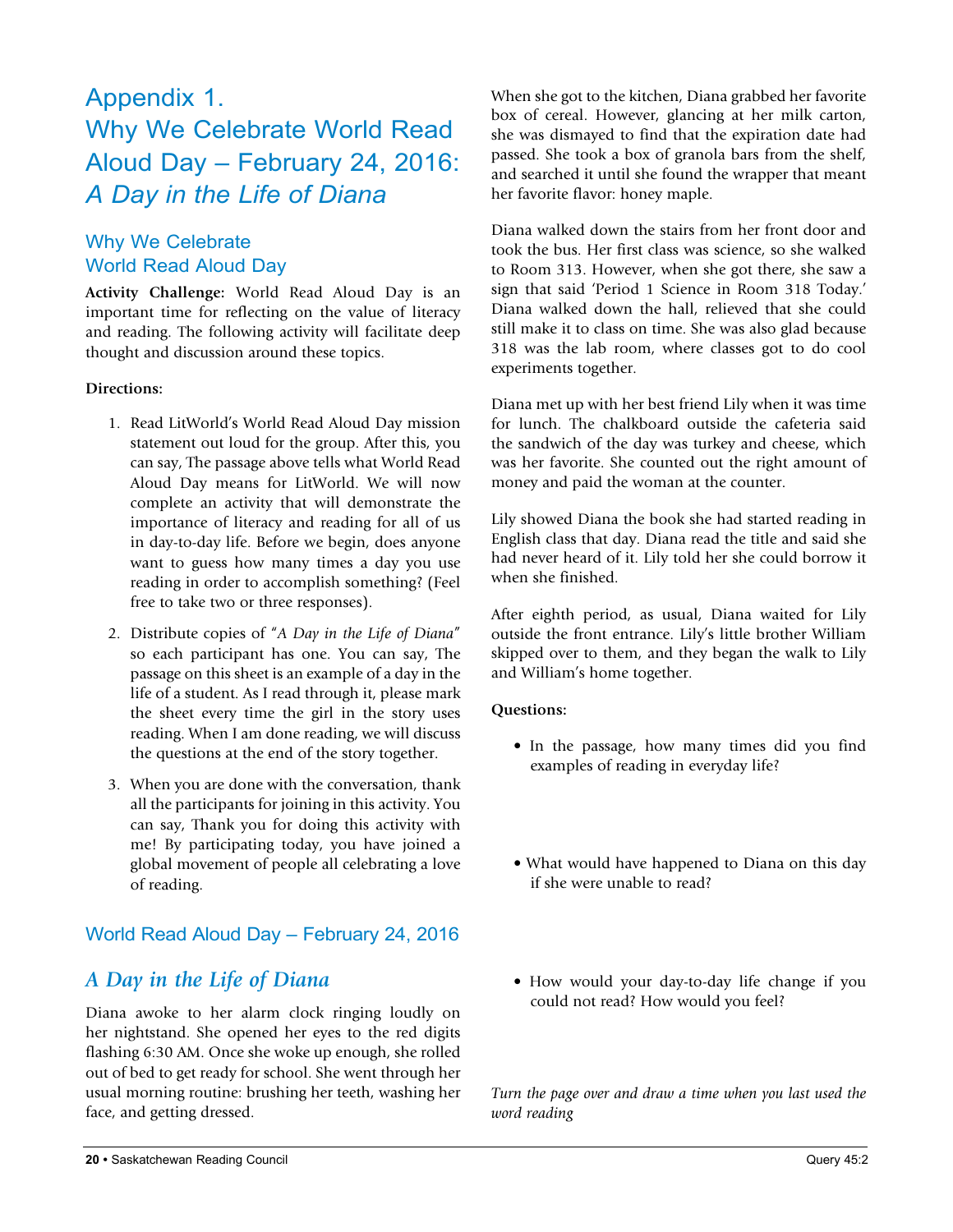# Encouraging Sight Vocabulary Among Developing Readers

#### Nicole Wilton, Huili Hong, Renee Rice Moran, LaShay Jennings and Edward J. Dwyer

*Nicole Wilton is the program manager of the Community Music Education Program at the University of Saskatchewan. Huili Hong and Renee Rice Moran are assistant professors who teach literacy classes in the Department of Curriculum and Instruction (CUAI) at East Tennessee State University. LaShay Jennings is a clinical instructor in CUAI who works with field-based student teachers. Ed Dwyer is a professor who teaches literacy classes in the same department. Nicole, Huili, Renee, LaShay and Ed have a great deal of interest in integrating artistic, social, and experiential strategies within instructional programs designed to enhance literacy achievement. According to these experts, students need to become physically, experientially, and emotionally as well as academically involved when learning sight words and in learning in general. Emphasis is placed on encouraging teachers and other instructional personnel to foster self-efficacy among their students through activities that generate success through products produced and learning experienced. Preparing a sturdy and attractive book focused on sight vocabulary in context is presented herein as a key strategy for both promoting self-efficacy and enhancing reading competence among students in the primary grades. Although the activity presented focuses on promoting sight word acquisition among primary grade readers, the strategies are adaptable to a wide variety of learning endeavours.*

eurologist turned classroom teacher, Willis (2008), determined that children learn best when they are actively and creatively involved in their learning. This researcher concluded that active/affectively oriented learning increases dopamine, a brain chemical, which enhances learning through a sense of well-being. Further, in this light, Hruby (2009) concluded that while neurophysiologists "envision the brain as an evolved and developing biological system for actively negotiating actual environments" (p. 193) and "cognitive psychologists envision the mind/brain as an information processing system" (p. 193) both neurophysiologists and cognitive psychologists agree that learning environments must be developed which encourage productive, creative, and positive involvement within a world full of information. Hruby concluded that there is much to be learned about both physiologically oriented and cognitively oriented brainpower. While there is still much to be learned, we believe that both Hruby and Willis would strongly agree that engaging activities enhance cognitive functions and impact positively on the brain and, consequently, encourage a sense of wellbeing that contributes to learning effectively and efficiently.

In this light, an extensive review of research led Cartwright (2009) to determine that going beyond domain specific study strategies (i.e. learning sight words) by integrating other learning domains (i.e. physical manipulation and production of products) encourages "cognitive flexibility" leading to more powerful learning experiences (p.130). In addition, Cartwright concluded that study across activities fosters development of the "ability to conceptualize a task or situation in multiple ways" leading to greater comprehension and flexibility relative to new learning (p.118). In addition, an extensive review of research led Flippo (2014) to determine that repeated readings of text in an engaging environment fosters development of sight vocabulary and comprehension through intrinsic development of "metacognitive awareness" (p. 262). In this light, an extensive review of research let the Saskatchewan Ministry of Education (n.d.) to conclude that "repeated oral reading practice allows the student to focus on phrasing and expression." (p.146).

Self-efficacy is defined as a person's belief in his or her ability to succeed (Bandura, 1986). Bandura's social cognitive theory emphasized the role of observational learning, social experience, and the development of personality. An educator who embraces a student's right to self-efficacy creates a classroom climate that combines academic challenges with the encouragement and support necessary for all students to achieve academic excellence. The teacher, in Bandura's theoretical model,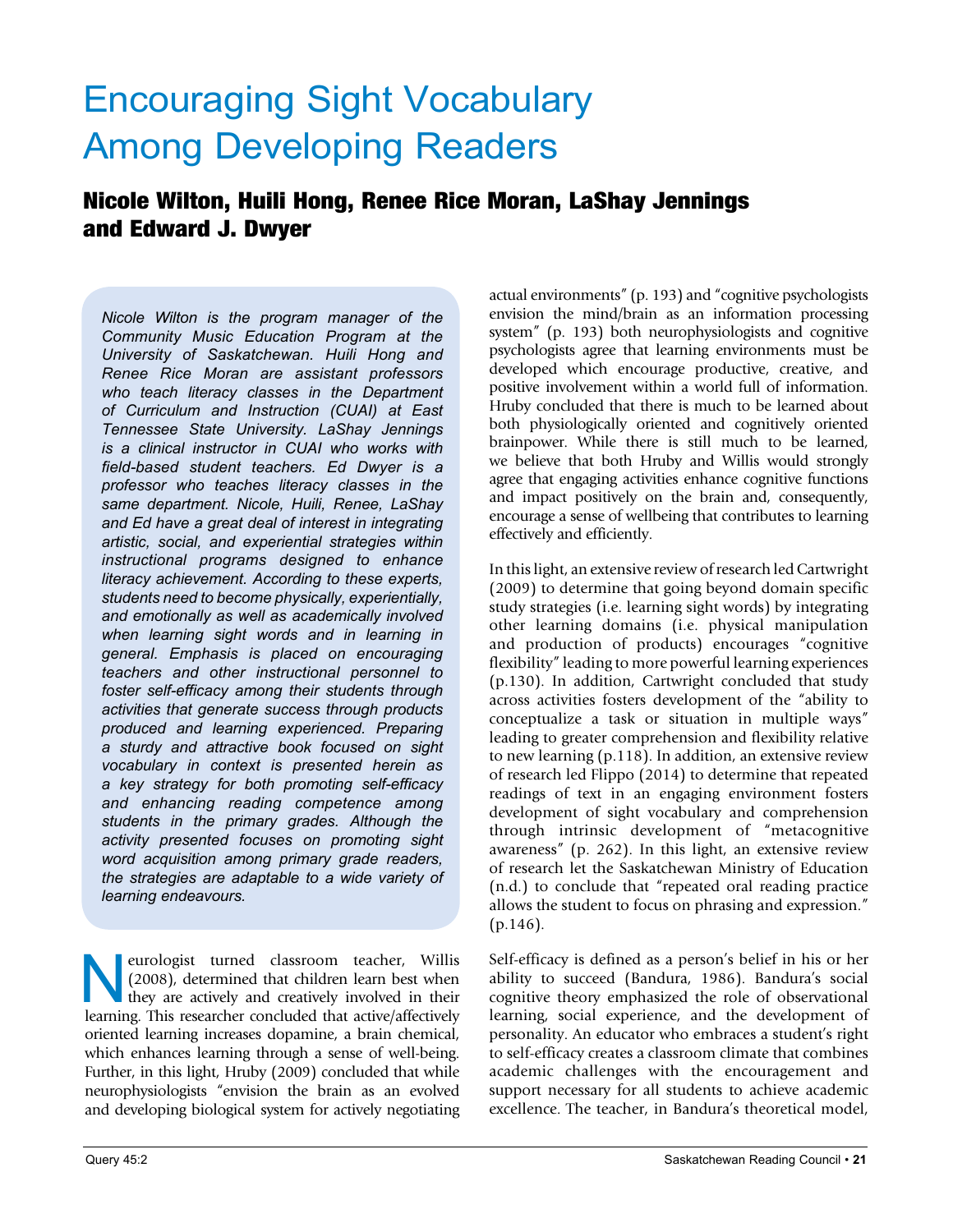relinquishes the role of director and forms a coalition of learners, often using peers and students from other grade levels as co-educators. Bandura proposed that "educational practices should be gauged not only by the skills and knowledge they impart for present use but also by what they do to [students'] beliefs about their capabilities, which affects how they approach the future. Students who develop a strong sense of self-efficacy are well equipped to educate themselves when they have to rely on their own initiative" (p. 417).

Weil (2011) determined that excessive orientation toward video formats experienced by many children dampens the spirit and lulls creative instincts. Weil suggested that activities that are highly predictable diminish thoughtful social and creative interaction. In this light, Weil encouraged the practice of engaging children and adults in spontaneous and enjoyable activities. We have found that making books such as those described herein demonstrates behaviors encouraged by Weil.

Educators and psychologists, such as Weil and Bandura, cited above, have for many years demonstrated the importance of involving learners physically, emotionally, as well as academically in their learning. Vygotsky (as cited in DeVries, 2015) was a pioneer in demonstrating the importance of socialization and physical as well as academic involvement in learning. Vygotsky proposed that there is a zone of proximal development in which the learner is ready to learn but must receive support in both social and academic contexts. Such support is comprehensively described, relative to enhancing literacy competencies, by Rasinski (2010), as scaffolding, wherein the learner is led from total or near total dependence on the person in the role of leader/teacher to independence.

In Rasinski's context, the teacher encourages the reader to progress from dependence on the more competent reader to independent reading. Leaders, in addition to the teacher, in Rasinski's model, might be any one of a number of helpers such as older students and volunteers. For example, grade three students, with minimal guidance from their teacher, provided support for developing kindergarten beginning readers in a school where we worked. The kindergarten students demonstrated substantial improvement while the grade three students enjoyed their teaching so much they repeatedly asked their teacher when could they go to work with their kindergarten reading buddies again. See Photograph 1. This combination of communication and interpersonal skills provides a solid foundation for effective learning. A natural outcome of scaffolding related to reading instruction, in addition to developing self-efficacy, is enhancing learning of key onsets and rimes through substantial practice in reading. Adams (l990) concluded that learning key onsets and rimes is essential for instantaneous identification of words, an essential ingredient for developing fluency and comprehension. Adams further suggested that while many of the most common words are not regularly spelled (ex. "would" and "one") sight vocabulary is best attained through natural and extensive practice in reading. In addition to producing books focused on common words, the strategies presented herein can be readily applied to making books focused on key onsets and rimes. Rimes are described by Reutzel and Cooter (2011) as "extremely reliable sound-symbol patterns" (p. 168) such as ack, eat, ick, op, and unk.

The work of Vygotsky, Bandura, and other social science researchers provided the foundation for the constructivist movement in education, with its emphasis on "hands-on" learning and developing the whole person in schools as well as learning information and skills. Like Vygotsky and Bandura, Bloom (1984) associated the affective domain with attitude, creativity, self-development and motivation. In addition, the work of Gardner (2004) powerfully demonstrates the need for involving as many modes of intelligence as can be integrated into the learning environment.

Parkay and Stanford (2001), based primarily on the work of Swiss biologist and social scientist Jean Piaget, determined that children learn most effectively and efficiently by engaging in physical, social, and academic activity within their environments. Piaget's work also suggested that activity related to learning is not only physical manipulation but, in addition, fosters mental action that transforms into creating new, exciting, and permanent learning.

The researchers cited above provided substantial evidence suggesting that the meshing of the cognitive and affective domains form the basis for critical thinking and action learning that lead to success. The activity presented below, engaging children in producing comb-bound books focused on learning common words, is presented as a model activity for meshing affective and academic learning experiences. There are many applications of this activity including but not limited to: 1. Cross grade work activities. For example, as mentioned above, grade three students prepared books of words with their kindergarten reading buddies near the end of the school year; 2. College students in education classes prepared comb-bound books titled "Inspiring Words for Teachers" which contained a collection of profound quotes about teaching and learning. The possibilities are boundless!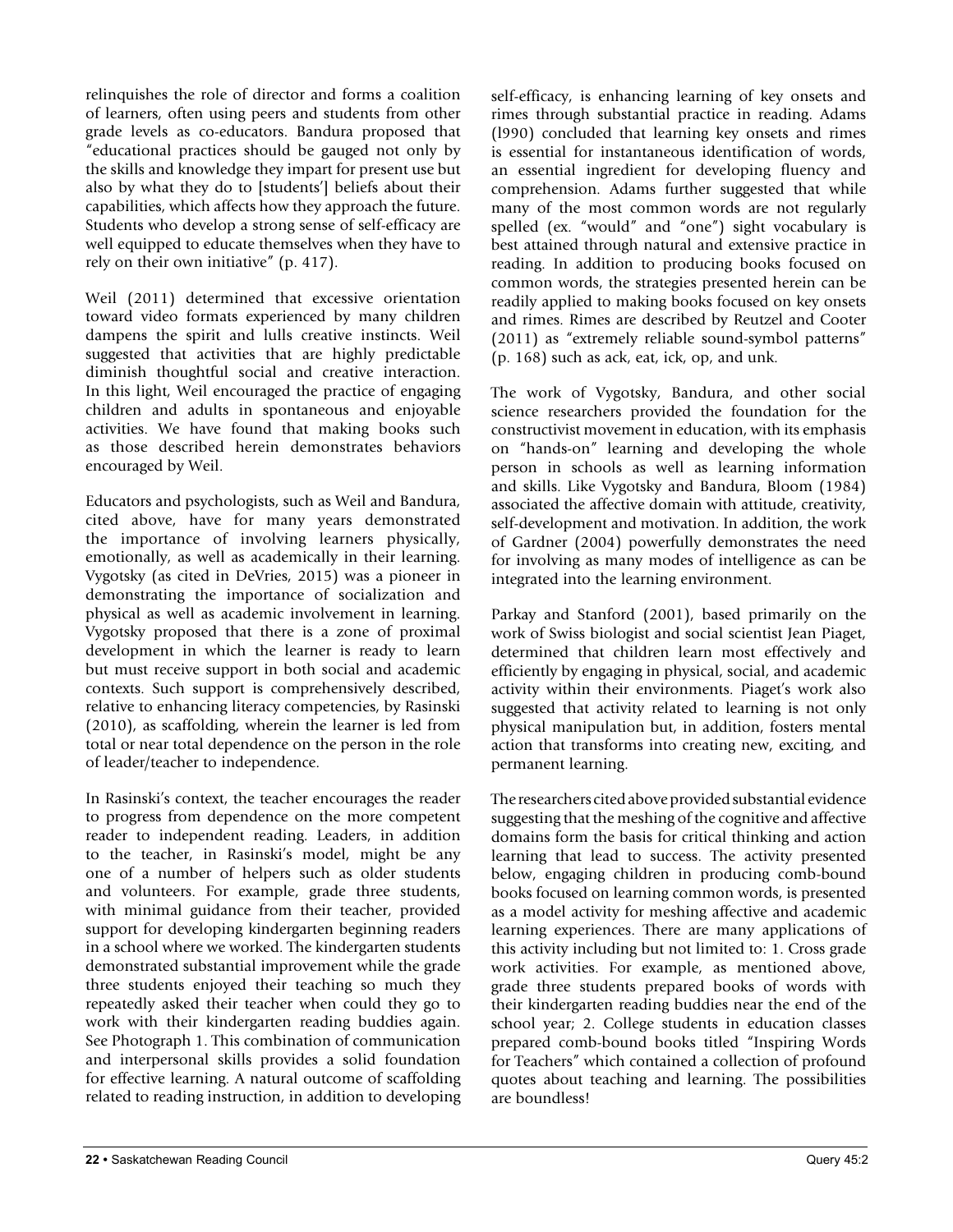#### Making Comb-bound Books

Making comb-bound books is a wonderful way to learn sight words, enhance reading fluency, build a sense of community, involve art in the language arts program, encourage speaking in a public arena, foster self-efficacy, and engage children in their learning in a highly productive and positive manner. The ideas presented herein are a way to translate the theories, research, and recommended best practices in education into practical classroom activities. We will first present information concerning construction of comb-bound books. The reader will find there are many possible variations depending on learning environments. In addition, we have found that the procedures described herein make for an engaging and productive teacher workshop experience.

#### Materials:

- 1. A comb-binding machine such as the Ibico provides the means for binding the books. See Photograph 2. Comb-binding machines are available at office supply stores. When purchasing a comb-binder we recommend getting a sturdy machine capable of easily punching through mat board. We suggest keeping the machine on a rolling cart for ease of transport since many of them are heavy. Book covers can be made with cardstock but mat board is much sturdier. If a comb-binding machine is not available, books can be constructed using an electronic hole puncher and loosely tying covers and pages together with yarn.
- 2. Plastic ringed page holders 28 cm (11 inches) long called combs, usually containing 19 rings, are available at office supply stores. The circular rings are opened for insertion of the pages by the comb-binding machine. We cut the 28 cm combs into sections of six comb rings for the project described herein. The half-inch comb size works well. The standard sized combs contain 19 binding rings; however, before purchasing be sure to see that the combs are combatable with your comb-binding machine. See Photograph 4.
- 3. Make pages for the books from 297 gsm (110 lb.) or 181 gsm (67 lb.) cardstock. Regular weight copy paper is too flimsy for making durable pages. Cardstock comes in a variety of colors. Cut the sheets of cardstock into fourths 11 cm x 14 cm  $(4.25'' \times 5.5'')$  using a paper cutter. This will give you four pages per sheet. Line up the pages on the comb-binding machine so that you can

punch six holes. There are guide marks on the comb-binding machine to designate where to punch or you can add your own with a sticker(s).

- 4. Cut two pieces of mat board 15 cm x 12 cm (6.0" x 4.75") using a sturdy paper cutter. We get colorful scrap mat board free from picture frame shops. It is easy to make front and back matching covers. Punch six holes in each piece of mat board. When punching the front cover and the back cover be sure to reverse the punching procedure for each cover so they will match perfectly when aligned. That is, punch the front cover with the colorful side facing upwards and the back cover with the colorful side facing downwards. The placement of the mat board on the comb-binding machine will be slightly different from placement for the pages because the mat board is a little larger. Adjustments can easily be made to produce books with 23 cm x 15 cm  $(9'' \times 6'')$  covers and 22 cm x 14 cm (8.5" x 5.5") pages. See Photograph 3.
- 5. We make nameplates for our students. We affix the typed name of each student and the title of the book. We make one set of nameplates 4 cm x 8cm  $(1.5'' \times 2.0'')$  that can easily be modified for many different titles. We use the "Replace" option on Microsoft Edit to conveniently make a new set of nameplates. The professional looking nameplate is very impressive, easy to create, and encourages students to treasure books they make even more than they ordinarily would. We also make nameplate frames from construction paper and cut pieces of clear plastic adhesive such as ConTact to cover the nameplate frames. See Photograph 4.

#### Constructing a Book of Sight Words

1. Prepare a set of typed lists of sight words from such collections as the Oxford List of the 100 Most Common Words (Wikipedia, 2015). See Appendix A. The Oxford List of Common Words provides a listing of the 100 most common words and the most common nouns, adjectives, and prepositions. The 300 most common sight words determined by Fry (as cited in Rasinski, 2010) are presented in three lists designated as grade 1, grade 2, and grade 3 words. The Durr (1973) list of 188 most common words in descending order is also a very useful set of words. Century Gothic 20 pt. type is a child friendly font. What we are often finding that word lists generated by publishers of the reading series used in a particular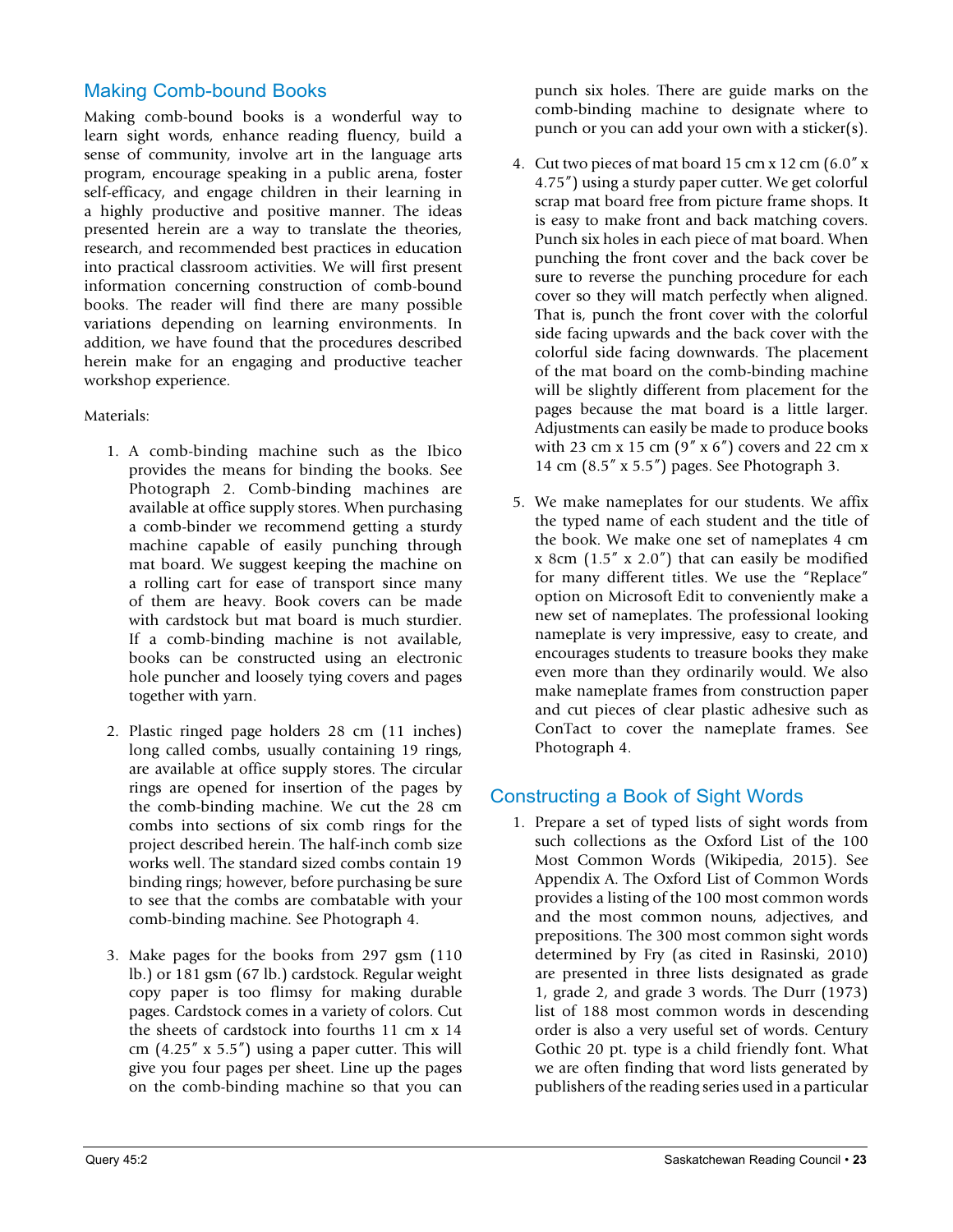school become the standard for what words must be identified instantaneously. In some school environments there are theme word lists, for example, words relating to farm life or colours. Regardless, our study of various lists of common words finds them all to be similar. Students must learn the words in isolation as well as in sentences because they are sometimes required to demonstrate mastery of lists of words.

#### **Procedures:**

- 1. Prepare lists of common words in boxes on a page to make it easier for children to cut them out. See Appendix A. Another efficient way to facilitate making the word books is to print lists on a page, cut them out with a paper cutter, and place them in an envelope designated for each list. In this approach, the word lists are already cut out and the children need only glue them into their comb-bound book of words. We recommend making colourful frames for the words out of construction paper. The colourful frames make the books more appealing. See Photograph 5.
- 2. Provide materials for the students: word lists, glue sticks, construction paper for frames for the word lists, scissors, 12 blank sheets, mat board front and back covers, personalized name plate, six-ring comb, and whatever else you would like to add. Older students such as Grade 3 friends can be very helpful in assembling the book and studying the contents when working with younger students. In addition, there are lists of sentences containing the sight words. The sentences provide a context which is essential, especially since so many of the most common words (the, should, of, with, etc.) have no meaning in and of themselves. For example the sentence: "We go to Wal-Mart" contains three of the most common words. Nearly every developing reader recognizes "Wal-Mart".

In preparing the sentences, we use each child's name when referencing a person. For example, a sentence for key words might be, "Jane went to Wal-Mart." We can include "Jane" in many of the sentences when preparing sentences for Jane's book. Using the "Replace" function on Microsoft Word we can easily change "Jane" to "Olivia" so all of the sentences that referred to Jane would now refer to Olivia. We do all of one sex first because it makes it easier in dealing with pronouns.

The sentences in My Book of Words, and similar sentences, can be put on chart paper and practiced in a choral reading format several times during the day. We are cautious, however, when using names of local businesses so as not to offend anyone by leaving them out and mentioning a competitor. Some teachers make up names such as Ted's Pizza House. However, we think it is important to use authentic environmental text as much as possible. In addition, developing readers must learn sight words in isolation as well as in context because many school districts require students to read lists of words.

- 3. Provide a model comb-bound book for the upper grade students to see how the finished product will look. Photograph 4, Photograph 5, and Photograph 6.
- 4. Invite the students to cut out the word lists, make a frame for the word list out of construction paper, and affix the framed word lists to the pages using a glue stick. Each child is provided with a quart size zipper sealed plastic bag to keep the book clean and protected.

When the children have completed constructing a book and studying the first 100 high frequency words, the next step can be making "My Second Book of Words" with the next 100 high frequency words in descending order and then the third book of 100 high frequency words. Rasinski (2010) prepared a helpful listing of words and phrases based on the Fry (as cited in Rasinski) list of the 300 most common words in written English. Repeated practice is essential for mastery.

Teachers and school support people keep track by having the children read their lists of words. For example, a teacher we know has a racetrack on a bulletin board and with mastery of each list the child's car moves one space closer to the finish line. The children receive an impressive certificate upon reaching the finish line. Another teacher has a paper chain on which each child adds a link after demonstrating mastery of a list of words. When the chain reaches the end of the bulletin board, the class gets an afternoon party with pizza and games. A kindergarten teacher we know has a list of 60 high frequency words. When each list of 10 words is mastered, the child gets to add a piece to his or her outline of Clifford, the Big Red Dog (Bridwell, 2000) on the bulletin board. When the six word lists are mastered, the child gets to take the completed Clifford home. Ways of keeping track of mastery of the words in "My Book of Words" are almost limitless given the imagination of enthusiastic and energetic teachers.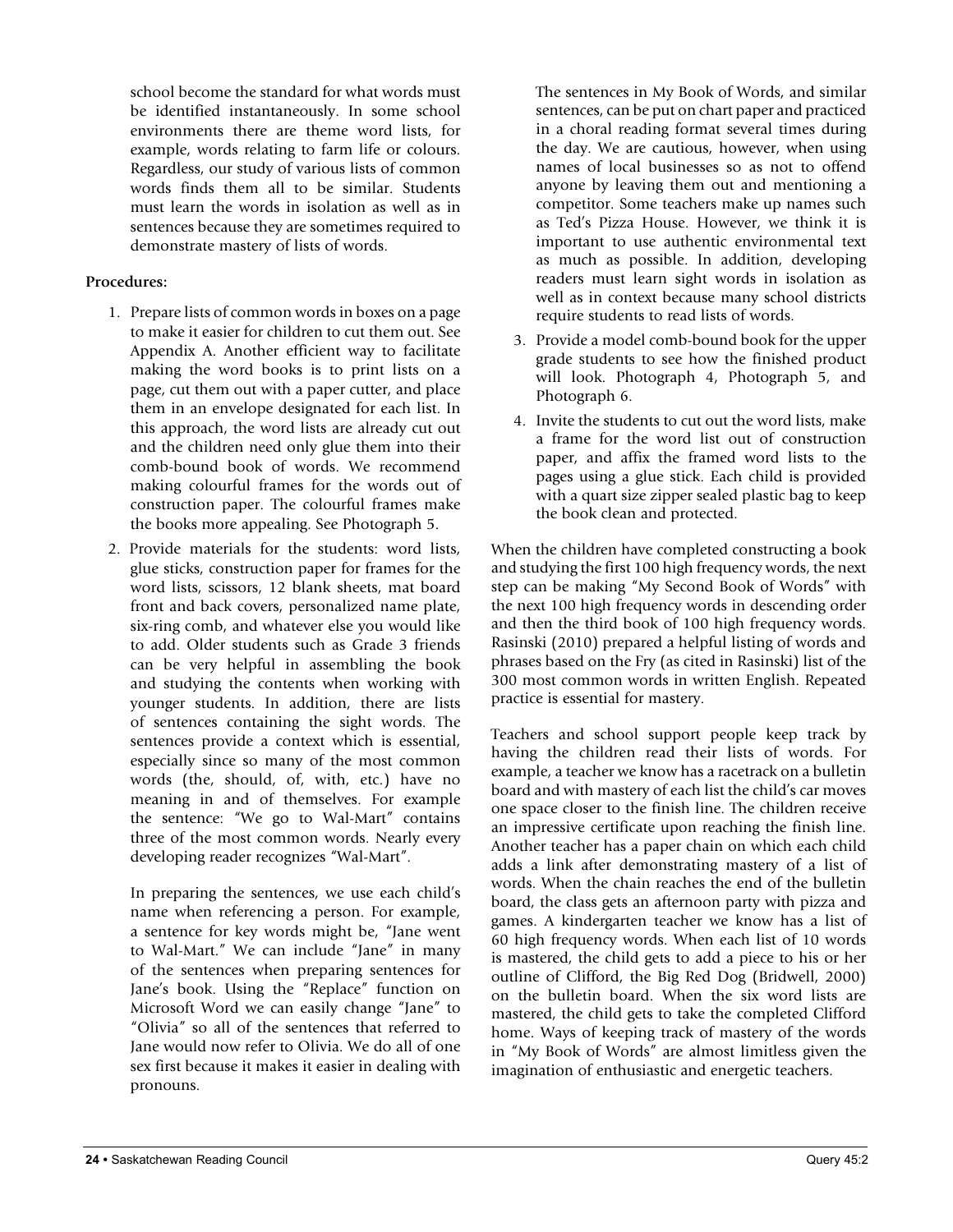#### **Conclusions**

The reading activities described herein are developmentally appropriate while presenting learners with highly positive opportunities for both affective and academic learning experiences. We have completed this activity with hundreds of students and have observed what Csikszentmihalyi (1998) described as flow. This researcher determined that learning is enhanced through a state of harmony, described as flow, where events are presented so that intrinsic motivation is fostered within the learning environment. Athletes often describe this feeling as being "in the zone".

Fostering positive classroom climates through activities such as those described above contribute enormously to both academic learning and social development while encouraging the building of a community of learners. Affective learning experiences such as this increase expression of personal ideas, emotions and feelings, and insights as well as support and encouragement from classmates. Teachers and pre-service teachers are encouraged not only to study strategies for encouraging a positive affective climate through engaging activities such as making comb-bound books but also to participate with their students in such activities. In the words of an old Chinese proverb: "Tell me and I forget. Show me and I remember some of it for a while. Involve me and I understand and remember!"

#### **References**

- Adams, M.J. (1990) *Beginning to read: Thinking and learning about print*. The MIT Press.
- Bandura, A (1986) *Social foundations of thought and action: A social cognitive theory.* Prentice Hall.
- Bloom, B. S. (1984) *Taxonomy of Educational Objectives*. Allyn and Bacon.
- Bridwell, N. (2000) *Clifford, the big red dog: The big leaf pile*. Scholastic.
- Cartwright, K.B. (2009). "The role of cognitive flexibility in reading comprehension." In S.E. Isreal & G.G. Duffy (Eds.) *Handbook of Research on Reading Comprehension*. (pp. 115-139) Routledge.
- Csikszentmihalyi, M. (1997) *Finding flow: The psychology of engagement with everyday life*. Basic Books.
- DeVries, B. A. (2015) Literacy assessment and intervention for classroom teachers. Holcomb Hathaway Publishers.
- Durr, W.K. (1973) Computer study of high frequency words in popular trade juveniles. *The Reading Teacher*, Vol. 27, pp. 37-42.
- Flippo, R. (2014) *Assessing readers: Qualitative diagnosis and instruction. (2nd Ed.)* International Reading Association.
- Gardner, H. (2004) Changing minds: The art and science of changing our own and other people's minds. Cambridge: Harvard.
- Hruby, G.G. (2009) Grounding reading comprehension in the neuroscience literatures. In S.E. Israel and G.G. Duffy (Eds.) *Handbook of research on reading comprehension* (pp.189-223). New York: Routledge.
- Saskatchewan Ministry of Education (n.d.) Teaching students with reading difficulties: A guide for teachers. Retrieved from http://www.education.gov. sk.ca
- Parkay, F.W. & Stanford, B.H. (2001) *Becoming a teacher.*  (5e) Needham Heights, MA: Allyn & Bacon.
- Rasinski, T. (2010) *The fluent reader (2ed.)* New York: Scholastic
- Reutzel, D.R. & Cooter, R.B. *Strategies for reading assessment and instruction (4th Ed.)* Pierson.
- Weil, A. (2011) *Spontaneous happiness*. New York: Little, Brown, & Company.
- Wikipedia (2015) Most common words in English. Retrieved from http://Wikipedia Based on an Oxford Online study associated with the *Oxford English Dictionary,* Oxford University Press.
- Willis, J. (2008) *How your child learns best*. New York: Sourcebooks.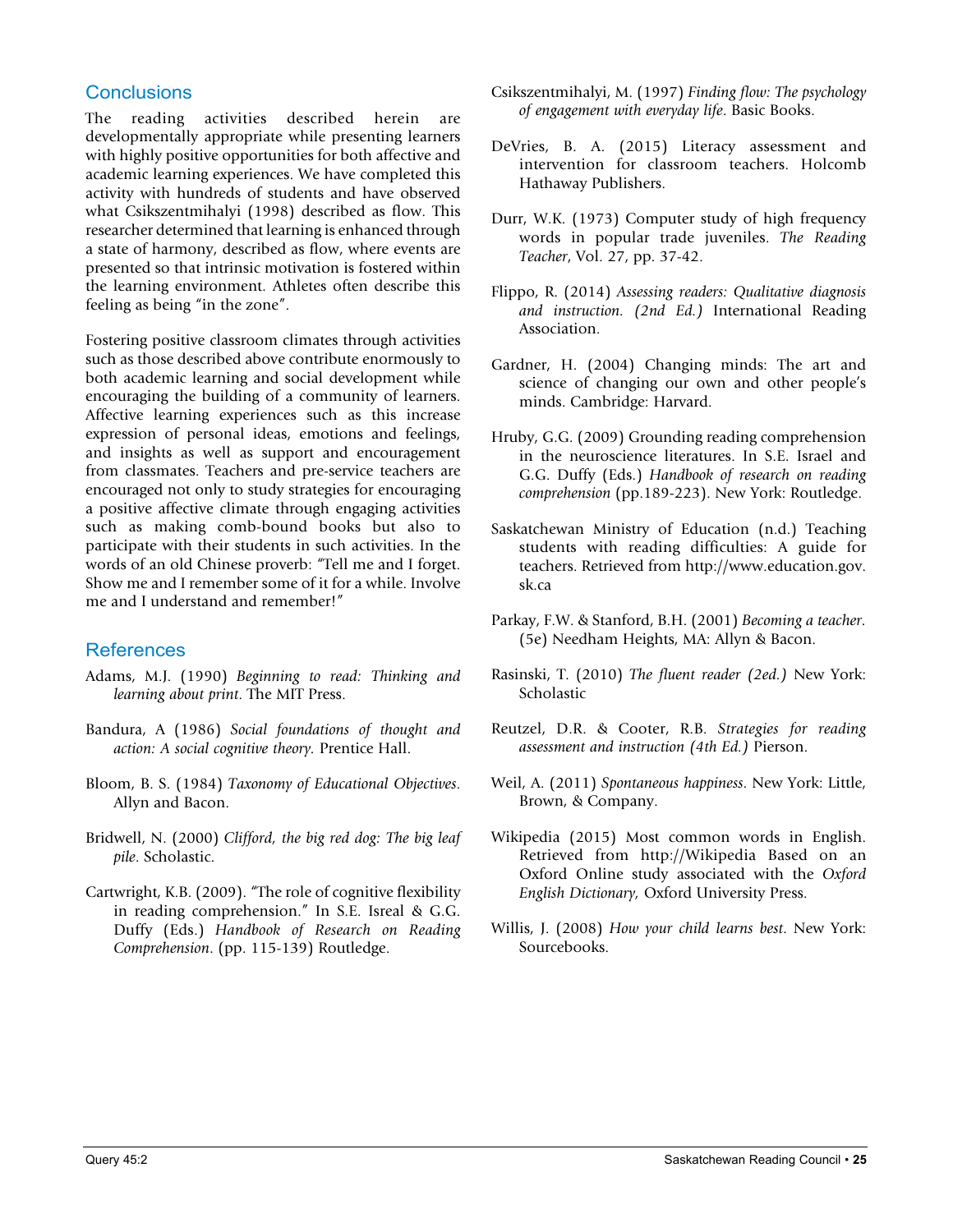

**Photograph 1**

Kindergarten students study common words with their Grade 3 reading buddies.



**Photograph 2** A grade three student binds her comb-bound book while a fellow student awaits his turn.



**Photograph 3** Basic materials, covers, comb, and pages.



**Photograph 4**



**Photograph 5** Inside cover and List 1 in Maddie's book of words.



**Photograph 6** List 1 sentences and List 2 words in a frame.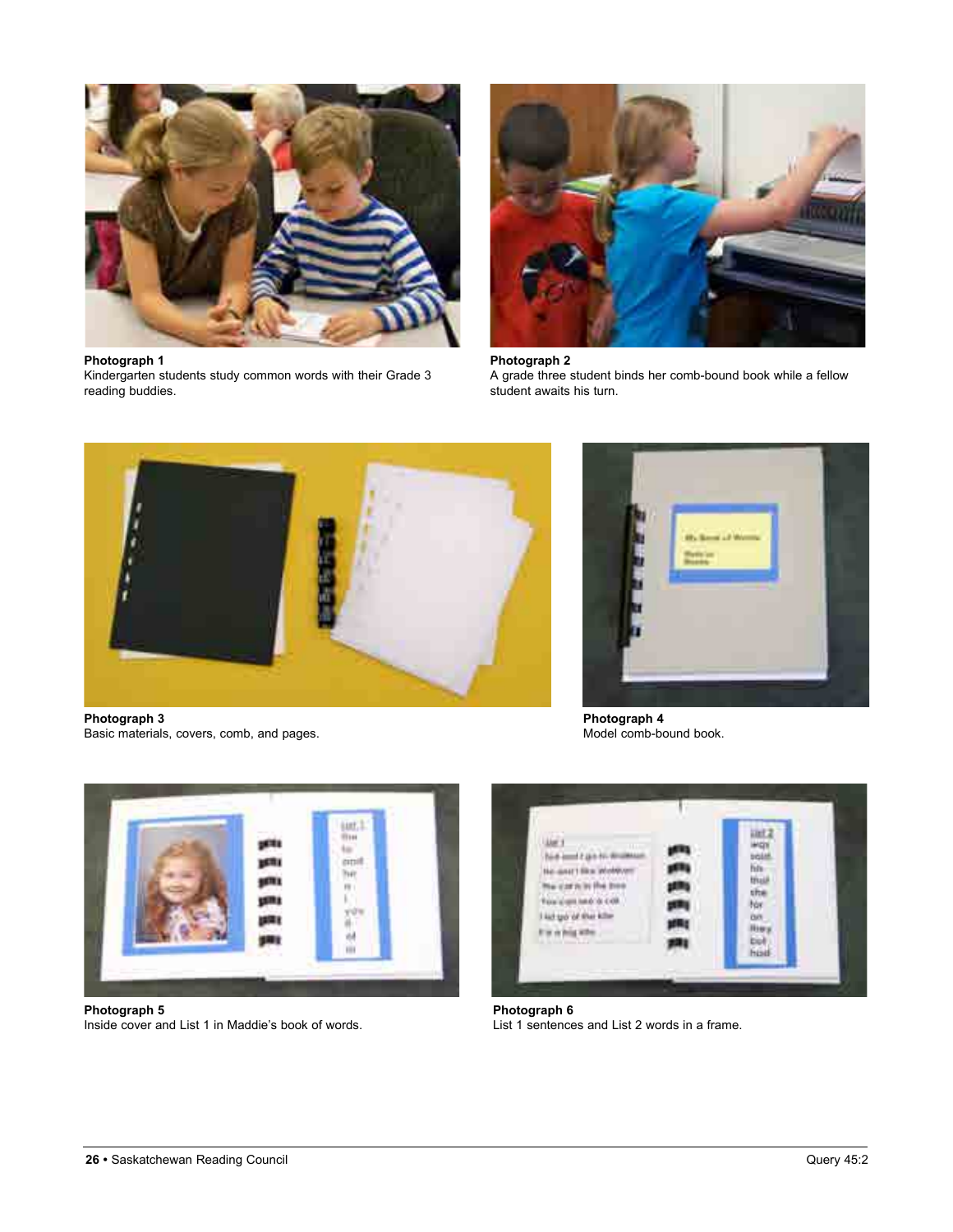#### Appendix A

The Oxford English Dictionary List of the 100 Most Common Words

| List 1:             | List $2$ : | List 3: | List 4: | List 5:   |
|---------------------|------------|---------|---------|-----------|
| the                 | it         | this    | or      | <b>SO</b> |
| be                  | for        | but     | an      | up        |
| ${\rm to}$          | not        | his     | will    | out       |
| $\sigma f$          | on         | by      | my      | if        |
| and                 | with       | from    | one     | about     |
| $\mathbf{a}$        | he         | they    | all     | who       |
| $\operatorname{in}$ | as         | we      | would   | get       |
| that                | you        | say     | there   | which     |
| have                | do         | her     | their   | go        |
| $\rm I$             | at         | she     | what    | me        |

| List 6: | List 7: | List 8: | List 9: | <b>List 10:</b> |
|---------|---------|---------|---------|-----------------|
| when    | people  | than    | back    | even            |
| make    | into    | then    | after   | new             |
| can     | year    | now     | use     | want            |
| like    | your    | look    | two     | because         |
| time    | good    | only    | how     | any             |
| no      | some    | come    | our     | these           |
| just    | could   | its     | work    | give            |
| him     | them    | over    | first   | day             |
| know    | see     | think   | well    | most            |
| take    | other   | also    | way     | us              |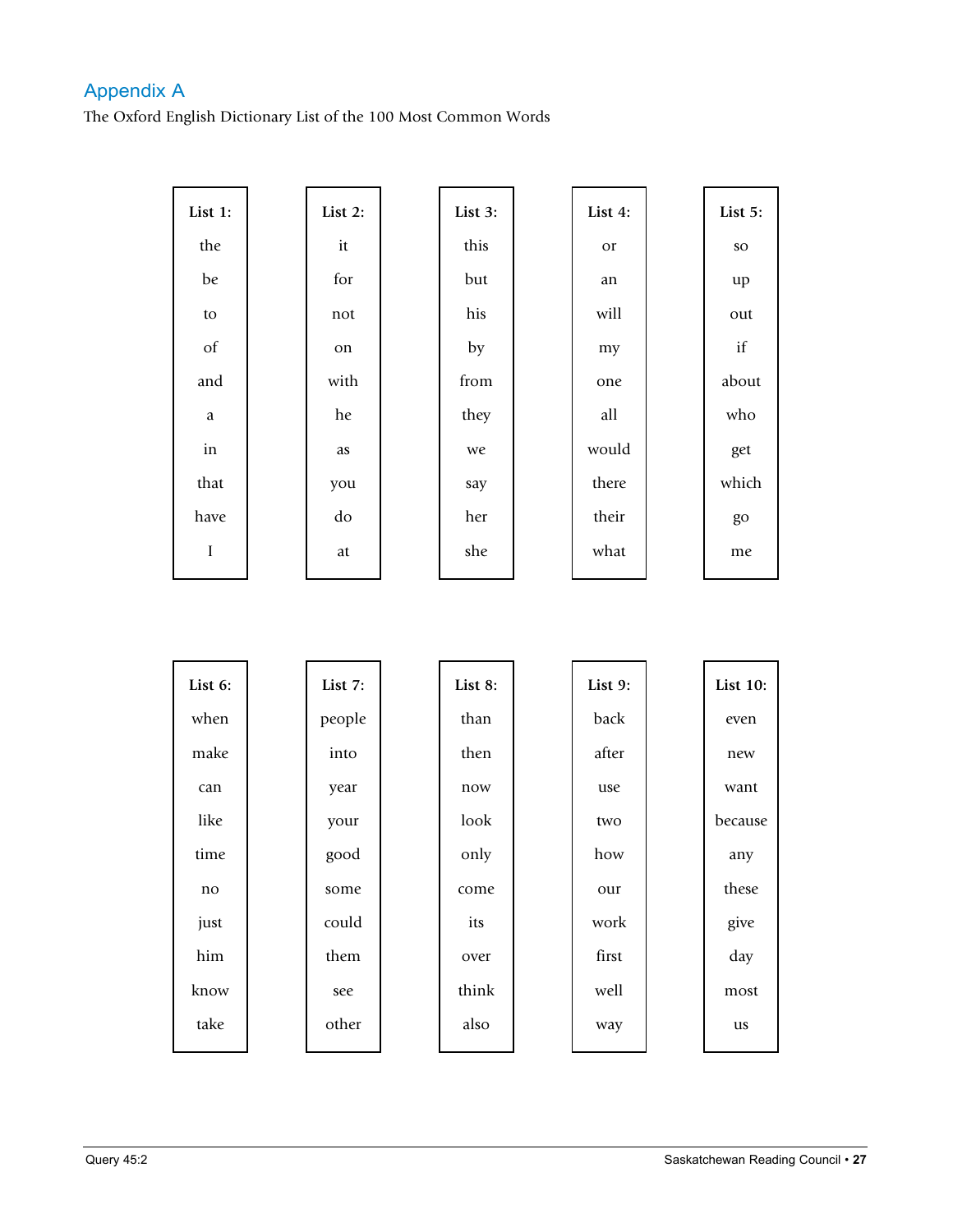### B O O K R E V I E W S

### *Fox and Squirrel Make a Friend*

#### **Reviewed by Magi McFadden**

Author: Virginia Hamilton Author: Ruth Ohi Format: Hardcover Publisher: Scholastic Publisher Location: Toronto, ON, Canada Publication Date: 2014 ISBN-13: 978-1443133203

With colourful, humorous illustrations and warm, simple prose, Ruth Ohi's picture book, *Fox and Squirrel Make a Friend*, delivers a delightful story of loyal friendship between two very different characters, red Fox and purple Squirrel. Fox and Squirrel are the best of friends, but when yellow Bird comes along, he and Squirrel romp friskily high up in the treetops where Fox can't reach. Fox feels left out and thinks that Squirrel doesn't need his friendship anymore. Undaunted, Squirrel helps Fox see that there is a place in their friendship for others and that theirs is a friendship based on caring, loyalty and acceptance of differences. One of 2015 Shining Willow Awards nominees, this is a wonderful friendship story, lighthearted, heartwarming, playful and ideal for young children.

### *Seconds*

#### **Reviewed by Magi McFadden**

Author: Sylvia Taekema Format: Paperback Publisher: Orca Books Publisher Location: Victoria, BC, Canada Publication Date: 2013 ISBN-13: 978-459804036

Nominated for a 2015 Diamond Willow *Award, Seconds*, written by Sylvia Taekema, is a great selection for a classroom read aloud! Written in a no-nonsense, straight-forward style, this book is recommended for young sports fans 8 to11 years of age, especially those who are interested in cross country running. Through wit, excitement and humour, this author imparts a youthful message about the importance of process over product, doing for the sake of doing, and the importance of truly enjoying what you do. For our main character, Jake, this means learning to love cross country running for the sake of running without worrying whether he achieves first place or comes in mere seconds behind first place. Taekema's, *Seconds,* is a powerful story with a balanced healthful message for youth. The plot is contemporary and the characters are believable making this book an easy read.

### *The Art of Being Stared At*

#### **Reviewed by Magi McFadden**

Author: Laura Langston Format: Hardcover Publisher: Penguin Books Publisher Location: Toronto, ON, Canada Publication Date: 2014 ISBN-13: 978-0-670-06750-3

Nominated for a 2015 Snow Willow Award, *The Art of Being Stared At*, written by Laura Langston, is a contemporary story of self-discovery and perseverance through tragedy. When sixteen-year-old Sloane Kendrick is given the opportunity of a lifetime, a chance at a film school scholarship by producing a video, she is diagnosed with alopecia areata a horrifying auto immune disease with no cause, no cure and no definitive prognosis. The bald spots could go away or Sloane could lose all of her hair. No one seems to know for sure. Determined not to let the illness stand in the way of producing her video, Sloan perseveres hiding the devastation she experiences as bald spots develop on her head and her eyelashes and eyebrows disappear. Sloan is also somewhat less than delighted to find that she must work with Isaac Alexander whom she deems an irresponsible charmer. She has less than two weeks to produce a video to have a chance at receiving the coveted scholarship. Determined to produce her video; resist Isaac's compelling charm; and hide her condition by getting tattooed eyebrows and wearing false eyelashes, hats, wigs and makeup, Sloane's emotions run high. Sloane finds herself turning into the kind of person she has always despised - someone obsessed with her looks. When hiding the condition is no longer possible, Sloan is pleasantly surprised by the love and support shown by family and friends. When Isaac insists on shaving his head in reaction to hearing of her condition, Sloan follows suit by ridding herself of any remaining locks. Giving in to the body image transformation caused by the disease but not giving up hope of achieving her dreams, Sloan shows strength of character and gains self-acceptance. Truly an inspirational read for teens facing their own struggles on life's journey toward self-acceptance, this compelling novel targets adolescent readers ages 12-17 years but appeals to readers of all ages.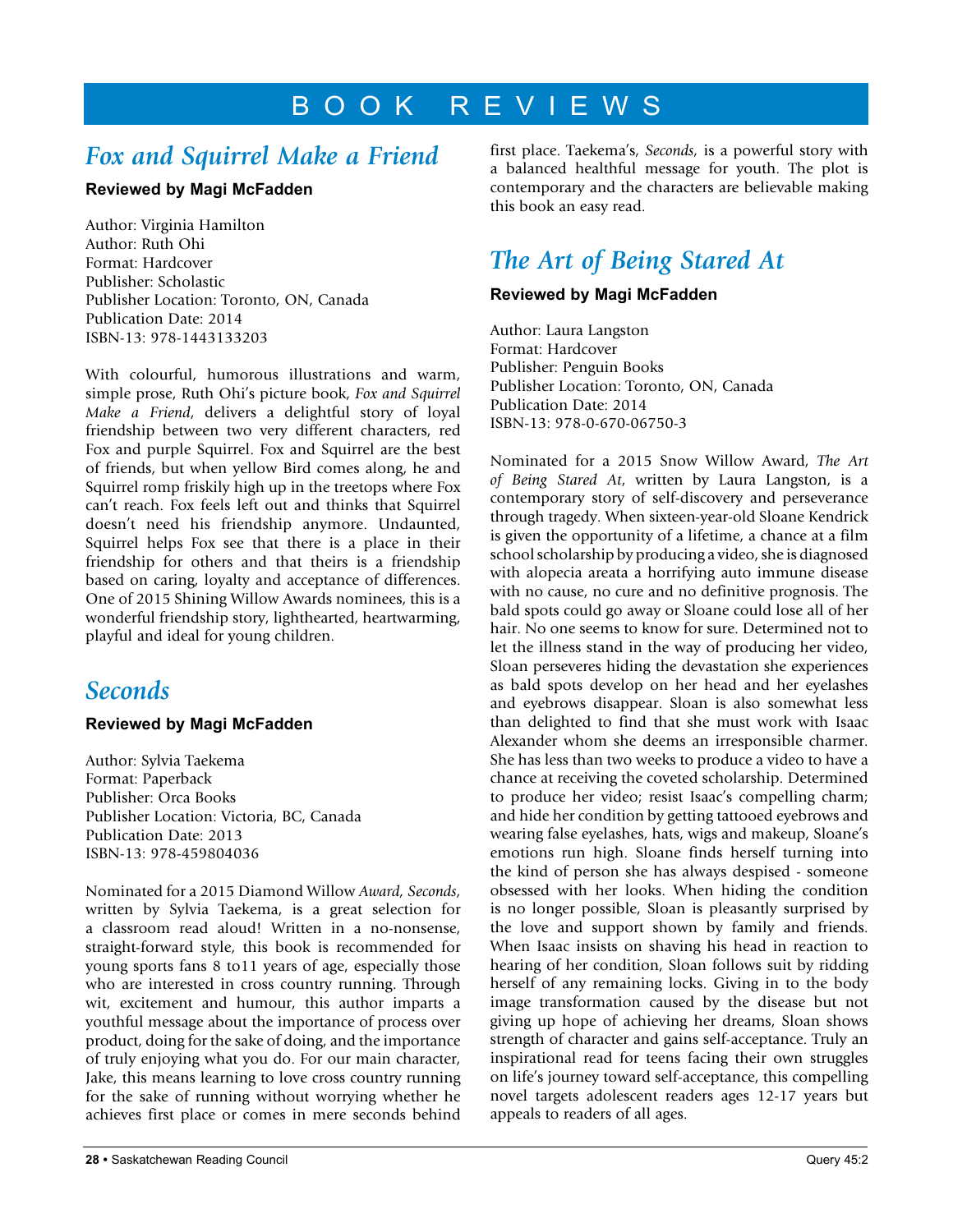| <b>Writing in the Digital Age</b><br>March 31-April 1, 2017                                                                                                                                                                   |  |
|-------------------------------------------------------------------------------------------------------------------------------------------------------------------------------------------------------------------------------|--|
|                                                                                                                                                                                                                               |  |
| Location TBA, Moose Jaw SK                                                                                                                                                                                                    |  |
| <b>Presentation Proposal</b>                                                                                                                                                                                                  |  |
|                                                                                                                                                                                                                               |  |
| Name: Name: Name: Name: Name: Name: Name: Name: Name: Name: Name: Name: Name: Name: Name: Name: Name: Name: Name: Name: Name: Name: Name: Name: Name: Name: Name: Name: Name: Name: Name: Name: Name: Name: Name: Name: Name: |  |
|                                                                                                                                                                                                                               |  |
|                                                                                                                                                                                                                               |  |
|                                                                                                                                                                                                                               |  |
|                                                                                                                                                                                                                               |  |
|                                                                                                                                                                                                                               |  |
|                                                                                                                                                                                                                               |  |
|                                                                                                                                                                                                                               |  |
|                                                                                                                                                                                                                               |  |
|                                                                                                                                                                                                                               |  |
| Last conference and date<br>at which this session                                                                                                                                                                             |  |

- \_\_\_\_\_\_\_\_\_\_\_\_\_\_\_\_\_\_\_\_\_\_\_\_\_\_\_\_\_\_\_\_\_\_\_\_\_\_\_\_\_\_\_\_\_\_\_\_ (If possible, please bring your own laptop) • Please attach presentation description and presenter's background.
- Presentations should be one hour in length and should be appropriate for an audience of 20-35 people.
- Please provide an electronic copy of your presentation for publication in *Query*.
- Deadline for proposals is November 30, 2016.
- You will be notified of your acceptance no later than January 15, 2017.
- Submit your proposals to:

Gisele Carlson Tana Arnott

gisele.carlson@gmail.com arnott.tana@prairiesouth.ca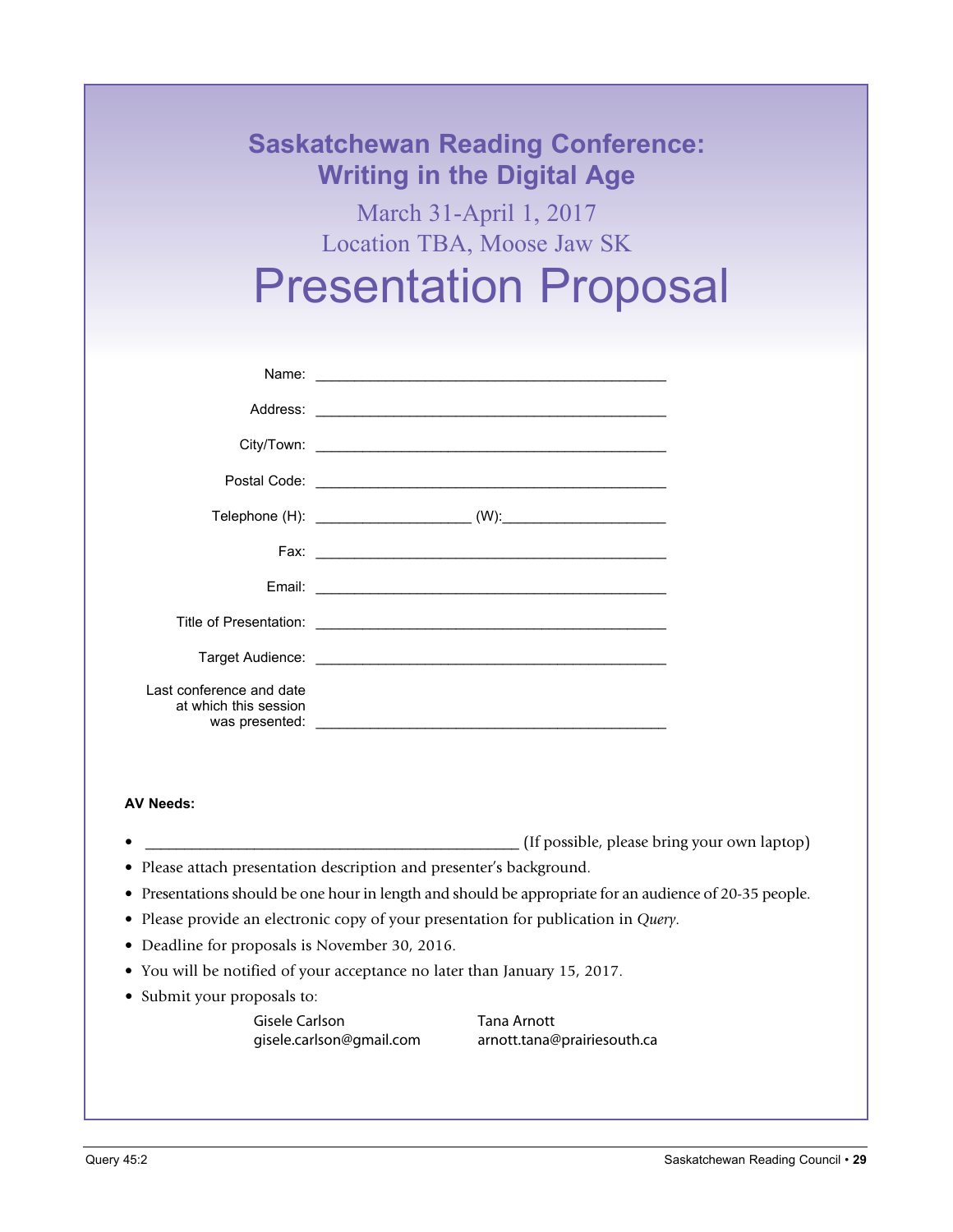# Grant Application for Registration

to the **Saskatchewan Reading Conference 2017: Writing in the Digital Age**

| Name: Name: Name: Name: Name: Name: Name: Name: Name: Name: Name: Name: Name: Name: Name: Name: Name: Name: Name: Name: Name: Name: Name: Name: Name: Name: Name: Name: Name: Name: Name: Name: Name: Name: Name: Name: Name: |  |
|-------------------------------------------------------------------------------------------------------------------------------------------------------------------------------------------------------------------------------|--|
|                                                                                                                                                                                                                               |  |
|                                                                                                                                                                                                                               |  |
|                                                                                                                                                                                                                               |  |
|                                                                                                                                                                                                                               |  |
|                                                                                                                                                                                                                               |  |
|                                                                                                                                                                                                                               |  |
|                                                                                                                                                                                                                               |  |
|                                                                                                                                                                                                                               |  |
|                                                                                                                                                                                                                               |  |
|                                                                                                                                                                                                                               |  |

This grant is available to beginning teachers in their first two years of teaching. The SRC will pay the cost of your SRC registration for the conference. Three people will receive the grant by random draw.

To be eligible for the grant you must:

- 1. Be a current member of the Saskatchewan Reading Council.
- 2. A first or second year teacher.
- 3. Write an article for the SRC's publication *Query* by the Fall.

Submit your applications to:

Gisele Carlson gisele.carlson@gmail.com

Applications must be received by January 15, 2017.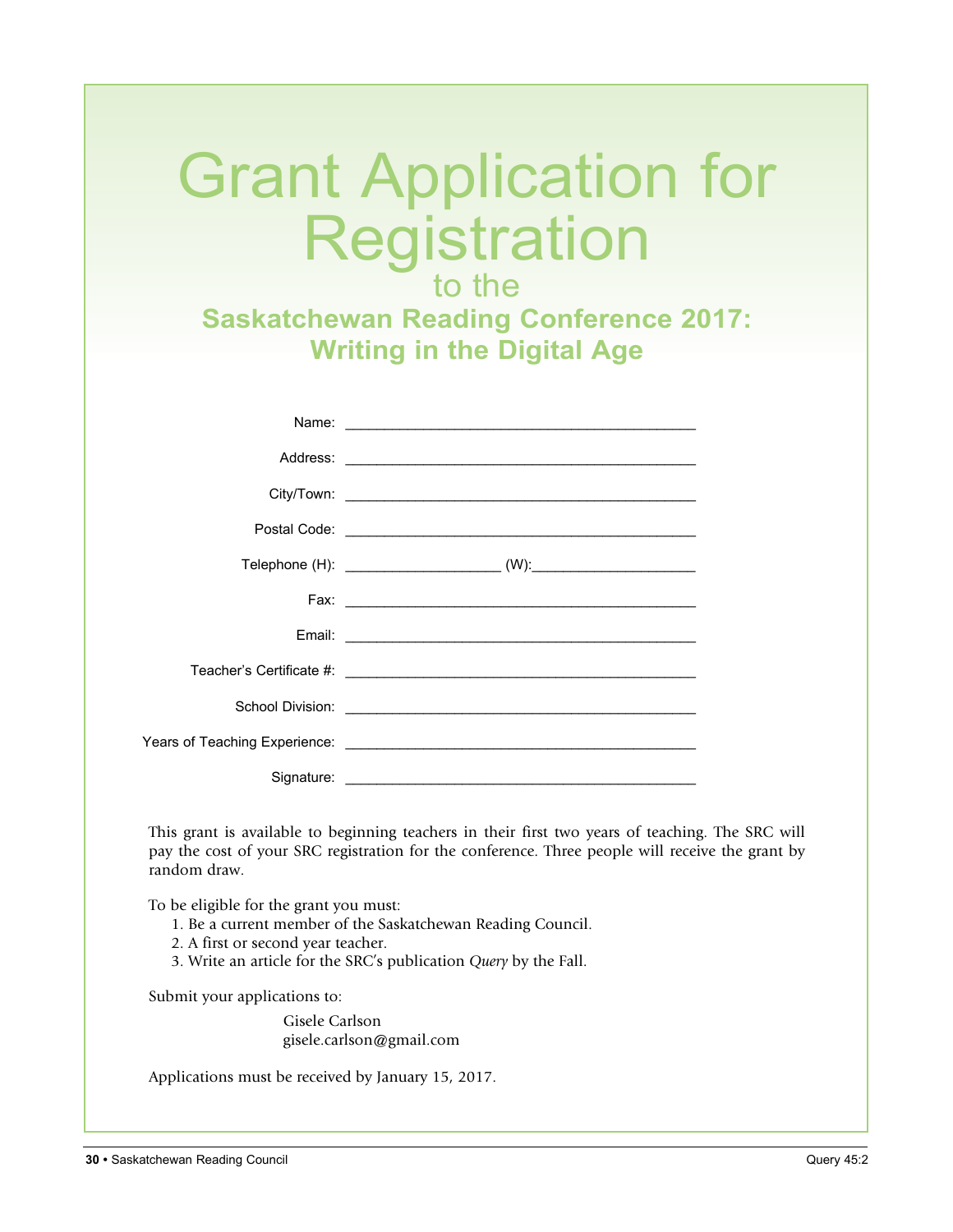# Membership Application

#### Saskatchewan Reading Council

Invites you to renew before March 1 (To receive a full year of benefits!)

Benefits of SRC membership includes:

- Professional journal *Query*, featuring many literacy articles and bonuses
- Opportunities for Professional Development
- *Young Saskatchewan Writers'* publication of K-12 writings
- Literacy programs such as "Read to Me" and other local programs
- Informative speakers and exciting author visits
- Additional savings in SRC conference fees

Please check your choice

- $\Box$  Regular \$25.00  $\Box$  Student \$10.00
- **Q** Institution \$20.00

#### **Send Your Membership Application/Renewal Form Today**

The following information is required to register as a member of the Saskatchewan Reading Council. The information will be used to contact members for renewal and membership drive purposes, to send out newsletters and to forward conference and professional development opportunities information. The information will be kept on file for a period of two years past expiration date.

| Address: <u>Address:</u> Address: Address: Address: Address: Address: Address: Address: Address: Address: Address: Address: Address: Address: Address: Address: Address: Address: Address: Address: Address: Address: Address: Addr |  |
|-------------------------------------------------------------------------------------------------------------------------------------------------------------------------------------------------------------------------------------|--|
|                                                                                                                                                                                                                                     |  |
|                                                                                                                                                                                                                                     |  |
|                                                                                                                                                                                                                                     |  |
|                                                                                                                                                                                                                                     |  |
|                                                                                                                                                                                                                                     |  |
| Type of Membership: □ Regular \$25.00 □ Student \$10.00 □ Institution \$20.00 Amount Paid: ____________                                                                                                                             |  |
|                                                                                                                                                                                                                                     |  |
| Make cheques payable to: Saskatchewan Reading Council (SRC) Please return your form along with payment to:<br><b>SRC Membership</b><br>c/o Gisele Carlson<br>gisele.carlson@gmail.com                                               |  |

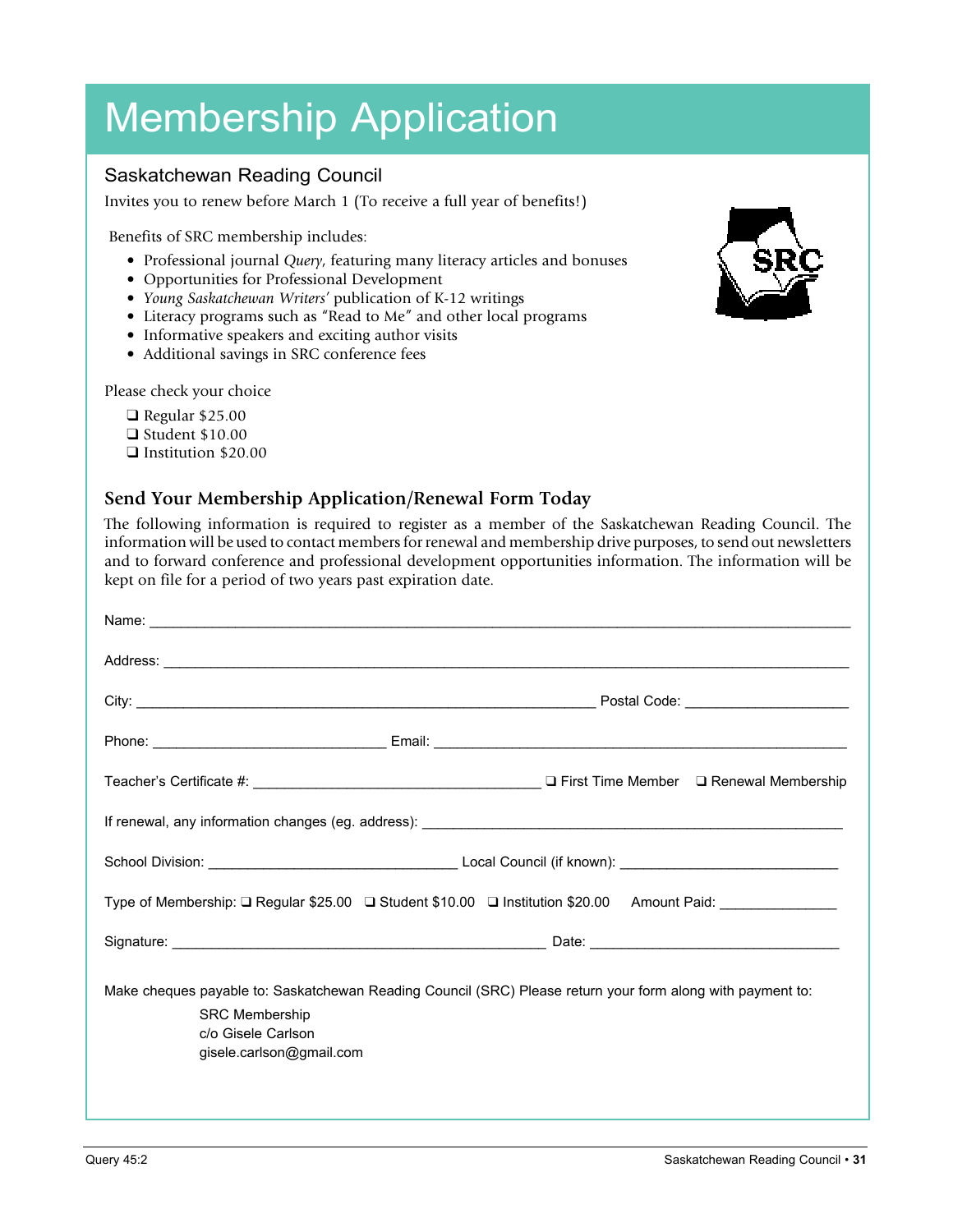# School Reading Liaison Form

The SRC invites each school to select one enthusiastic literacy teacher on staff to receive a FREE Saskatchewan Reading Council membership for the school year. This teacher will become the School Liaison for the SRC and local council.

#### Forms must be received by the SRC Membership Director by October 30

The SRC is an awesome professional growth opportunity for teachers interested in the areas of language arts, reading instruction, and the promotion of effective literacy in schools. Become a member today!

#### Your Yearly Membership Benefits include:

- • Professional journal *Query* featuring many literacy articles and bonuses Opportunities for Professional Development
- Young Saskatchewan Writers' Publication of K-12 writings
- Literacy programs such as "Read to Me" and other local programs
- Informative speakers and exciting author visits as well as additional savings in SRC conference fees.

#### **We ask that the teacher who receives this membership be a literacy leader in your school by displaying local council promotional posters and literacy information.**

The following information is required to register as a member of the Saskatchewan Reading Council. The information will be used to contact members for renewal and membership drive purposes, to send out journals or newsletters and to forward conference and professional development opportunities information. This information will be kept on file for a period of two years past expiration date.

| Name: <u>example and the contract of the contract of the contract of the contract of the contract of the contract of the contract of the contract of the contract of the contract of the contract of the contract of the contrac</u> |  |
|--------------------------------------------------------------------------------------------------------------------------------------------------------------------------------------------------------------------------------------|--|
| Address: <u>The Community of the Community of the Community of the Community of the Community of the Community of the Community of the Community of the Community of the Community of the Community of the Community of the Comm</u> |  |
|                                                                                                                                                                                                                                      |  |
|                                                                                                                                                                                                                                      |  |
|                                                                                                                                                                                                                                      |  |
|                                                                                                                                                                                                                                      |  |
| Membership: $\Box$ Regular $\Box$ Student                                                                                                                                                                                            |  |
|                                                                                                                                                                                                                                      |  |
| Make cheques payable to: Saskatchewan Reading Council (SRC) Please return your form along with payment to:                                                                                                                           |  |
| <b>SRC Membership</b><br>c/o Gisele Carlson                                                                                                                                                                                          |  |
| gisele.carlson@gmail.com                                                                                                                                                                                                             |  |
|                                                                                                                                                                                                                                      |  |

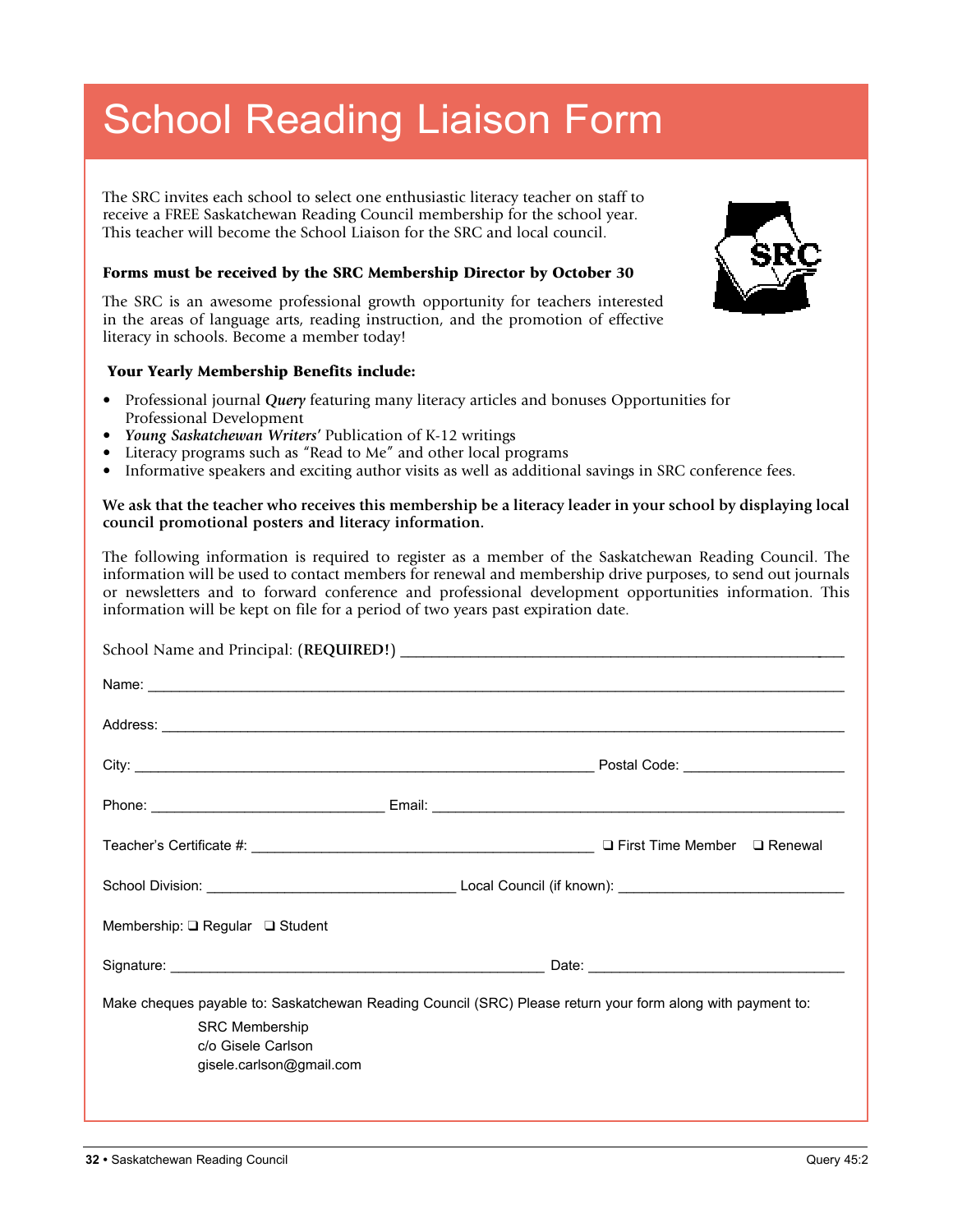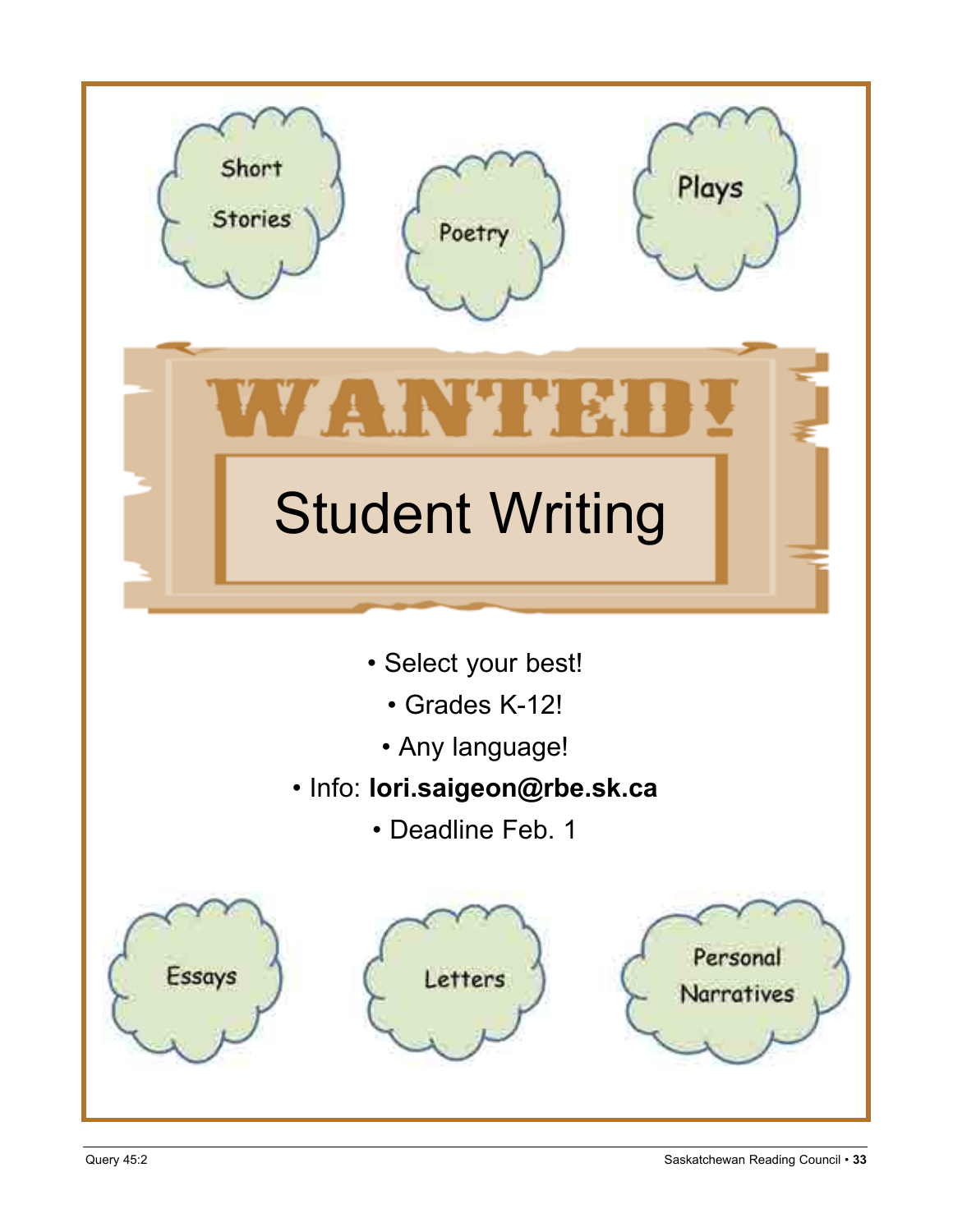### **Saskatchewan Reading Council Young Saskatchewan Writers Criteria**

- 1. The Saskatchewan Reading Council accepts writing in any language, from **Pre-K to Grade 12 students**. Genres include **poetry, short stories, plays, essays** and **personal narratives**. (Writing from 2017 may be submitted). **Not all writing submitted will be published**.
- 2. All selections must be **proofread** and **typed** when submitted.(Arial font/size 12/single space)
- 3. **Whole classroom submissions of the same title will not be accepted**. Please select the **best** writing selections to be considered. Please consider the audience to which the book will be going out to **(PreK-12)** and select accordingly. Longer pieces must include an excerpt. (Please keep the excerpt to one page or less)
- 4. Please email student writing to lori.saigeon@rbe. sk.ca. (word documents only please) Make sure to include the information at the bottom of this poster.
- 5. **Illustrations** may accompany written selections but should be placed on a separate sheet  $(8 \frac{1}{2} x)$ 11). **A Photograph** of the writer may be added to the writing **(scanned or inserted onto the piece of writing)**.
- 6. Each **published author** and his/her resource center will receive a complimentary copy of the Young Saskatchewan Writers publication.
- 7. Each piece of writing **must be submitted to your local council by February 1**.
- 8. Please identify each piece of writing with the following information:

| Student Name: <u>experience</u> and the student of the student of the student of the students of the students of the students of the students of the students of the students of the students of the students of the students of th |
|-------------------------------------------------------------------------------------------------------------------------------------------------------------------------------------------------------------------------------------|
|                                                                                                                                                                                                                                     |
| Grade: School: School: School: School: School: School: School: School: School: School: School: School: School: School: School: School: School: School: School: School: School: School: School: School: School: School: School:      |
|                                                                                                                                                                                                                                     |
|                                                                                                                                                                                                                                     |
|                                                                                                                                                                                                                                     |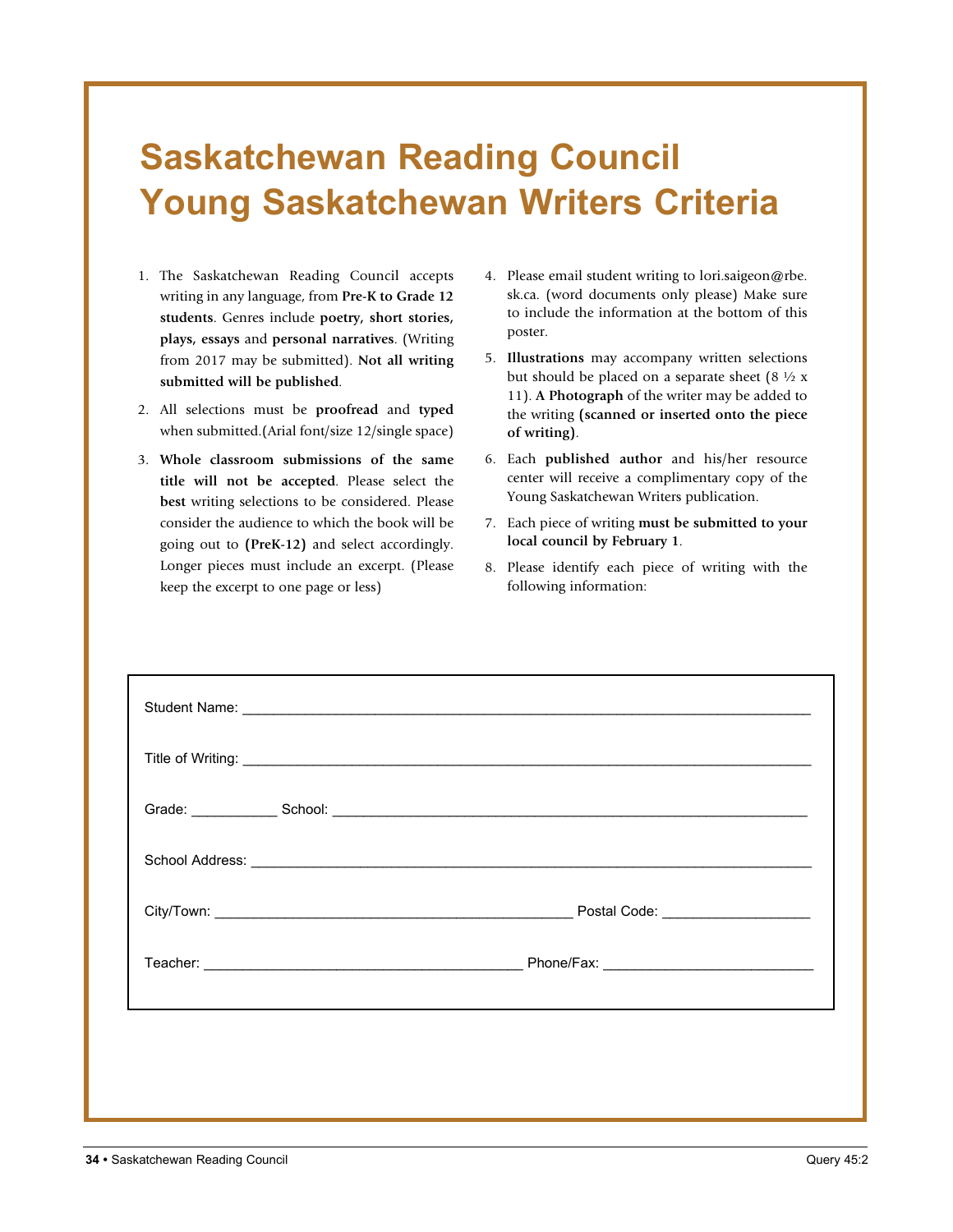| Saskatchewan Young Readers' Choice – The Willow Awards                                                                                          |
|-------------------------------------------------------------------------------------------------------------------------------------------------|
| <b>Support SYRCA with your membership</b><br>donation. Choose your level of support!                                                            |
| Make cheques payable to:<br>SYRCA - Saskatchewan Young Readers' Choice - The Willow Awards, Inc<br>Mail to: 2832 WASCANA ST., REGINA SK S4S 2G8 |
| Please indicate amount enclosed. A tax receipt will be issued.                                                                                  |
| $\Box$ \$20 $\Box$ \$30 $\Box$ \$40 $\Box$ \$50 $\Box$ \$100 $\Box$ other: \$                                                                   |
|                                                                                                                                                 |
|                                                                                                                                                 |
|                                                                                                                                                 |
|                                                                                                                                                 |
|                                                                                                                                                 |

# SRC Prairie Lily Award

The Prairie Lily Award will be presented annually to local councils who choose to participate, and fulfill all requirements of the award prior to the Annual General Meeting. A certificate and a monetary award, to be determined by the yearly budget, will be presented to all eligible councils at the year-end meeting or the Fall Leadership meeting. Please submit this form to the SRC President by March 1.



|                                                                                                                                                                                                                                                                                                                                                                                                    | Date Submitted:                                                                                                                                                                                                                                                                                                                                                                                       |
|----------------------------------------------------------------------------------------------------------------------------------------------------------------------------------------------------------------------------------------------------------------------------------------------------------------------------------------------------------------------------------------------------|-------------------------------------------------------------------------------------------------------------------------------------------------------------------------------------------------------------------------------------------------------------------------------------------------------------------------------------------------------------------------------------------------------|
| President:                                                                                                                                                                                                                                                                                                                                                                                         | Email: The contract of the contract of the contract of the contract of the contract of the contract of the contract of the contract of the contract of the contract of the contract of the contract of the contract of the con                                                                                                                                                                        |
| Requirements:<br>• Promotion of membership: (minimum of 3)<br>• Postcard/brochure<br>• Posters<br>• Conference promotion<br>• School liaisons<br>• Social Media<br>• Fulfill Conference Committee responsibilities<br>• Provide representation at a minimum of 50% of<br>SRC meetings/conference calls<br>• Participate in the Read to Me Program<br>• Contribution of local council news in Query | AND at least five of the following:<br>• A professional development event<br>• A community service event<br>• A special event for students<br>• Participation in an International Project<br>• An Image Brochure (please attach)<br>• Honor Council participation<br>• International Literacy Day Project<br>• Submit contributions to Young Saskatchewan<br>Writers' Publication<br>$\bullet$ Other: |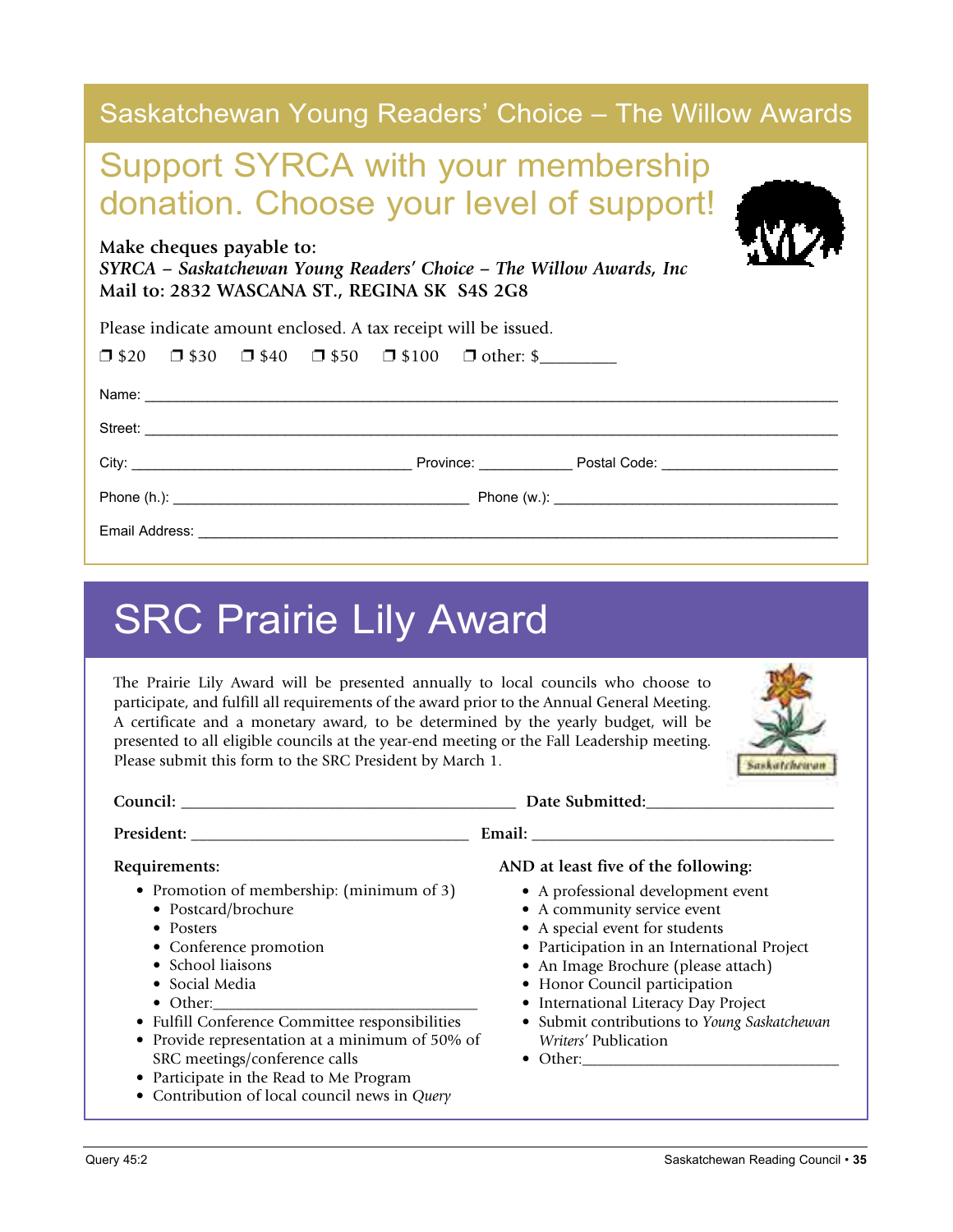### International Literacy Association Application Deadlines for Awards & Programs

Information about these awards is carried each year in an issue of *Journal of Adolescent & Adult Literacy, Lectura y vida, Reading Research Quarterly, The Reading Teacher*, and/or *Reading Today*. Also, see the IRA website at www.reading.org for further information.

| *Advocacy Award                                           | October 15   |
|-----------------------------------------------------------|--------------|
| Albert J. Harris Award                                    | September 15 |
| Arbuthnot Award                                           | October 15   |
| *Award of Excellence                                      | March 1      |
| Broadcast Media Awards<br>for Television                  | January 7    |
| Constance McCullough Award                                | October 1    |
| Developing Country Literacy<br>Project Support Fund Grant | October 1    |
| Dina Feitelson Research Award                             | September 15 |
| Eleanor M. Johnson Award                                  | November 15  |
| Elva Knight Research Grant                                | January 15   |
| *Exemplary Reading<br>Program Award                       | November 15  |
| *Exemplary Reading Program<br>Intent to Participate Form  | June 1       |
| Gertrude Whipple Professional<br>Development Program      | Open         |
| Helen M. Robinson Grant                                   | January 15   |
| Honor Council Award                                       | March 1      |
| Honor Council Intent to<br>Participate Form               | October 15   |
| International Citation of<br>Merit Award                  | October 15   |
| IRA Children's Book Awards                                | November 1   |
| IRA John Chorlton Manning<br>Public Service Award         | December 15  |
|                                                           |              |

| IRA Presidential Award for                                       |             |
|------------------------------------------------------------------|-------------|
| Reading & Technology                                             | November 15 |
| Jeanne S.Chall Research Fellowship                               | January 15  |
| Leen Bennett Hopkins Promising<br>Poet Award                     | December 1  |
| Local Council Community<br>Service Award                         | October 31  |
| Nila Banton Smith Award                                          | November 15 |
| Nila Banton Smith Research<br><b>Dissemination Support Grant</b> | January 15  |
| Officer Report Form for Councils                                 | April 15    |
| Outstanding Dissertation of the<br>Year Award                    | October 1   |
| <b>Outstanding Teacher Educator</b><br>in Reading Award          | October 15  |
| Paul A. Witty Short Story Award                                  | December 1  |
| Print Media Award                                                | January 15  |
| Reading/Literacy<br>Research Fellowship                          | January 15  |
| Regie Routman Teacher<br>Recognition Award                       | November 1  |
| Special Institutes, Seminars<br>and Conference Proposals         | Open        |
| Special Service Award                                            | October 15  |
| Teacher as Researcher Grant                                      | January 15  |
| William S. Gray Citation of Merit                                | October 15  |
| *Provincial Council Only                                         |             |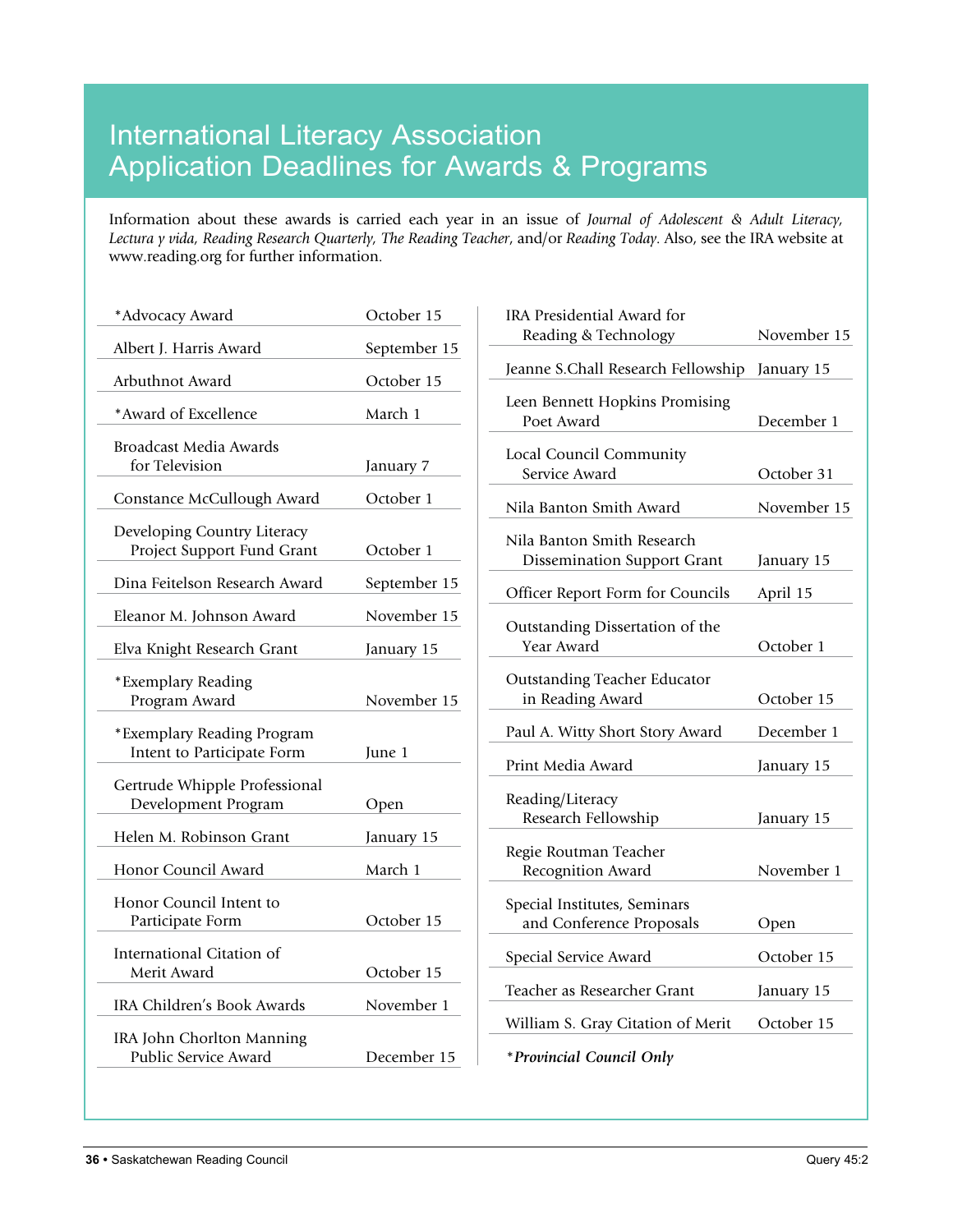# Saskatchewan Reading Council Lifetime Achievement Award

**Purpose: The purpose of this award is to honour an individual who has made a significant contribution to the growth and development of the Saskatchewan Reading Council.**

#### **1. Qualifications**

- Nominee must have been an active member of the Saskatchewan Reading Council.
- Nominee must have made a significant contribution to the growth and development of the Saskatchewan Reading Council and/or literacy development in Saskatchewan and/or Canada through active participation or innovative ideas and/or directive organization.

#### **2. Nominations**

- Nominations will be received until November 30.
- Nominations from local councils or the provincial executive will be accepted.
- Two Saskatchewan Reading Council members must support nominations.
- • A concise written presentation about the nominee will accompany the nomination form.
- A committee, chaired by the past president, will be formed to examine the nominations.
- Nominations will be brought before the provincial executive at the January meeting and be voted on only by the provincial executive board.

#### **3. Presentation of Award**

- The recipient of the lifetime achievement award will publicly receive a plaque and corsage as well as a free lifetime membership to the SRC. All arrangements are to be made by the past president.
- The award will be presented at the annual reading conference at a time and place to be decided upon by the conference chairperson and past president.
- The recipient's family will be invited to attend.

#### **4. Follow-Up**

- The name of the recipient, picture and a short biography will be published in *Query*, the *Saskatchewan Bulletin* and the SRC website.
- The past president will confirm with the membership director that the STF maintains an up-to-date membership list of lifetime achievement award recipients.

#### **5. General Considerations**

- The entire management and presentation of the award will be the responsibility of the past president.
- There is no obligation to present the award each year.
- The past president will invite lifetime members to the conference each year. They will receive a free conference registration.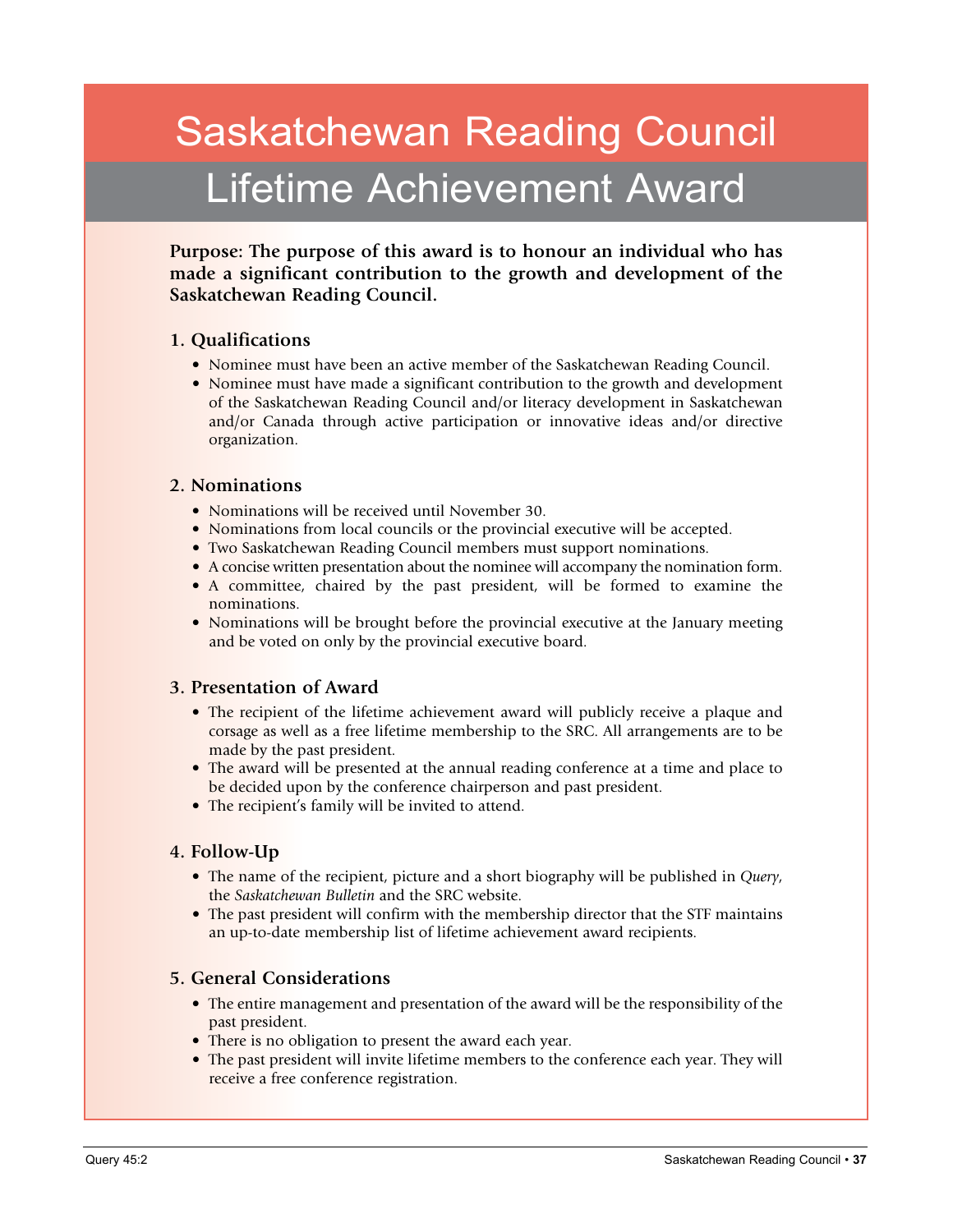# Saskatchewan Reading Council Lifetime Achievement Award Nomination Form

| Name of Nominee:<br>Address of Nominee: | <u> 1989 - Johann Barn, mars an t-Amerikaansk kommunist (</u><br>the contract of the contract of the contract of the contract of the contract of |  |
|-----------------------------------------|--------------------------------------------------------------------------------------------------------------------------------------------------|--|
|                                         |                                                                                                                                                  |  |
| <b>Phone Number of Nominee:</b>         | <u> 1989 - Johann Barn, mars ann an t-Amhain an t-Amhain an t-Amhain an t-Amhain an t-Amhain an t-Amhain an t-Amh</u>                            |  |
| Fax Number of Nominee:                  | <u> 1990 - Jan Sterling von Berling von Berling von Berling von Berling von Berling von Berling von Berling von B</u>                            |  |

**Please provide a written rationale as to why the above stated person should be considered for the Saskatchewan Reading Council Lifetime Achievement Award. Rationale should not exceed one page in length.**

| Phone Number of Nominators: National Account of Administration of Administration of Administration of Administration of Administration of Administration of Administration of Administration of Administration of Administrati |  |
|--------------------------------------------------------------------------------------------------------------------------------------------------------------------------------------------------------------------------------|--|
|                                                                                                                                                                                                                                |  |

Applications must be received on or before November 30 and should be sent to:

Sherri Sieffert ts.sieffert@sasktel.net

The above information will only be used for the stated purposes of the Saskatchewan Reading Council and will follow the guidelines of the Saskatchewan Reading Council's Privacy Policy as stated on our website (www.saskreading.com).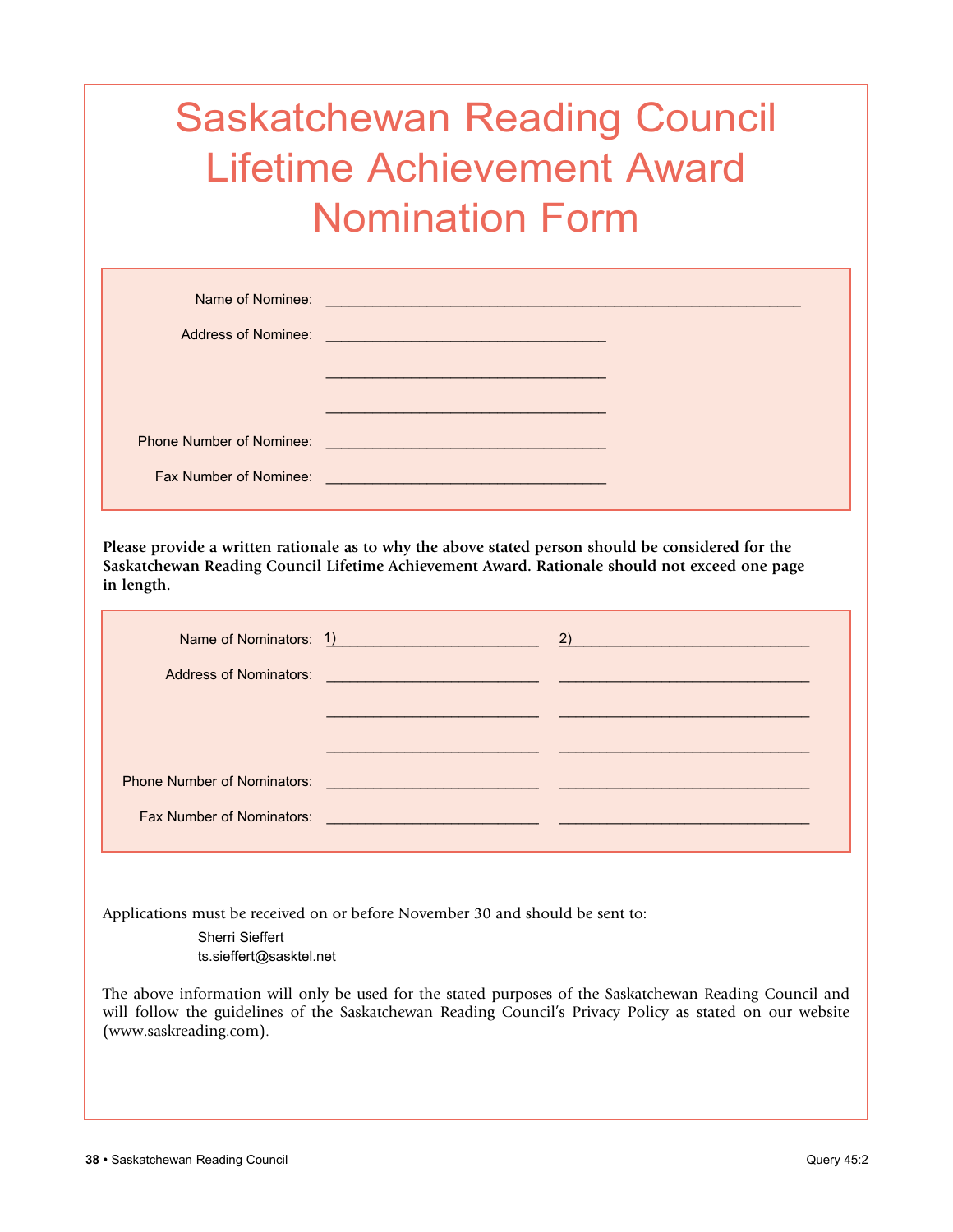# Saskatchewan Reading Council Administrator's Award

**Purpose: The purpose of this award is to recognize and foster school based, professional and academic literacy support given by a Saskatchewan educational administrator.**

#### **1. Qualifications**

• Nominee must have made a significant contribution to the growth, support and development of school-based literacy in Saskatchewan through active participation or innovative ideas and/or directive organization in an administrative role.

#### **2. Nominations**

- Nominations will be received until January 15.
- • Two nominators must be current SRC members and the nomination must be supported by the local reading council.
- A concise written presentation about the nominee will accompany the nomination form.
- Nominations will be brought before the provincial executive at the January meeting and be voted on only by the provincial executive board.
- A nomination form will be displayed in *Query*, and will be available on the SRC website. Forms are also available by contacting a Local Council President or an Executive Member of the SRC.
- All those nominated will receive recognition of their nomination.

#### **3. Presentation of Award**

• The recipient of the Administrator's Award will be awarded a plaque at the annual SRC conference. They will also receive a free conference registration and one year SRC membership.

#### **4. Follow-Up**

• The name of the recipient, a picture and a short biography will be published in *Query*, the *Saskatchewan Bulletin* and the SRC website.

#### **5. General Considerations**

- The entire management and presentation of the award will be the responsibility of the president.
- The Award recipient will be notified by the President of the SRC.
- There is no obligation to present the award each year.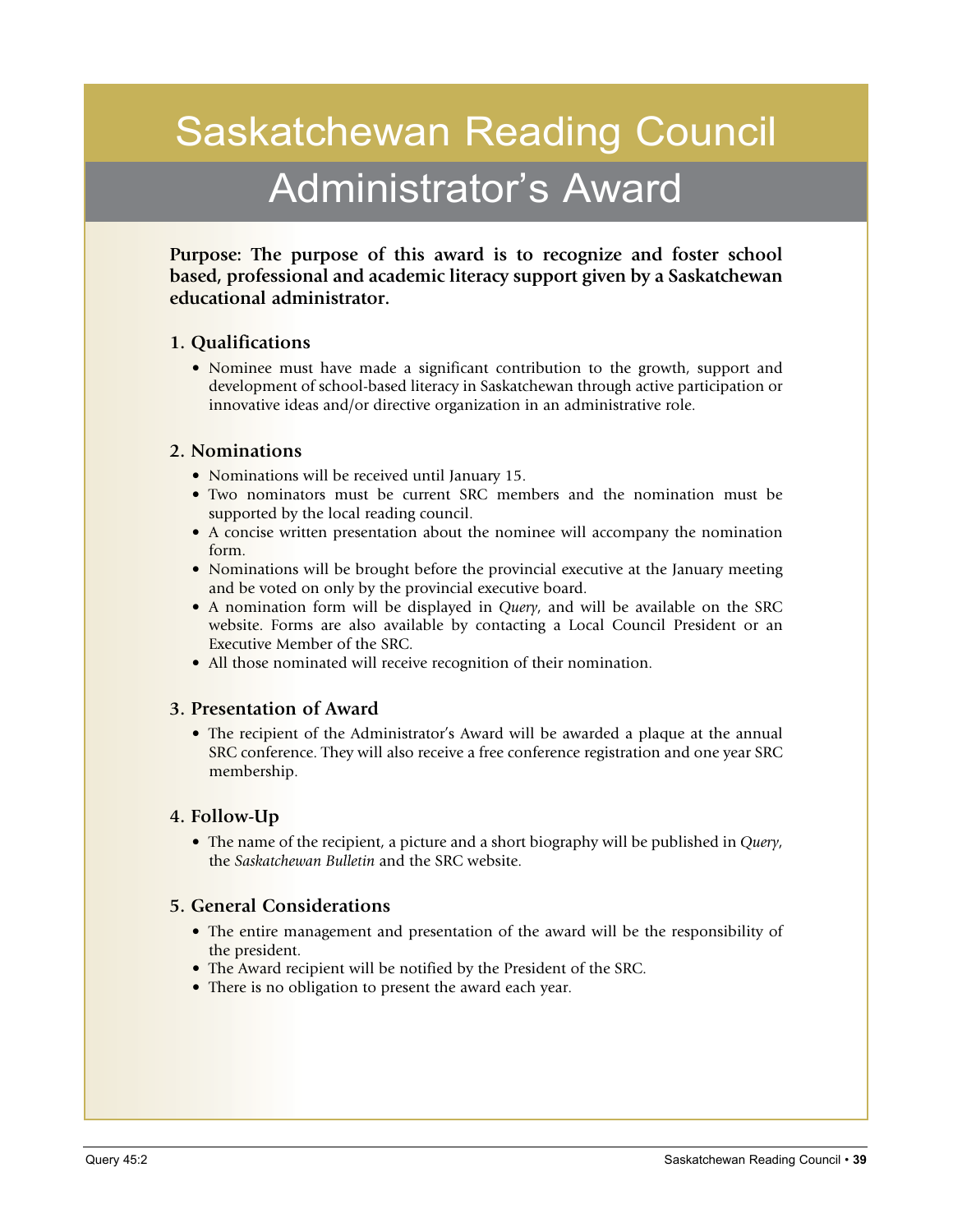# Saskatchewan Reading Council Administrator's Award Nomination Form

The purpose of this award is to recognize and foster school based, professional and academic literacy support given by a Saskatchewan educational administrator.

Name of Nominee:

**Academic Institution Information**

| Name of Institution: | <u> 1989 - Jan Sterling von Berling von Berling von Berling von Berling von Berling von Berling von Berling von B</u>  |
|----------------------|------------------------------------------------------------------------------------------------------------------------|
| Address:             | <u> 1989 - Johann Stein, marwolaethau a bhann an t-Albann an t-Albann an t-Albann an t-Albann an t-Albann an t-Alb</u> |
|                      |                                                                                                                        |
|                      |                                                                                                                        |
| Phone:               | <u> 1989 - Jan Sterling von Berger von Berger von Berger von Berger von Berger von Berger von Berger von Berger</u>    |
| Fax:                 |                                                                                                                        |

Please provide a written rationale as to why the above stated person should be considered for the Saskatchewan Reading Council's Administrator's Award. Rationale should not exceed one page in length.

| <b>Nominator Information (2 persons)</b> |                                                                     |  |
|------------------------------------------|---------------------------------------------------------------------|--|
| Name:                                    |                                                                     |  |
| Address:                                 | <u> 1989 - Andrea Stadt Britain, amerikansk politiker (d. 1989)</u> |  |
|                                          |                                                                     |  |
|                                          |                                                                     |  |
| Phone:                                   | <b>Service Service</b>                                              |  |
| Fax:                                     |                                                                     |  |

Applications must be received on or before January 15 and should be sent to:

Sherri Sieffert ts.sieffert@sasktel.net

The above information will only be used for the stated purposes of the Saskatchewan Reading Council and will follow the guidelines of the Saskatchewan Reading Council's Privacy Policy as stated on our website (www.saskreading.com).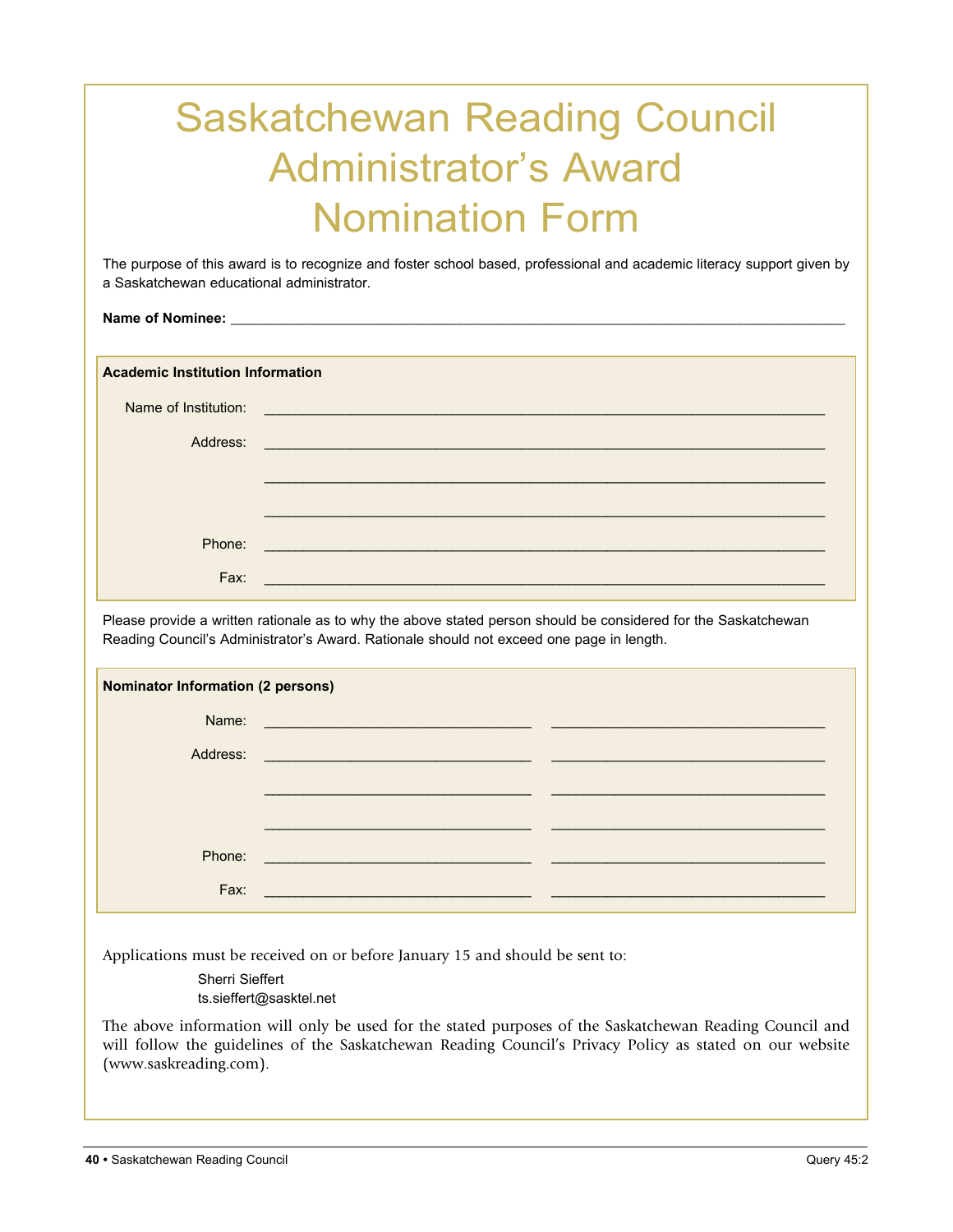# Does Your School Receive the Recognition It Deserves?

Do These Statements Describe Your School and Its Reading/Language Arts Program?

# Exemplary Reading Program Award

- The reading program is consistent with sound theory, research, and practice
- The reading program facilitates student learning.
- Students have access to a wide variety of reading materials.
- Students demonstrate success in reading.
- Comprehension strategies are taught and applied across the curriculum.
- Listening, speaking, viewing, and writing are being integrated into the reading program.
- Administrators provide leadership and vision for the building and/or district reading program.
- The school and/or district offers support services to the program.
- Literacy activities occur outside of school.
- The community is involved in the reading program.

Through its Exemplary Reading Program Award, in cooperation with state/provincial councils, the INTERNATIONAL READING ASSOCIATION honors schools for outstanding service to reading and literacy education.

**Call 302-731-1600, extension 236, for more information.**

*Recognizing Excellence in Education*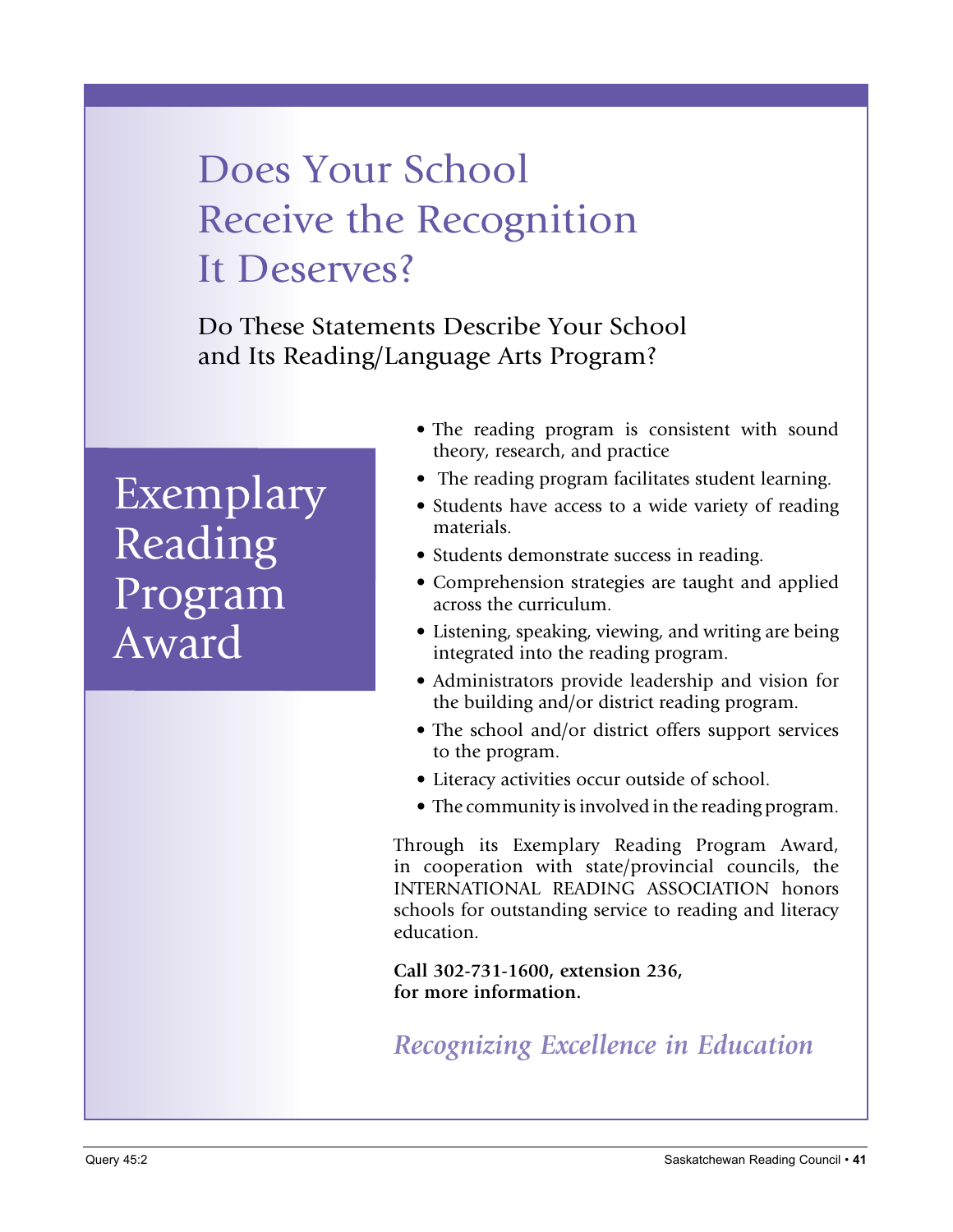# Have you applied for the Local Council Community Service Award?

You should if you can say "yes" to these questions about your community service project.

Local **Council** Community **Service** Award

- Is it unique and creative?
- Does it have impact on your community?
- Are your council members involved?
- Could it be replicated by others?

### Help Your Council Receive the Recognition It Deserves

The INTERNATIONAL READING ASSOCIATION, through its Local Council Community Service Award program, will honour councils for outstanding service to their communities and to literacy. Monetary prizes are sponsored by SCHOLASTIC, INC.

**Call 302-731-1600, extension 236, for more information.**

*Recognizing Excellence in Education*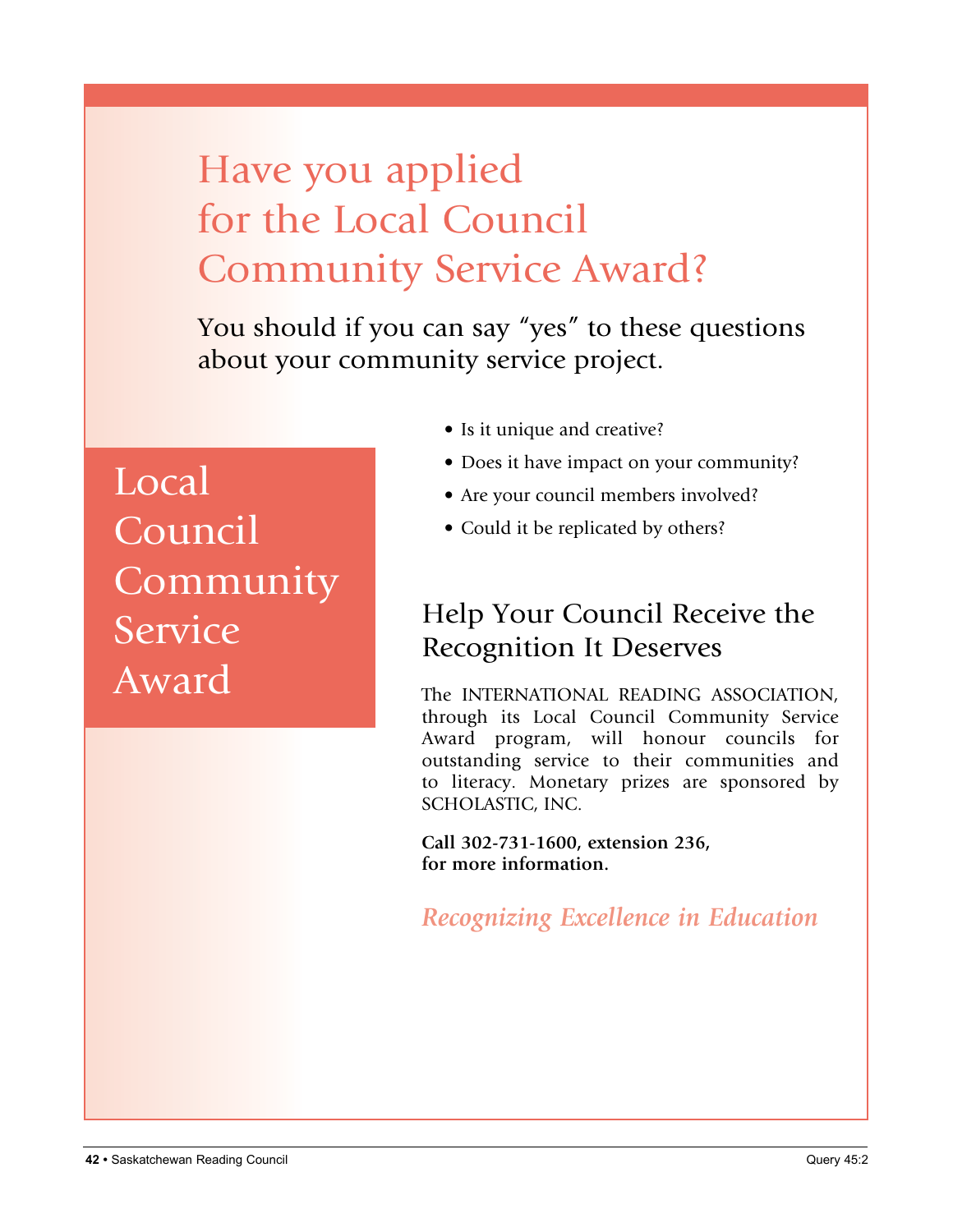### Past Presidents of the Saskatchewan Reading Council

| 1969 | R.E. Stephenson      |
|------|----------------------|
| 1970 | David Lockerbie      |
| 1971 | Karen Holm           |
| 1972 | Sr. Juliana Heisler  |
| 1973 | Marie B. Spate       |
| 1974 | Howard Klein         |
| 1975 | Carol Caswell        |
| 1976 | Ron Gruending        |
| 1977 | Joan Ball            |
| 1978 | Dennis Strauss       |
| 1979 | <b>Bill Prentice</b> |
| 1980 | Ken Holliday         |
| 1981 | Lee Warkentin        |
| 1982 | Lynn Taylor          |
| 1983 | Louisa Kozey         |
| 1984 | Shirley Magdalin     |
| 1985 | Joanne McCabe        |
| 1986 | Agnes Rolheiser      |
| 1987 | Eleanor Vogeli       |
| 1988 | Neville Hosking      |
| 1990 | Amber McLeod         |
| 1991 | Norm Waters          |
| 1992 | Leona Burkhart       |

1993 Marilyn Keerak 1994 Connie Tenaski 1995 Ramona Stillar 1996 Connie Watson 1997 Dianne McLeod 1998 Gloria Antifaiff 1999 Leslie Widdifield-Konkin 2000 Adele Oway 2001 Kim Stewart 2002 Donna Humbert 2003 Andrea Hnatiuk 2004 Karen Lind 2005 Pat Selvig 2006 Pam Foy 2007 Sharon Conner 2008 Tammie Latimer 2009 Shelly Galloway 2010 Nicole Lefebvre 2011 Lynda Gellner 2012 Gisèle Carlson 2013 Gisèle Carlson 2014 Karen Koroluk 2015 Sherri Sieffert

### SRC Provincial Executive 2015-2016

Pam Foy – Treasurer

Sherri Sieffert – President

Tana Arnott – Vice President

Karen Koroluk – Past President

Jennifer Lundsten – Secretary

Sheri Shumay – Membership Director

Magi McFadden – *Query* Editor

Shelly Galloway – International Literacy Association Coordinator

Joan Bue – Read to Me Coordinator

Tana Arnott – Conference Chair

Lori Saigeon – *Young Saskatchewan Writers* Coordinator

Sharon Funk – Communications Coordinator